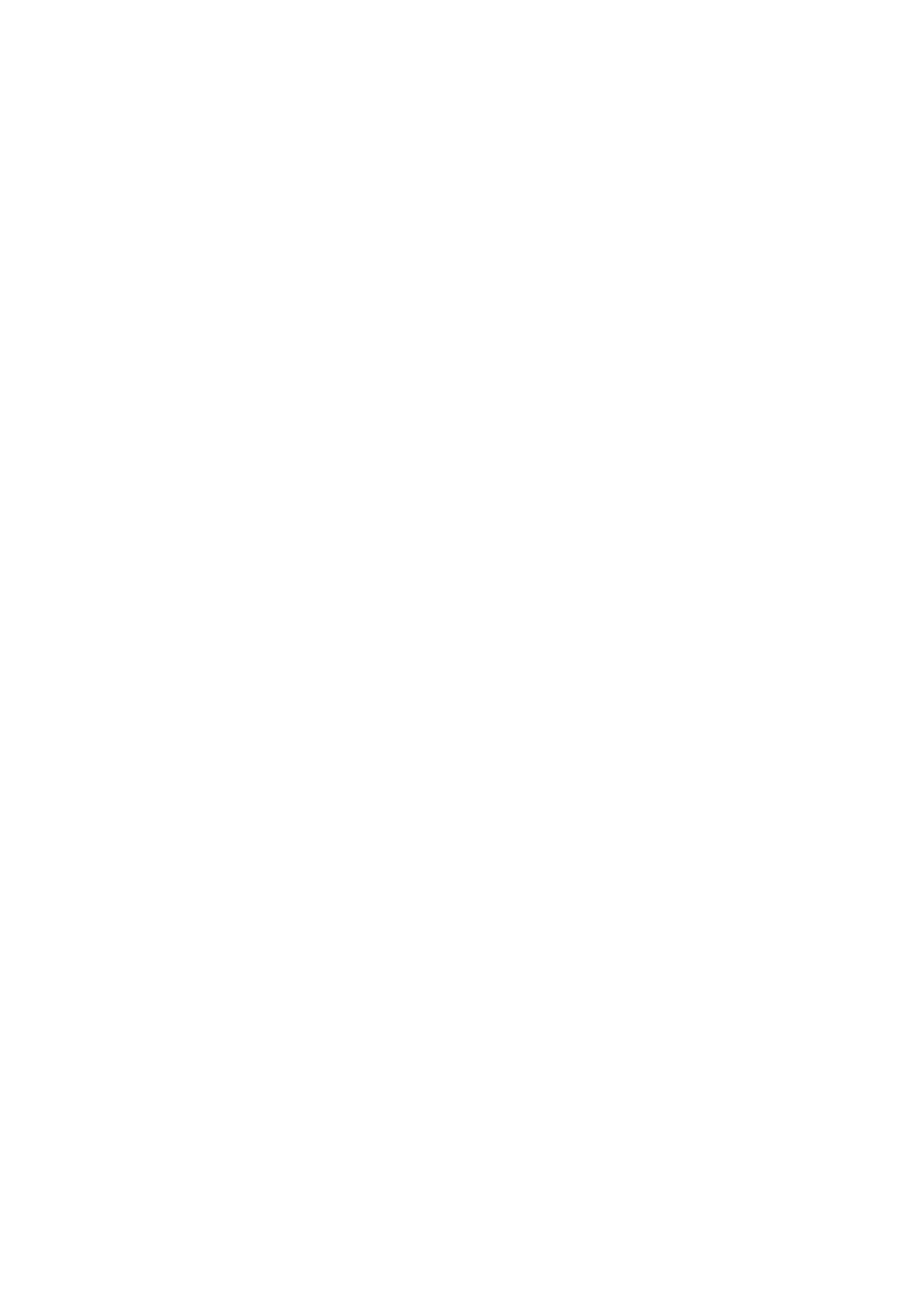

Ellan Vannin

# **LAND REGISTRATION AC T 1982**

# **Index**

|                                 | Section                                                                       |    |
|---------------------------------|-------------------------------------------------------------------------------|----|
| <b>PART I-THE LAND REGISTRY</b> |                                                                               |    |
| 1                               |                                                                               |    |
| $\overline{2}$                  |                                                                               |    |
| 3                               |                                                                               |    |
| 4                               |                                                                               |    |
|                                 | PART II - JURISDICTION IN LAND REGISTRATION MATTERS                           | 11 |
| 5                               |                                                                               |    |
| 6                               |                                                                               |    |
| 7                               |                                                                               |    |
| 8                               |                                                                               |    |
| 9                               | Registrar to obey orders of Land Commissioner and courts12                    |    |
|                                 | <b>PART III - REGISTRATION OF OWNERSHIP</b>                                   | 12 |
|                                 | The registers<br><u> 1989 - Johann Barn, mars and de Brasilian (b. 1989)</u>  | 12 |
| 10                              |                                                                               |    |
| 11                              |                                                                               |    |
|                                 | Owners and classes of title<br><u> 1989 - Johann Barn, fransk politik (</u>   | 13 |
| 12                              |                                                                               |    |
| 13                              |                                                                               |    |
|                                 | Freehold estates<br><u> 1980 - Johann Barbara, martin a</u>                   | 14 |
| 14                              |                                                                               |    |
| 15                              | Effect of first registration of freehold estate with absolute title15         |    |
| 16                              | Effect of first registration of freehold estate with possessory title16       |    |
| 17                              |                                                                               |    |
|                                 | Leasehold estates                                                             | 16 |
| 18                              |                                                                               |    |
| 19                              | Effect of first registration of leasehold estate with absolute title17        |    |
| 20                              | Effect of first registration of leasehold estate with good leasehold title 18 |    |
| 21                              | Effect of first registration of leasehold estate with possessory title18      |    |

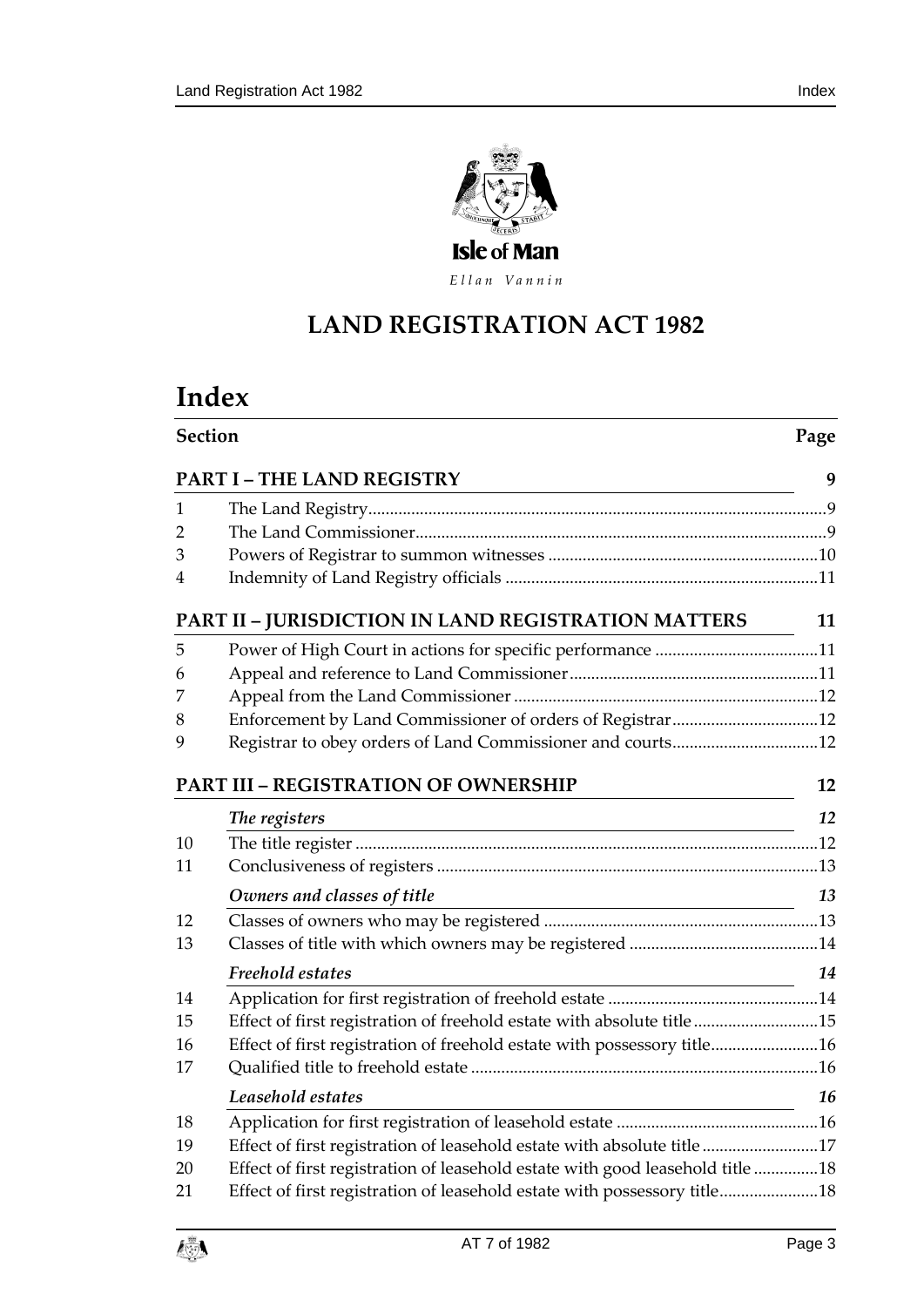| 22  |                                                                                                                                                      |      |
|-----|------------------------------------------------------------------------------------------------------------------------------------------------------|------|
|     | Compulsory first registration                                                                                                                        | 19   |
| 23  |                                                                                                                                                      |      |
| 24  |                                                                                                                                                      |      |
| 24A |                                                                                                                                                      |      |
|     | Reclassification of title                                                                                                                            | 20   |
| 25  |                                                                                                                                                      |      |
|     | Extinguishment of leasehold estates                                                                                                                  | 21   |
| 26  |                                                                                                                                                      |      |
|     | <b>Examination of title</b><br><u> 1989 - Johann Barbara, martin amerikan basar dan berasal dan berasal dalam basar dalam basar dalam basar dala</u> | 21   |
| 27  |                                                                                                                                                      |      |
| 28  |                                                                                                                                                      |      |
| 28A |                                                                                                                                                      |      |
|     |                                                                                                                                                      |      |
|     | PART IV - DEALINGS WITH REGISTERED LAND                                                                                                              | 23   |
|     | <b>General provisions</b><br><u> 1989 - Johann Stoff, deutscher Stoffen und der Stoffen und der Stoffen und der Stoffen und der Stoffen und der</u>  | 23   |
| 29  |                                                                                                                                                      |      |
| 30  |                                                                                                                                                      |      |
| 31  |                                                                                                                                                      |      |
| 32  |                                                                                                                                                      |      |
| 33  |                                                                                                                                                      |      |
| 34  |                                                                                                                                                      |      |
|     | Burdens generally                                                                                                                                    | 26   |
| 35  | Matters which are burdens affecting registered land without registration  26                                                                         |      |
| 36  |                                                                                                                                                      |      |
| 37  |                                                                                                                                                      |      |
|     | Money burdens                                                                                                                                        | 27   |
| 38  |                                                                                                                                                      | . 27 |
| 39  |                                                                                                                                                      |      |
| 40  |                                                                                                                                                      |      |
| 41  | Term of years vested in trustee for raising money out of registered land  28                                                                         |      |
| 42  | Term of years vested in trustee for raising money etc prior to first                                                                                 |      |
|     |                                                                                                                                                      |      |
|     | Modification and discharge of burdens                                                                                                                | 29   |
| 43  |                                                                                                                                                      |      |
| 44  |                                                                                                                                                      |      |
|     | Executions                                                                                                                                           | 30   |
| 45  |                                                                                                                                                      |      |
|     | <b>PART V - GENERAL PROVISIONS AS TO REGISTRATION</b>                                                                                                | 30   |
| 46  |                                                                                                                                                      |      |
| 47  |                                                                                                                                                      |      |
| 48  |                                                                                                                                                      |      |
|     |                                                                                                                                                      |      |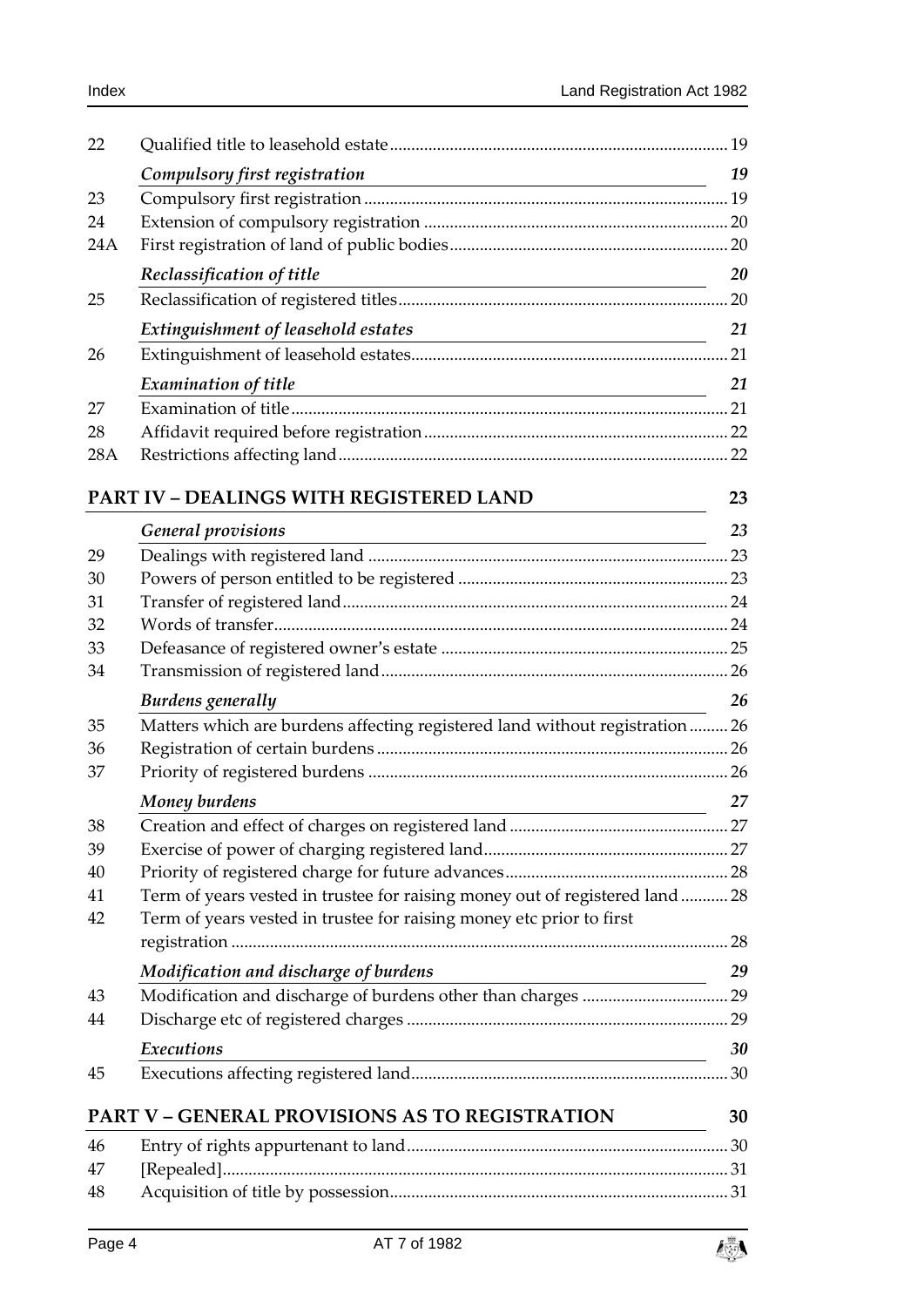| 49  |                                                                             |    |
|-----|-----------------------------------------------------------------------------|----|
| 50  |                                                                             |    |
| 51  |                                                                             |    |
| 52  |                                                                             |    |
| 53  | Provisions as to incumbrances created or issued by a body corporate         |    |
|     |                                                                             |    |
| 54  |                                                                             |    |
| 55  |                                                                             |    |
| 56  |                                                                             |    |
|     | <b>PART VI - MAPS AND BOUNDARIES</b>                                        | 35 |
|     |                                                                             |    |
| 57  |                                                                             |    |
| 58  |                                                                             |    |
| 59  |                                                                             |    |
|     | PART VII - CAUTIONS, INHIBITIONS AND RESTRICTIONS                           | 36 |
| 60  |                                                                             |    |
| 61  |                                                                             |    |
| 61A |                                                                             |    |
| 62  |                                                                             |    |
| 63  |                                                                             |    |
| 64  |                                                                             |    |
|     | PART VIII - RECTIFICATION AND INDEMNITY                                     | 39 |
| 65  |                                                                             |    |
|     |                                                                             |    |
| 66  |                                                                             |    |
|     | <b>PART IX - MISCELLANEOUS PROVISIONS</b>                                   | 42 |
| 67  |                                                                             |    |
| 68  | Exemption from registration in the Central Registry of documents relating   |    |
|     |                                                                             |    |
| 69  |                                                                             |    |
| 70  | Avoidance of stipulations in documents precluding registration of title43   |    |
| 71  | Avoidance of certain stipulations in contracts for transfer of or charge on |    |
|     |                                                                             |    |
| 72  |                                                                             |    |
| 73  |                                                                             |    |
| 74  |                                                                             |    |
| 75  |                                                                             |    |
| 76  |                                                                             |    |
| 77  |                                                                             |    |
| 77A |                                                                             |    |
|     |                                                                             |    |
|     | <b>PART X - SUPPLEMENTARY</b>                                               | 48 |
| 78  |                                                                             |    |
| 79  |                                                                             |    |
|     |                                                                             |    |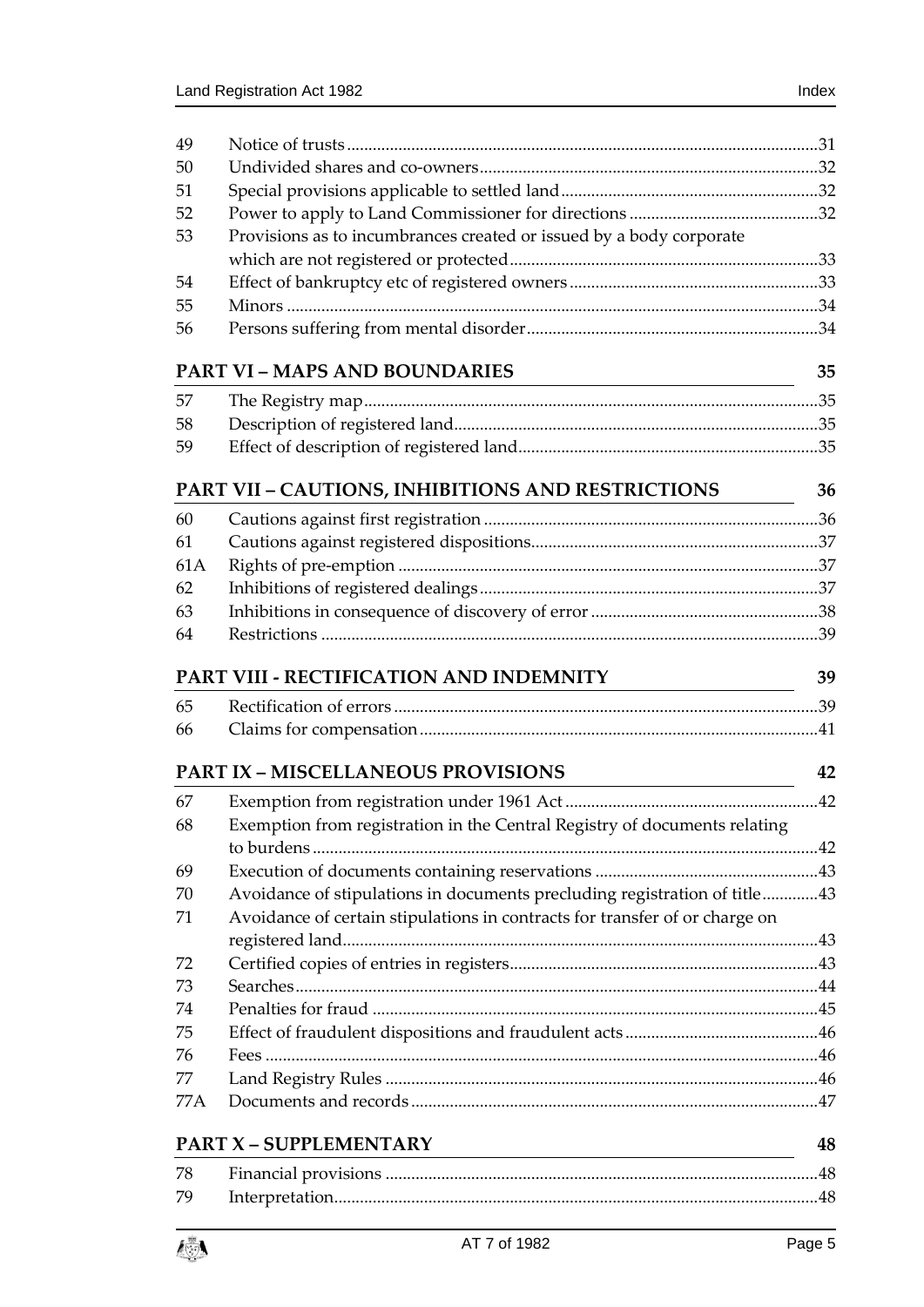| 80                |                                                        |    |  |
|-------------------|--------------------------------------------------------|----|--|
| 81                |                                                        |    |  |
| 82                |                                                        |    |  |
|                   | <b>SCHEDULE 1</b>                                      | 51 |  |
| <b>SCHEDULE 2</b> |                                                        |    |  |
|                   | <b>COMPULSORY REGISTRATION</b>                         |    |  |
|                   | <b>SCHEDULE 3</b>                                      | 53 |  |
|                   | RECLASSIFICATION OF TITLE                              | 53 |  |
|                   | <b>SCHEDULE 4</b>                                      | 54 |  |
|                   | <b>TRANSMISSION OF REGISTERED LAND</b>                 | 54 |  |
|                   | <b>SCHEDULE 5</b>                                      | 55 |  |
|                   | BURDENS WHICH AFFECT REGISTERED LAND WITHOUT           |    |  |
|                   | <b>REGISTRATION</b>                                    | 55 |  |
|                   | <b>SCHEDULE 6</b>                                      | 57 |  |
|                   | REGISTRATION OF CERTAIN BURDENS                        | 57 |  |
|                   | <b>SCHEDULE 7</b>                                      | 58 |  |
|                   | PROVISIONS RELATING TO CHARGES ON REGISTERED LAND      | 58 |  |
|                   | <b>SCHEDULE 8</b>                                      | 60 |  |
|                   | SPECIAL PROVISIONS RELATING TO SETTLED LAND            | 60 |  |
|                   | <b>SCHEDULE 9</b>                                      | 61 |  |
|                   | CAUTIONS AGAINST REGISTERED DISPOSITIONS               | 61 |  |
|                   | <b>SCHEDULE 10</b>                                     | 63 |  |
|                   | <b>COMPENSATION PAYABLE UNDER THE ACT</b>              | 63 |  |
|                   | <b>SCHEDULE 11</b>                                     | 65 |  |
|                   | MATTERS IN RESPECT OF WHICH LAND REGISTRY RULES MAY BE |    |  |
| <b>MADE</b>       |                                                        | 65 |  |
|                   | <b>SCHEDULE 12</b>                                     | 68 |  |
|                   | CONSEQUENTIAL AMENDMENTS                               | 68 |  |
|                   | <b>ENDNOTES</b>                                        | 69 |  |
|                   | TABLE OF ENDNOTE REFERENCES                            | 69 |  |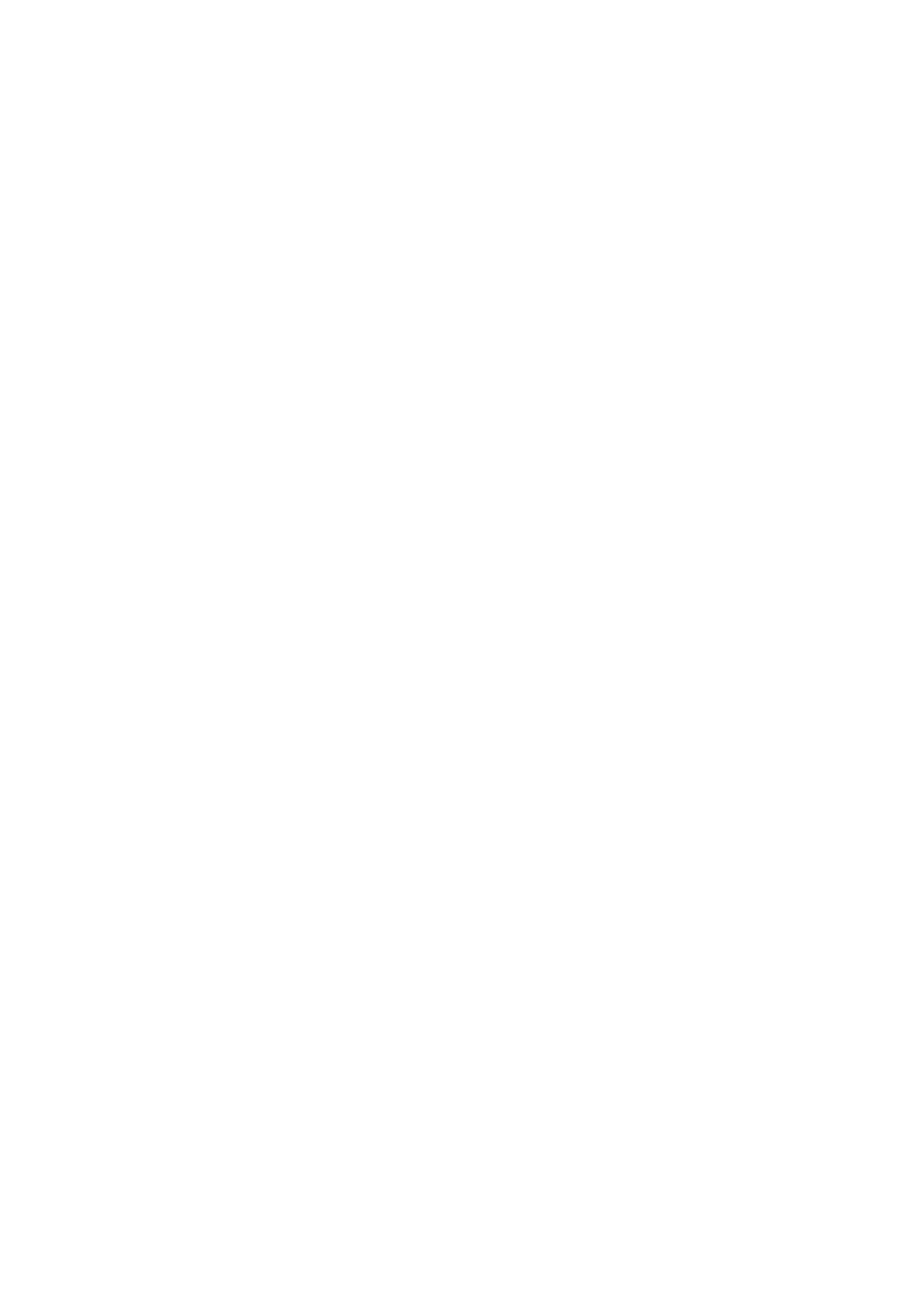

Ellan Vannin

# **LAND REGISTRATION AC T 1982**

| Received Royal Assent: | 16 August 1982  |
|------------------------|-----------------|
| Passed:                | 19 October 1982 |
| Commenced:             | See endnotes    |

**AN ACT** to provide for the registration of the title to land, and for connected purposes.

<span id="page-8-0"></span>**GENERAL NOTE:** The maximum fines in this Act are as increased by the *Fines Act 1986* and by the *Criminal Justice (Penalties, Etc.) Act 1993* s 1.

# **PART I – THE LAND REGISTRY**

### <span id="page-8-1"></span>**1 The Land Registry**

- (1) The Registrar General shall maintain, the land registry (referred to in this Act as "**the Land Registry**") formerly maintained by the Chief Registrar under this section as originally enacted.
- (2) The Land Registry forms part of the Central Registry,
- (3) The Public Services Commission, the Department for Enterprise and the Registrar General must secure that the employees of the Commission assigned to the Land Registry include at least one person qualified to act as an advocate, barrister or solicitor in one of the jurisdictions of the Commonwealth (such a person being referred to as a "**Land Registrar**").
- (4) In performing functions of a judicial or quasi-judicial nature under this or any other Act a Land Registrar must act independently and is not subject to the direction of the Registrar General.**<sup>1</sup>**

### <span id="page-8-2"></span>**2 The Land Commissioner**

(1) The Council of Ministers shall appoint a person who is or has been, or appears to the Council of Ministers to be qualified to be, a judge of the High Court to be Land Commissioner.**<sup>2</sup>**

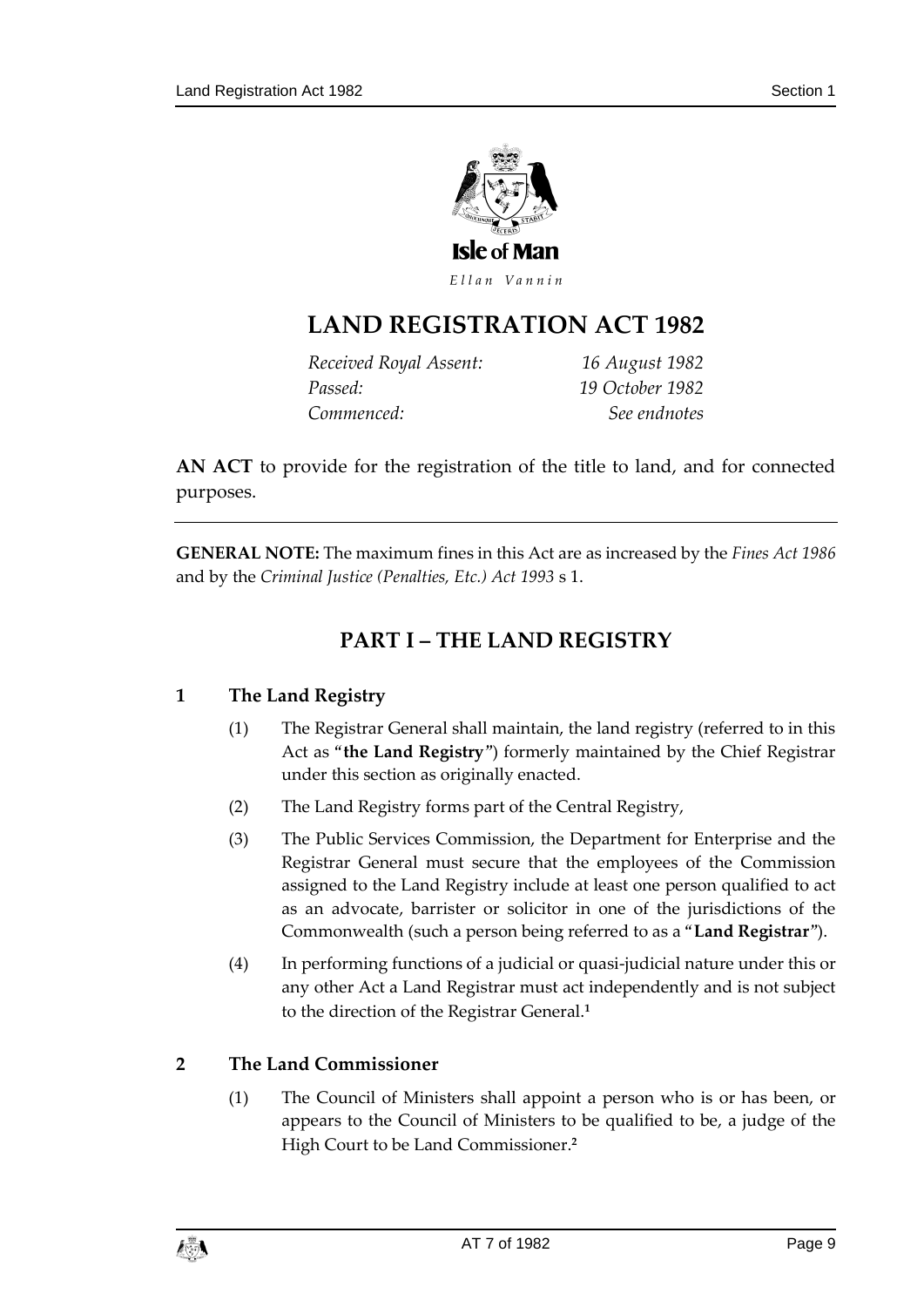- (2) The Land Commissioner shall, for the purposes of this Act, have all the powers, immunities and privileges of a Deemster acting as a judge of the High Court and shall exercise such functions as may be conferred on him by this Act or by Land Registry Rules.
- (3) The practice and procedure in proceedings before the Land Commissioner shall be such as may be prescribed.

### <span id="page-9-0"></span>**3 Powers of Registrar to summon witnesses**

[NI/1970/18/2]

- (1) The Registrar may, by summons under the Registrar's seal, require the attendance of any person whom he may consider to be necessary, in connection with any matter relating to registration under this Act, for examination under this section and may, by like summons, require any person to produce for his inspection any document in his custody or under his control relating to that matter.**<sup>3</sup>**
- (2) The Registrar may, by like summons, require any person having the custody of any map, survey, record or book made or kept in pursuance of any enactment to produce the map, survey, record or book for his inspection.
- (3) The Registrar may examine on oath or otherwise any person appearing before him, and may accordingly administer an oath.
- (4) The Registrar may allow any person summoned by him pursuant to subsection (1) or (2) the reasonable expenses of his attendance.
- (5) Any expenses allowed pursuant to subsection (4) shall be deemed to be costs incurred in or about proceedings for registration, and may be dealt with in such manner as may be prescribed.
- (6) Any person who, after being served with a summons under subsection (1) or (2) or with a copy thereof, and after having had tender made to him of the travelling and subsistence expenses, if any, to which he is entitled, wilfully neglects or refuses —
	- (a) to attend, or to produce any document, in pursuance of the summons under subsection (1); or
	- (b) to produce any map, survey, record or book which he may be required to produce pursuant to the summons under subsection (2); or
	- (c) to answer on oath or otherwise any questions lawfully put to him by the Registrar,

shall be guilty of an offence and shall be liable on summary conviction to a fine not exceeding £2,500.

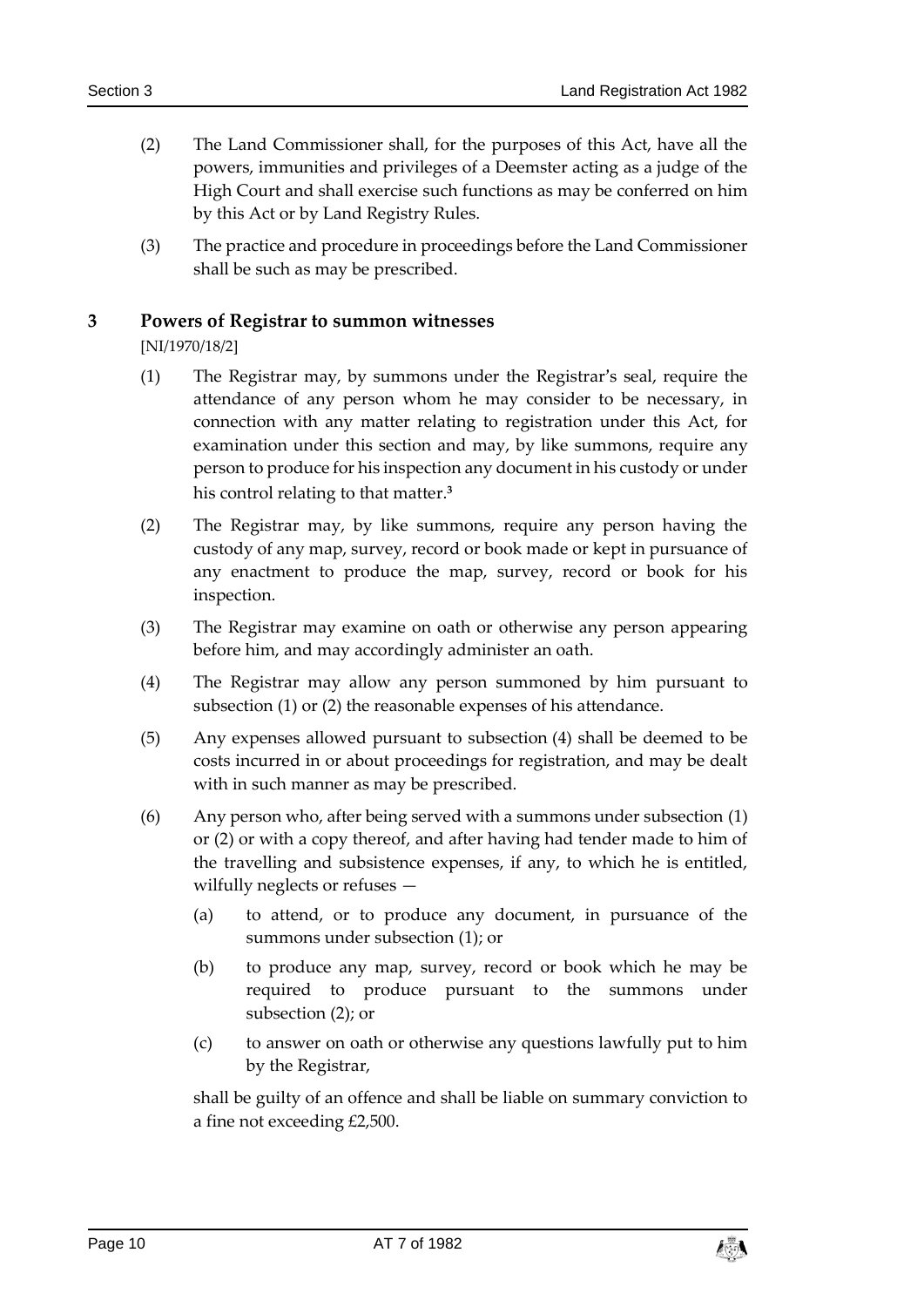# <span id="page-10-0"></span>**4 Indemnity of Land Registry officials**

# [NI/1970/18/3]

The Registrar shall not, nor shall any officer or person acting pursuant to any authority conferred by or under this Act or any other statutory provision, be liable to any action, suit or proceedings for, or in respect of, any act or matter done or omitted to be done in good faith in the exercise, or purported exercise, of the functions conferred by or under this Act or any other statutory provision.**<sup>4</sup>**

# <span id="page-10-1"></span>**PART II – JURISDICTION IN LAND REGISTRATION MATTERS**

# <span id="page-10-2"></span>**5 Power of High Court in actions for specific performance**

# [NI/1970/18/5]

Where an action is instituted for the specific performance of a contract relating to registered land, the High Court may cause all or any parties who have registrable rights in the land, or have entered cautions or inhibitions against the same, to appear in the action and show cause why the contract should not be specifically performed, and the order of the Court in the action shall be binding on those parties or any of them.

# <span id="page-10-3"></span>**6 Appeal and reference to Land Commissioner**

[NI/1970/18/6]

- (1) Any person aggrieved by any order or decision of the Registrar may appeal to the Land Commissioner and the Land Commissioner may annul or confirm, with or without modification, the order or decision.
- (2) Whenever the Registrar entertains a doubt as to any question of law or of fact arising in the course of registration under this Act, he may make an order referring the question to the Land Commissioner.
- (3) Save as is otherwise provided by section 56 of this Act, the Land Commissioner, in any proceeding under this section, shall, if so requested by the Registrar, and may in any case, if necessary, appoint, for the purposes of that proceeding, a guardian or other person to represent any minor, person of unsound mind, person absent from the Island, unborn person or person as to whom it is not known whether he is dead or alive.
- (4) The Land Commissioner may, if he is satisfied that the interests of any person represented as is mentioned in subsection (3) are sufficiently protected by the representation, make an order declaring that that person shall be conclusively bound by the decision of the Land Commissioner, and, thereupon, that person shall, subject to section 7, be bound accordingly as if he were a party.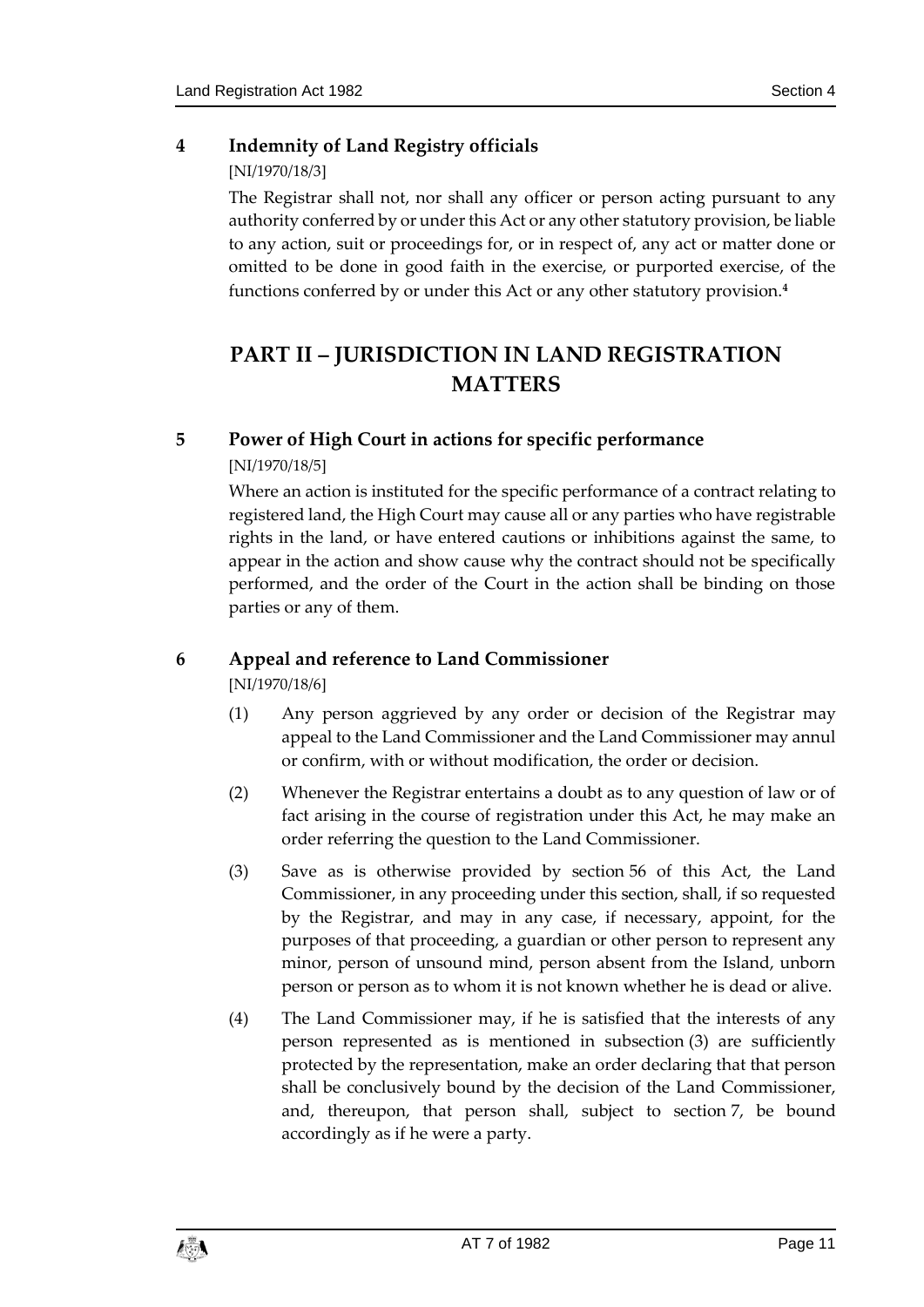### <span id="page-11-0"></span>**7 Appeal from the Land Commissioner**

### [NI/1970/18/7]

Any decision of the Land Commissioner under this Act shall be final and conclusive on all the parties except that an appeal shall lie, in accordance with rules of court, to the Staff of Government Division —

- (a) where the decision involves any question of law;
- (b) in any other case, with the leave of the Land Commissioner or the Staff of Government Division.

# <span id="page-11-1"></span>**8 Enforcement by Land Commissioner of orders of Registrar**

### [NI/1970/18/8]

If any person disobeys an order of the Registrar made in pursuance of this Act or Land Registry Rules, the Registrar may certify the disobedience to the Land Commissioner, and thereupon, the person guilty of the disobedience may, subject to his right of appeal to the Land Commissioner from that order, be punished as a contempt of court by the Land Commissioner as if the order of the Registrar were the order of the Land Commissioner.

# <span id="page-11-2"></span>**9 Registrar to obey orders of Land Commissioner and courts**

[NI/1970/18/9]

- (1) The Registrar shall obey every order of the Land Commissioner and of any court of competent jurisdiction in relation to registered land on being served with the order or an office copy thereof.
- (2) The Registrar may, where he considers it necessary, apply personally and without notice or formality to the Land Commissioner or, as the case may require, the court which has made such an order either to vary the same or to give directions as to the mode in which it is to be obeyed, and, thereupon, the Land Commissioner or, as the case may be, that court may, after such notice, if any, as he or, as the case may be, it may direct. vary the order in such manner, or make such new order, or give such directions, as he or, as the case may be, it may think fit.

# <span id="page-11-3"></span>**PART III – REGISTRATION OF OWNERSHIP**

### *The registers*

### <span id="page-11-5"></span><span id="page-11-4"></span>**10 The title register**

- (1) There shall be maintained by or on behalf of the Registrar in accordance with the provisions of this Act and of Land Registry Rules a register of title  $to -$ 
	- (a) freehold estates in land;

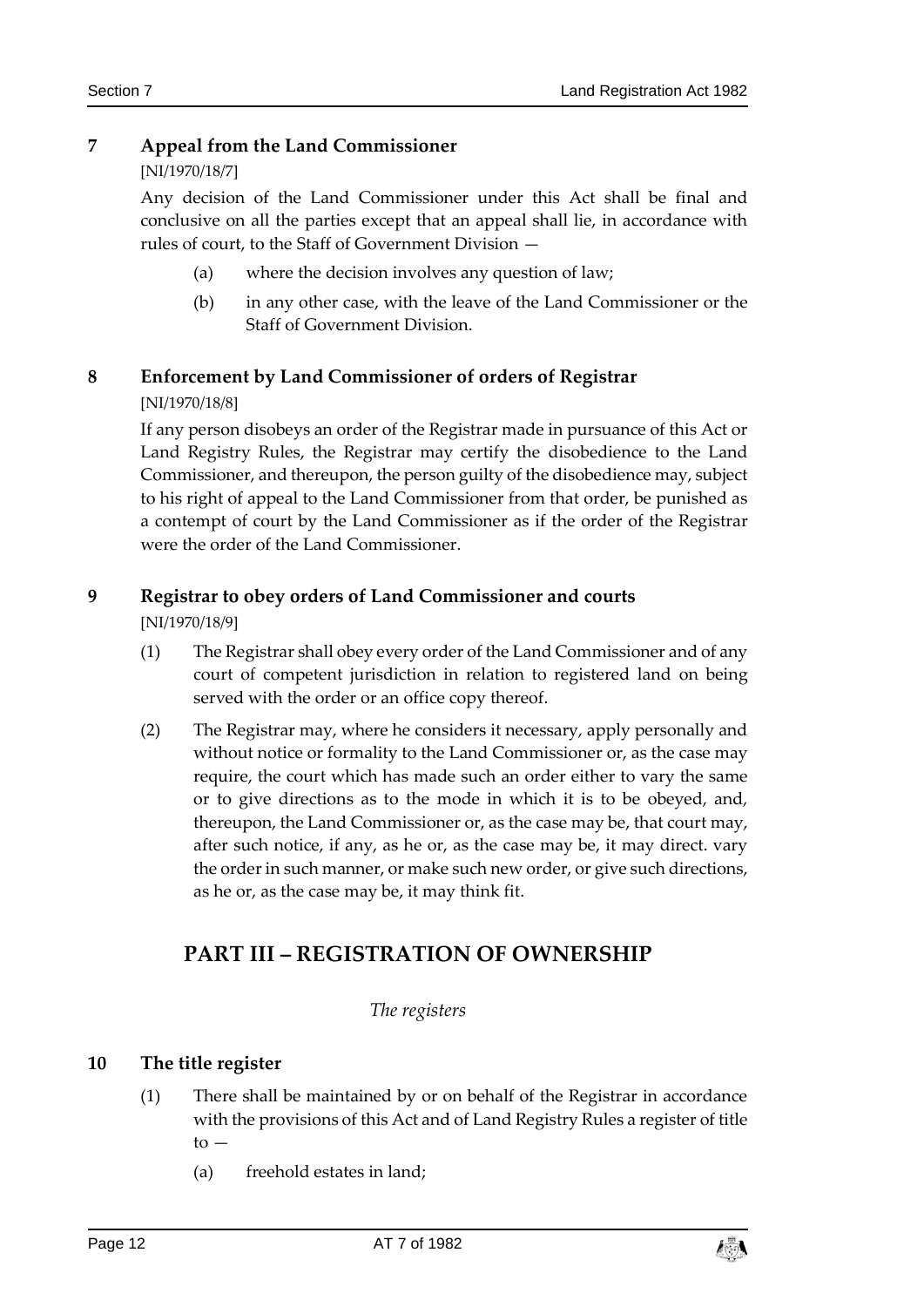- (b) leasehold estates in land;
- (c) land comprising incorporeal rights held in gross;
- (d) such other rights in land as may be prescribed.
- (2) The references to estates in subsection  $(1)(a)$  and (b) exclude rights such as are mentioned in subsection  $(1)(c)$ ; and "leasehold estates" in subsection (1)(b) excludes a leasehold estate for a term of 21 years or less.**<sup>5</sup>**

### <span id="page-12-0"></span>**11 Conclusiveness of registers**

[NI/1970/18/11]

- (1) Save as is otherwise provided by or under this Act, the title register shall be conclusive evidence of the titles shown on that register and of any right, privilege, appurtenance or burden as shown thereon, and the title of any person shown thereon shall not, in the absence of actual fraud, be in any way affected in consequence of his having notice of any deed, document or matter relating to or affecting the title so shown.**<sup>6</sup>**
- (2) [Repealed]**<sup>7</sup>**
- (3) Subject to any entry to the contrary on the title register, any disposition of registered land for valuable consideration shall operate in like manner as if the transferor or grantor were —
	- (a) entitled to the land for his own benefit;
	- (b) not under any disability; and
	- (c) entitled to deal with the land without obtaining any such consent or complying with any such requirement as is mentioned in section 64;

notwithstanding any enactment (other than an enactment contained in this Act or, in the case of a limited owner, the Settled Land Act) or rule of law to the contrary.**<sup>8</sup>**

### *Owners and classes of title*

### <span id="page-12-2"></span><span id="page-12-1"></span>**12 Classes of owners who may be registered**

### [NI/1970/18/12]

Subject to the provisions of section 55 regarding minors, a person may be registered in accordance with Land Registry Rules —

- (a) in the case of a freehold estate, as owner in fee simple (in this Act referred to as the "**full owner**" of that estate); or
- (b) in the case of a settled freehold estate, if he
	- (i) is a tenant for life; or
	- (ii) has under the Settled Land Act the powers of a tenant for life,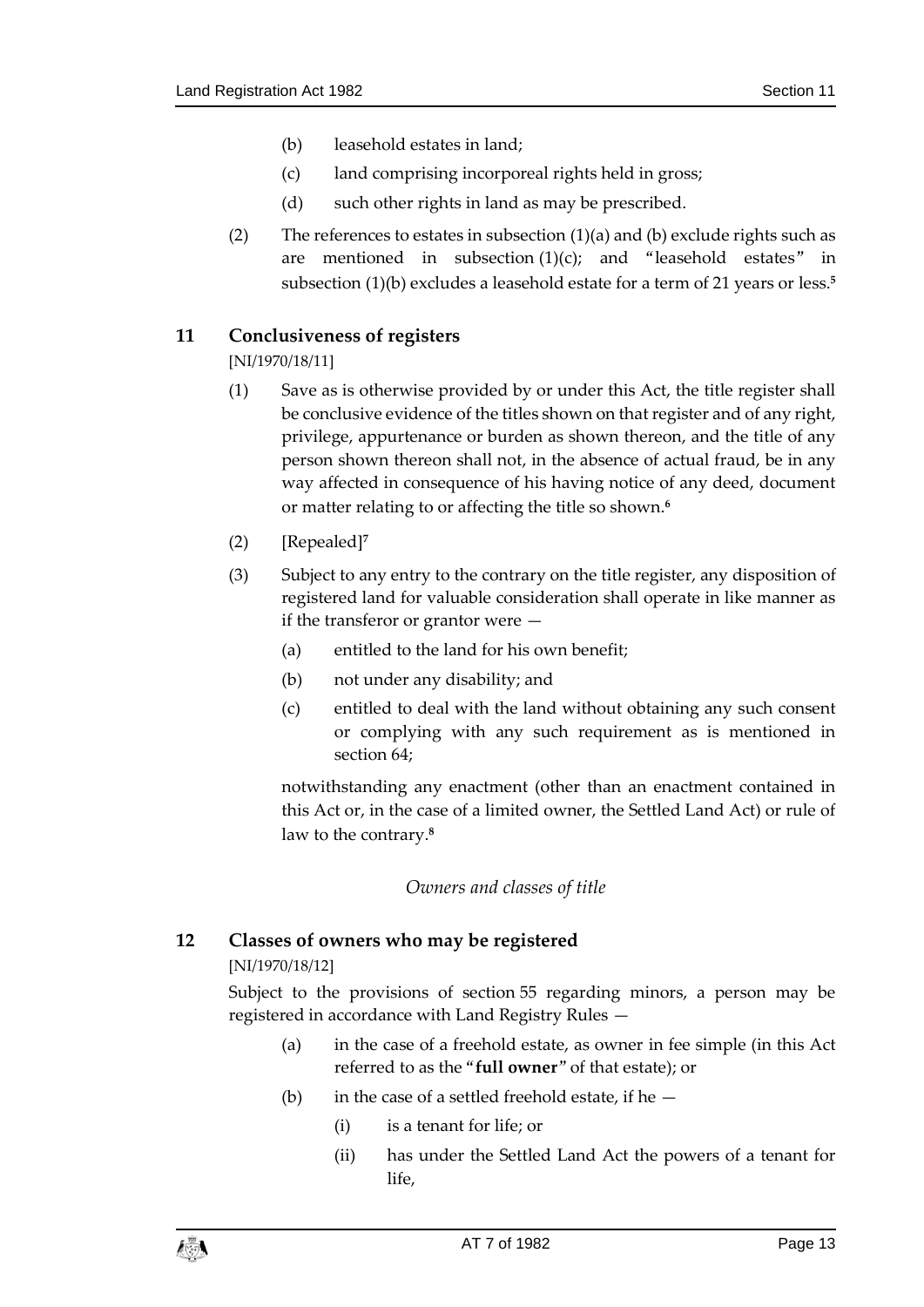as the limited owner of that estate; or

- (c) in the case of a leasehold estate, as the person in whom the leasehold estate is vested in possession (in this Act referred to as the "**full owner**" of that estate); or
- (d) in the case of a settled leasehold estate, if he is either a tenant for life or has under the Settled Land Act the powers of a tenant for life, as the limited owner of that estate.

### <span id="page-13-0"></span>**13 Classes of title with which owners may be registered**

[NI/1970/18/13]

- (1) On first registration of the ownership of a freehold estate, a person may be registered with —
	- (a) an absolute title; or
	- (b) a possessory title; or
	- (c) a qualified title.
- (2) On first registration of the ownership of a leasehold estate, a person may be registered with —
	- (a) an absolute title; or
	- (b) a good leasehold title; or
	- (c) a possessory title; or
	- (d) a qualified title.
- (3) It shall not be necessary for the Registrar to approve any title which is proposed to be registered under this Act, but he shall be entitled to withhold registration until he has received such information and documents as he considers necessary to justify him in registering the title applied for.**<sup>9</sup>**

#### *Freehold estates*

### <span id="page-13-2"></span><span id="page-13-1"></span>**14 Application for first registration of freehold estate**

[NI/1970/18/14]

- (1) An application for first registration of the ownership of a freehold estate may be made by —
	- (a) the owner of an estate in fee simple in the land (including a personal representative, but excluding a mortgagee where there is a subsisting right of redemption); or
	- (b) a tenant for life, or a person who has under the Settled Land Act the powers of a tenant for life; or
	- (c) any other person authorised in that behalf by any statutory provision;

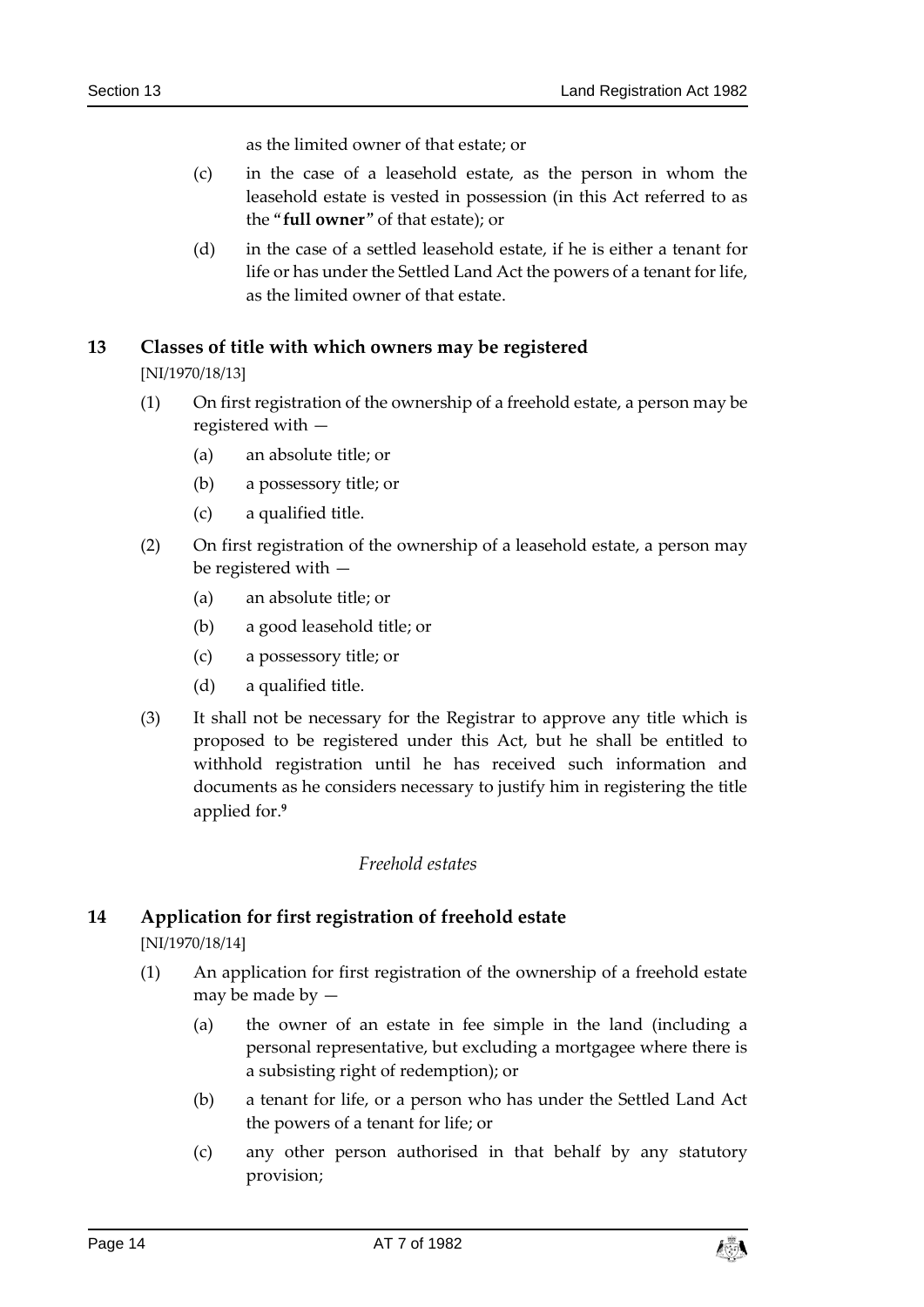whether or not the estate is subject to incumbrances.**<sup>10</sup>**

- (2) An application under subsection (1) shall be made for registration with  $-$ 
	- (a) an absolute title;
	- (b) a possessory title; or
	- (c) a qualified title.**<sup>11</sup>**
- (3) and (4) [Repealed]**<sup>12</sup>**
- (5) A person shall not be registered under this section with an absolute title under this section until his right to be so registered has been shown to the satisfaction of the Registrar.**<sup>13</sup>**
- (6) If, on an application for first registration as an owner of a freehold estate with one of the classes of title specified in subsection (2), the Registrar decides that the person to be registered as the owner of the estate should be registered with a title of another of those classes, the Registrar may, subject to such conditions as may be prescribed, register that person accordingly.

# <span id="page-14-0"></span>**15 Effect of first registration of freehold estate with absolute title**

[NI/1970/18/15]

- (1) On first registration of a person as full owner of a freehold estate with an absolute title, an estate in fee simple in the land shall, subject to subsections (3) and (4), vest in the person so registered, whether or not it was theretofore vested in him.
- (2) On first registration of a person as limited owner of a freehold estate with an absolute title, the person so registered shall, subject to subsections (3) and (4), be, in respect of that land —
	- (a) a tenant for life; or
	- (b) a person having under the Settled Land Act the powers of a tenant for life;

and that land shall be subject to the settlement in respect of which that person is registered as limited owner.

- (3) In either of the cases specified in subsections (1) and (2), the estate of the registered owner shall be subject to —
	- (a) any registered burdens affecting the estate;
	- (b) any other matters appearing from the register to affect the estate; and
	- (c) unless the contrary is expressed in the register, any Schedule 5 burdens affecting the estate;

but shall be free from all other rights, including rights of the Crown.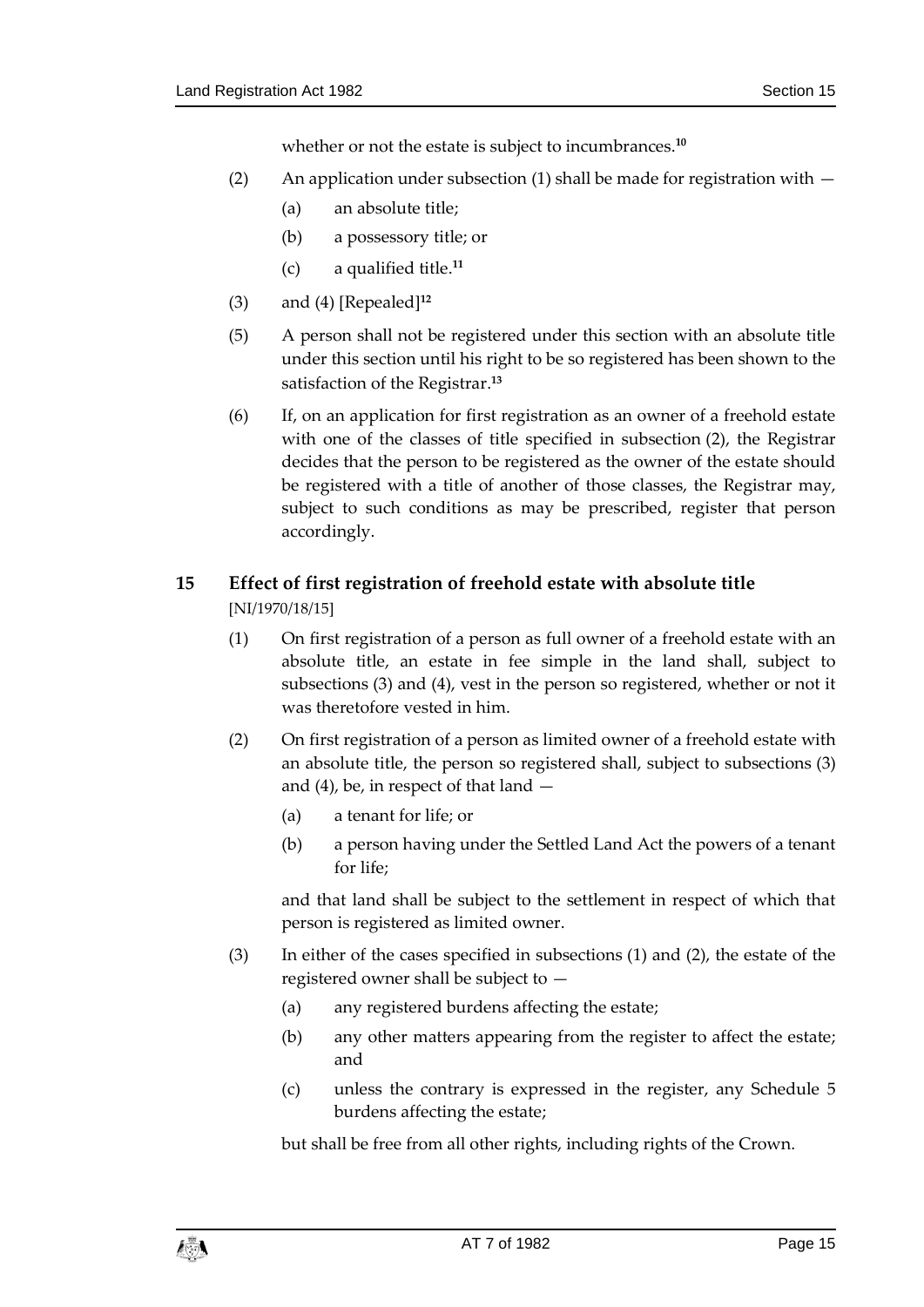(4) If, on first registration, the registered owner holds the estate as trustee, nothing in this section shall affect his duties and liabilities as such trustee.

### <span id="page-15-0"></span>**16 Effect of first registration of freehold estate with possessory title** [NI/1970/18/17]

- (1) On first registration of a person as full or limited owner of a freehold estate with a possessory title, the person so registered shall, save as is otherwise provided by subsection (2), have the same estate as if he had been registered as full or, as the case may be, limited owner of that estate with an absolute title.
- (2) The first registration of a person as full or limited owner of a freehold estate with a possessory title shall not prejudice or affect the enforcement of any right adverse to, or in derogation of, the title of that person (or, in the case of a limited owner, of that person and of any other person entitled under the settlement in respect of which the first-mentioned person is registered as limited owner) and subsisting or capable of arising at the time of first registration of the title so registered.

### <span id="page-15-1"></span>**17 Qualified title to freehold estate**

[NI/1970/18/18]

- (1) If, on an application for first registration of any person as full or limited owner of a freehold estate, it appears to the Registrar that the title can be established only for a limited period, or only subject to certain qualifications, the Registrar may, by an entry made on the register, except from the effect of registration any estate —
	- (a) arising before a specified date; or
	- (b) arising under a specified document; or
	- (c) otherwise particularly described in the register;

and a title registered subject to any such exception shall be called a "**qualified title**". **14**

(2) The first registration of a person as full or limited owner of a freehold estate with a qualified title shall have the same effect as first registration with an absolute title, save that first registration with a qualified title shall not prejudice or affect the enforcement of any estate appearing from the register to be excepted.

### *Leasehold estates*

# <span id="page-15-3"></span><span id="page-15-2"></span>**18 Application for first registration of leasehold estate**

#### [NI/1970/18/19]

(1) An application for first registration of the ownership of a leasehold estate may be made by —

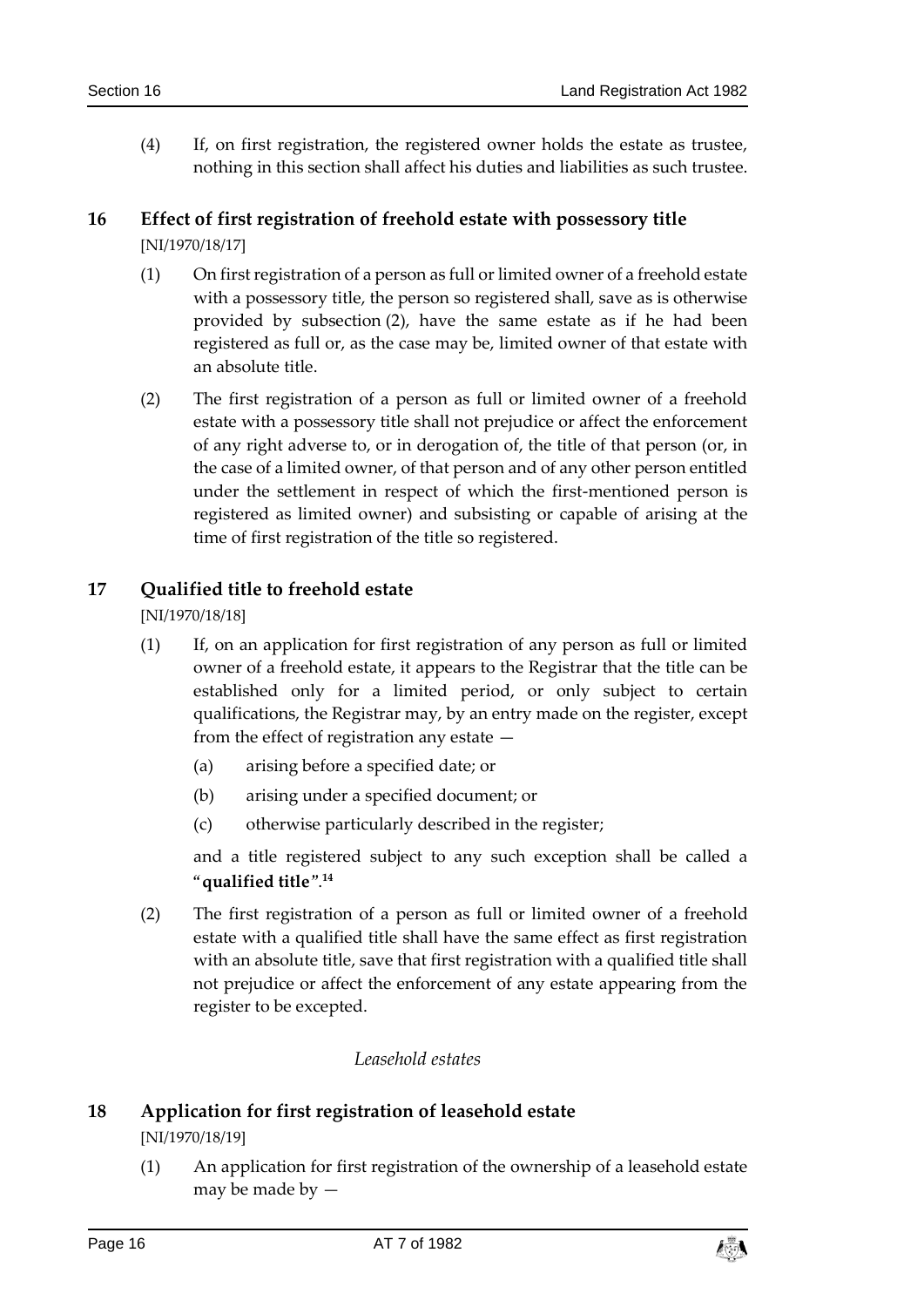- (a) the owner of a leasehold estate (including a personal representative but excluding a mortgagee where there is a subsisting right of redemption); or
- (b) a tenant for life, or a person who has under the Settled Land Act the powers of a tenant for life: or
- (c) any other person authorised in that behalf by any enactment, whether or not such an estate is subject to incumbrances.
- (2) An application under subsection (1) shall be made for registration with
	- (a) an absolute title;
	- (b) a good leasehold title;
	- (c) a possessory title; or
	- (d) a qualified title.**<sup>15</sup>**
- (3) and (4) [Repealed]**<sup>16</sup>**
- (5) A person shall not be registered as an owner with an absolute title under this section until he has produced such evidence of title to —
	- (a) the leasehold estate;
	- (b) the freehold estate; and
	- (c) any intermediate estate which may exist,

as the Registrar considers necessary to justify registration with the proposed class of title.**<sup>17</sup>**

- (6) A person shall not be registered under this section with a good leasehold title under this section unless his right to be so registered has been shown to the satisfaction of the Registrar.**<sup>18</sup>**
- (7) If, on application for first registration as owner of a leasehold estate with one of the classes of title specified in subsection (2), the Registrar decides that the person to be registered as owner of the estate should be registered with a title of another of those classes, he may, subject to such conditions as may be prescribed, register that person accordingly.

### <span id="page-16-0"></span>**19 Effect of first registration of leasehold estate with absolute title** [NI/1970/18/20]

- (1) On first registration of a person as full owner of a leasehold estate with an absolute title, the leasehold estate shall, subject to subsections (3) and (4), vest in the person so registered, whether or not it was theretofore vested in him.
- (2) On first registration of a person as limited owner of a leasehold estate with an absolute title, the person so registered shall, subject to subsections (3) and (4), be, in respect of that land, a tenant for life or, as the case may require, a person having under the Settled Land Act the powers of a tenant

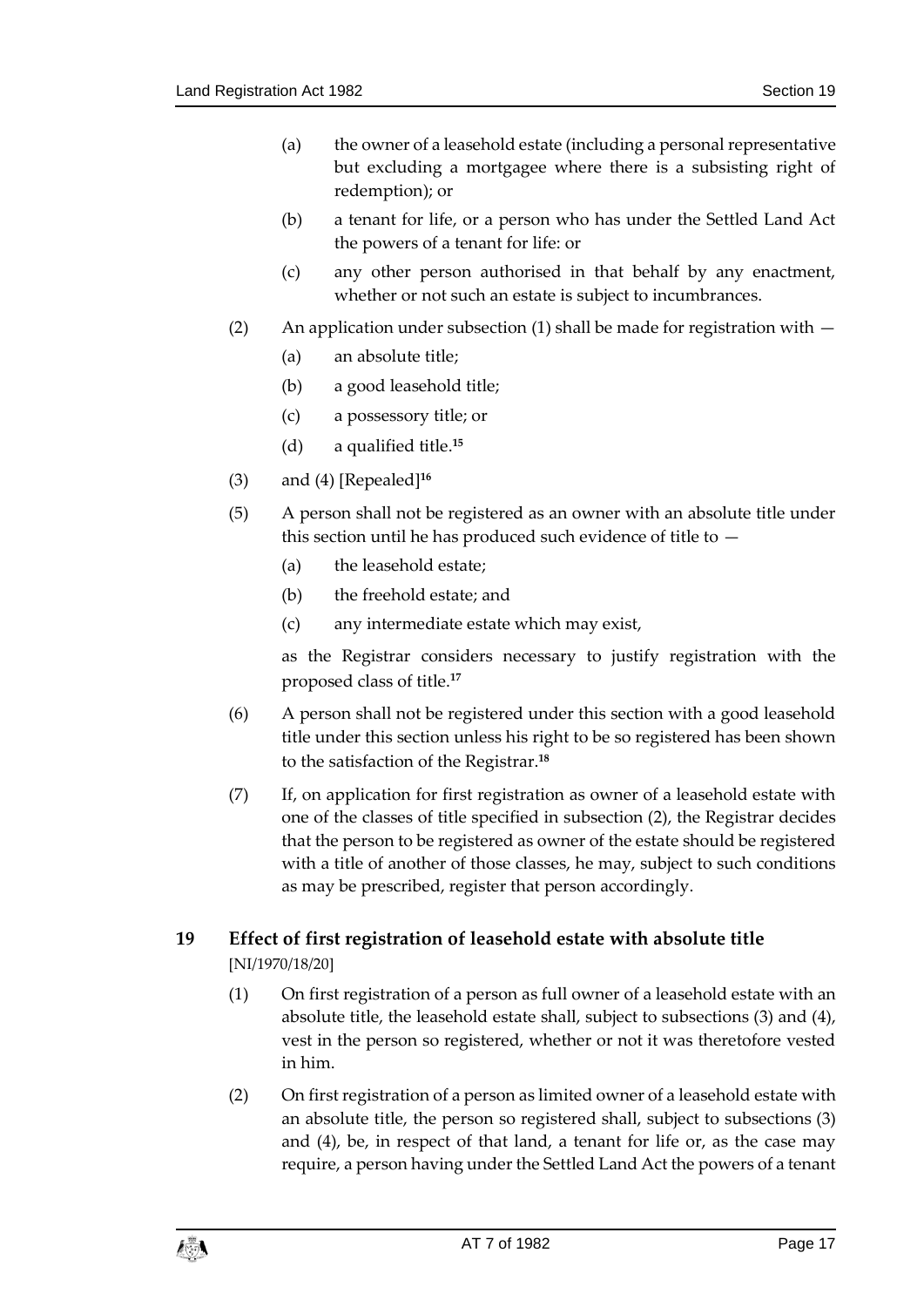for life. and that land shall be subject to the settlement in respect of which that person is registered as limited owner.

- (3) In either of the cases specified in subsections (1) and (2), the estate of the registered owner shall be subject to —
	- (a) any registered burdens affecting the estate;
	- (b) any other matters appearing from the register to affect the estate; and
	- (c) unless the contrary is expressed in the register, any Schedule 5 burdens affecting the estate, but shall be free from all other rights, including rights of the Crown.
- (4) If, on first registration, the registered owner holds the estate as trustee, nothing in this section shall affect his duties and liabilities as such trustee.

### <span id="page-17-0"></span>**20 Effect of first registration of leasehold estate with good leasehold title** [NI/1970/18/21]

- (1) On first registration of a person as full or limited owner of a leasehold estate with a good leasehold title, the person so registered shall, save as is otherwise provided by subsection (2), have the same estate as if he had been registered as full or, as the case may be, limited owner of that leasehold estate with an absolute title.
- (2) The first registration of a person as full or limited owner of a leasehold estate with a good leasehold title shall not prejudice or affect the enforcement of any right adverse to, or in derogation of, the title of the lessor to grant the lease.

# <span id="page-17-1"></span>**21 Effect of first registration of leasehold estate with possessory title** [NI/1970/18/22]

- (1) On first registration of a person as full or limited owner of a leasehold estate with a possessory title, the person so registered shall, save as is otherwise provided by subsection (2), have the same estate as if he had been registered as full or, as the case may be, limited owner of that leasehold estate with an absolute title.
- (2) The first registration of a person as full or limited owner of a leasehold estate with a possessory title shall not prejudice or affect the enforcement of any right (whether in respect of the lessor's title or otherwise) adverse to, or in derogation of, the title of that person (or, in the case of a limited owner, of that person and of any other person entitled under the settlement in respect of which the first-mentioned person is registered as limited owner) and subsisting or capable of arising at the time of first registration.

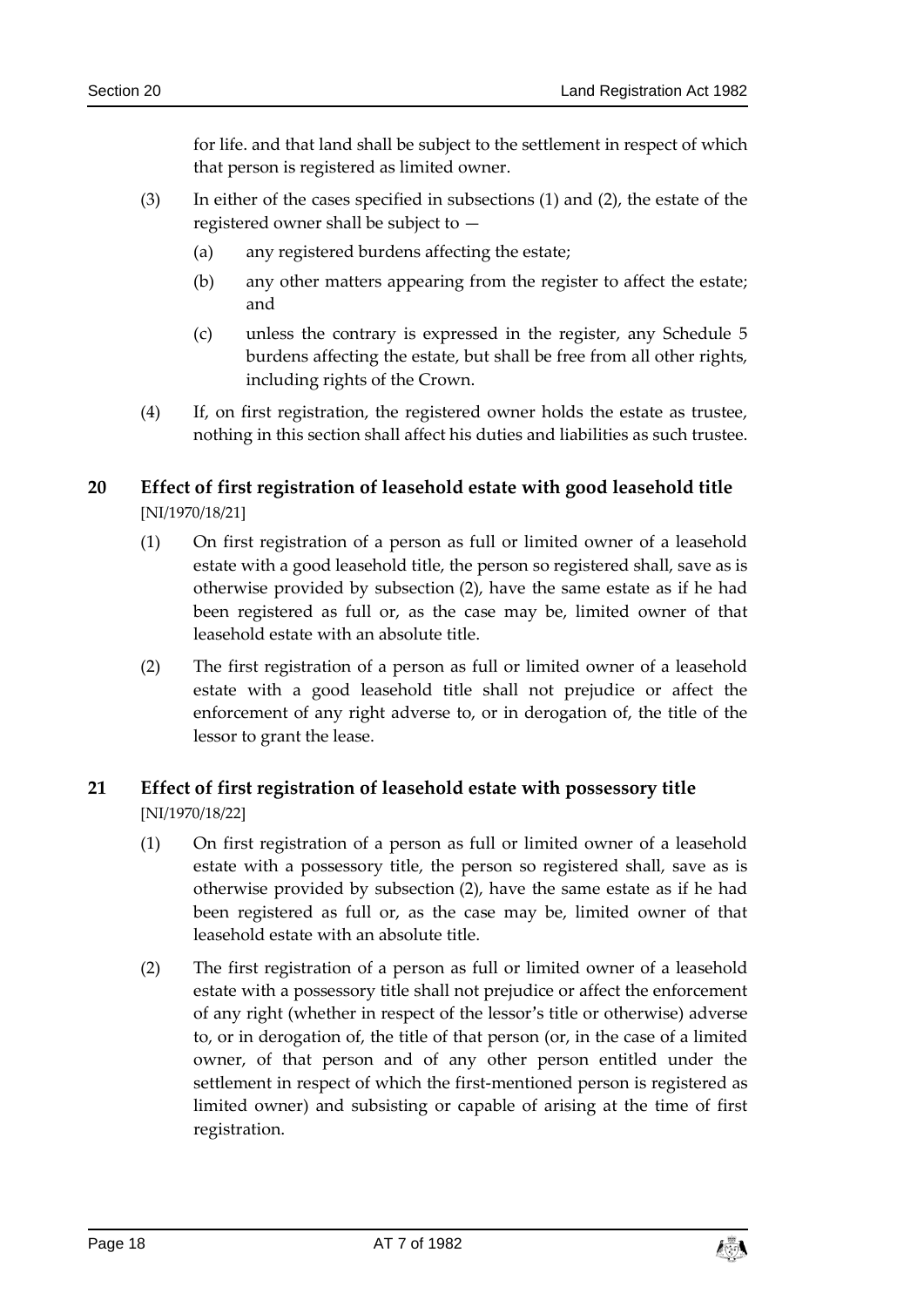### <span id="page-18-0"></span>**22 Qualified title to leasehold estate**

[NI/1970/18/23]

- (1) If, on an application for first registration of any person as full or limited owner of a leasehold estate, it appears to the Registrar that the title, either of the lessor to the reversion or of the lessee to the leasehold estate can be established only for a limited period, or only subject to certain qualifications, the Registrar may, by an entry made on the register, except from the effect of registration any estate —
	- (a) arising before a specified date; or
	- (b) arising under a specified document; or
	- (c) otherwise particularly described in the register,

and a title registered subject to any such exception shall be called a "**qualified title**". **19**

(2) The first registration of a person as full or limited owner of a leasehold estate with a qualified title shall have the same effect as first registration with an absolute title or, as the case may be, with a good leasehold title, save that first registration with a qualified title shall not prejudice or affect the enforcement of any estate appearing from the register to be excepted.

### *Compulsory first registration*

### <span id="page-18-2"></span><span id="page-18-1"></span>**23 Compulsory first registration**

[NI/1970/18/24; N1992/7/10]

- (1) The first registration of the ownership of any land shall be compulsory in the cases specified in column 1 of Part I of Schedule 2.
- (2) In any case where the first registration of any land is compulsory, the effect of non-registration shall be as specified, in respect of that case, in column 2 of Part I of Schedule 2.
- (3) The provision of Part II of Schedule 2 shall apply for the purpose of extending in certain cases, the period under Part I of that Schedule within which an application must be made for registration.
- (4) The provisions of Part III of Schedule 2 shall have effect for the purpose of interpreting the provisions of Part I of that Schedule.
- (5) Pending the registration of a leasehold estate the title to which is required to be registered under subsection (1) and entry 4 in Part I of Schedule 2, the estate shall, for the purposes of sections 67 and 68 (exemption from registration of deeds), be deemed to be registered land as from the time when the lease is granted.**20**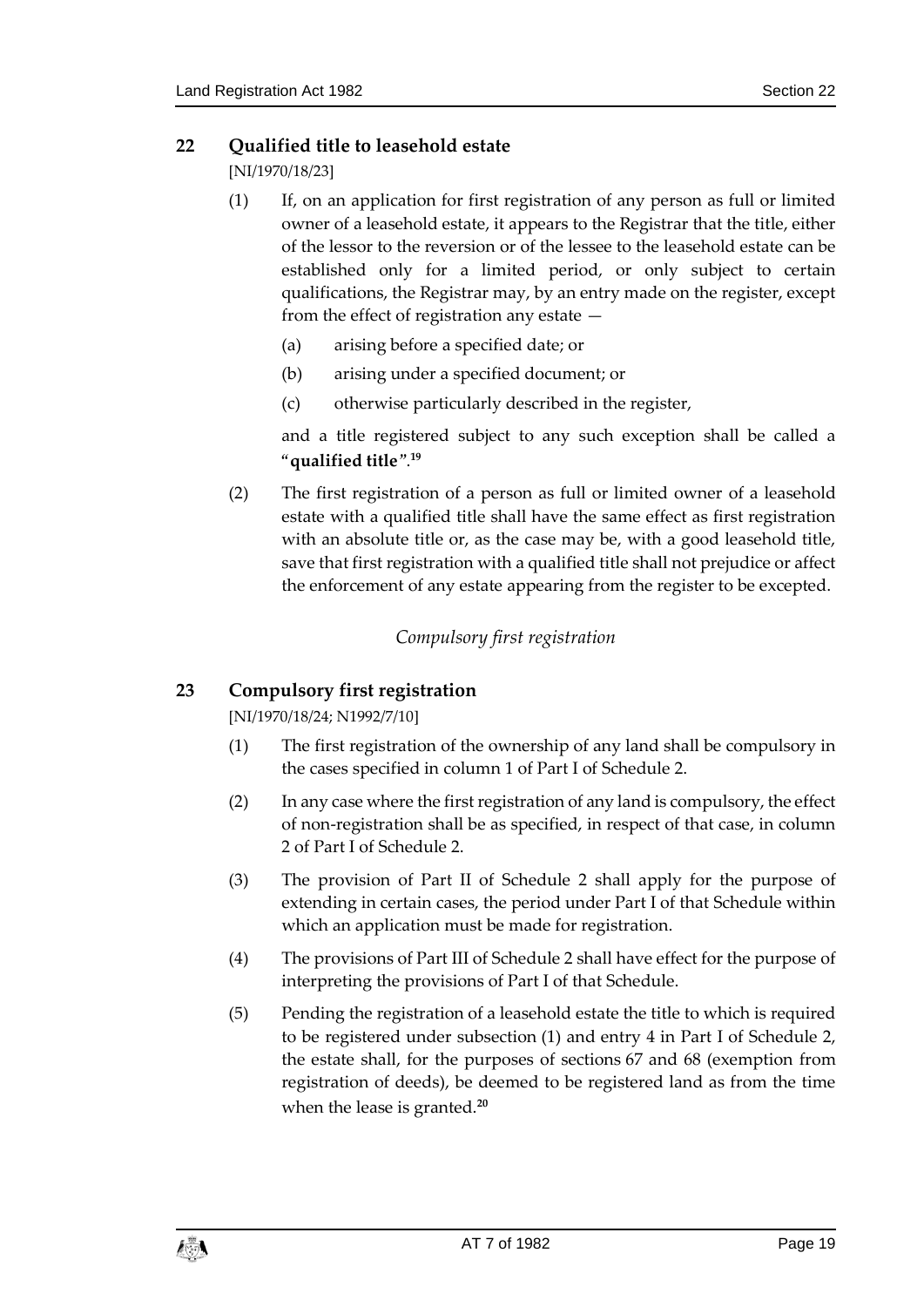### <span id="page-19-0"></span>**24 Extension of compulsory registration**

[NI/1970/18/25]

- (1) The Treasury, may by order declare that any area specified in the order shall be a compulsory registration area, for the purposes of entry 1 in Part I of Schedule 2, from such day as may be specified in the order, not being a day earlier than six months after the making of the order.**<sup>21</sup>**
- (2) An order under subsection (1) shall not have effect until it has been approved by Tynwald.

# <span id="page-19-1"></span>**24A First registration of land of public bodies**

- (1) The Council of Ministers may direct any body to which this section applies to make an application for first registration of the body's title to any land, and for that purpose to supply the Registrar with such evidence of and information concerning the land vested in or held or occupied by the body as the Registrar may require.
- (2) A direction under this section may be expressed to relate to any land or to such land, or land of such a description, as may be specified in the direction.
- (3) It shall be the duty of a body to which this section applies to comply with a direction under this section.
- (4) This section applies to
	- (a) a Department;
	- (b) a Statutory Board;
	- (c) the Manx Museum and National Trust;
	- (d) a local authority;
	- (e) a joint board (within the meaning of the *Local Government Act 1985*.)**<sup>22</sup>**

### *Reclassification of title*

### <span id="page-19-3"></span><span id="page-19-2"></span>**25 Reclassification of registered titles**

### [NI/1970/18/26]

The title to any registered land may be reclassified subject to and in accordance with the provisions of Schedule 3.

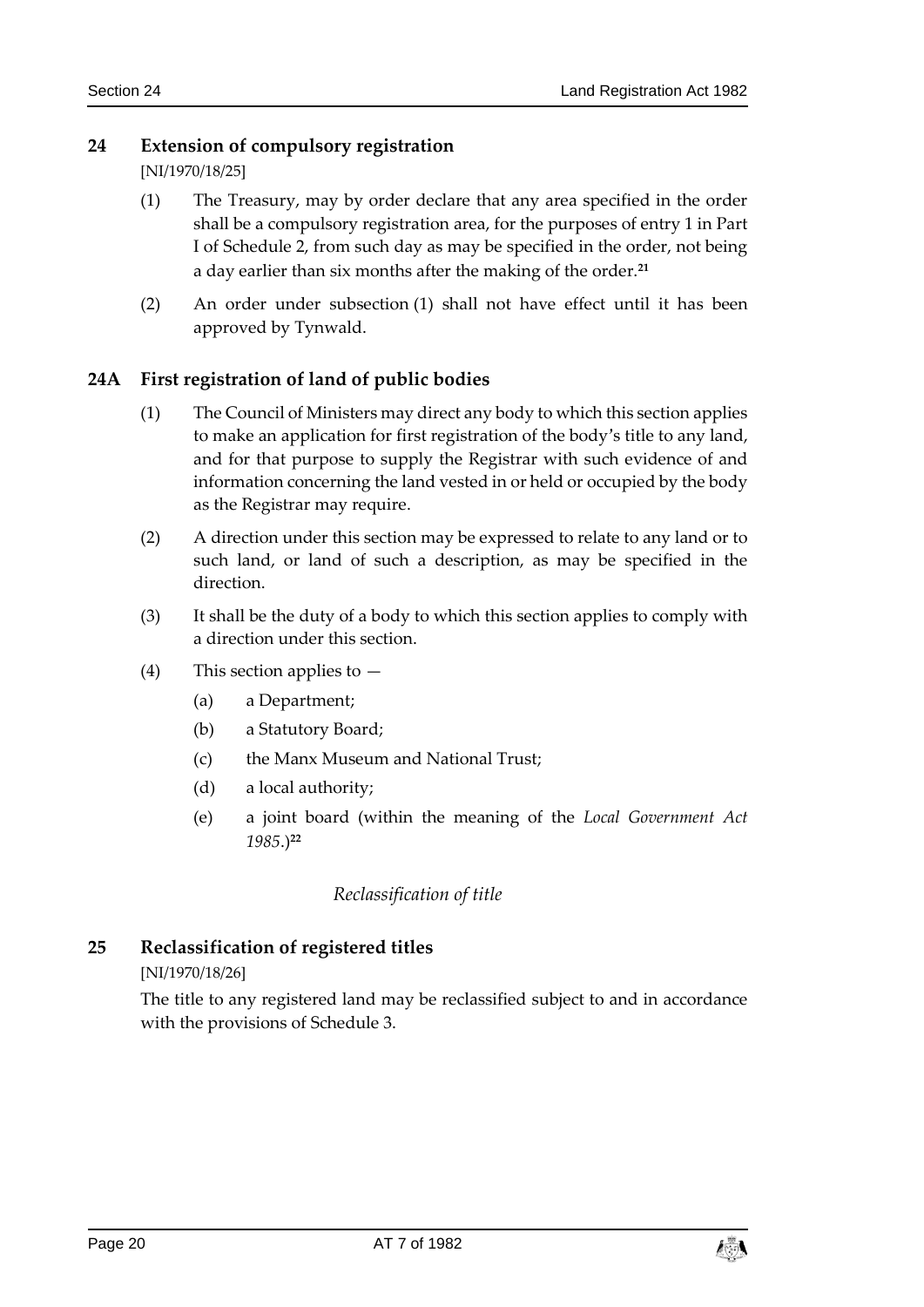*Extinguishment of leasehold estates*

### <span id="page-20-1"></span><span id="page-20-0"></span>**26 Extinguishment of leasehold estates**

[N/1992/7/13]

- (1) Where a registered leasehold estate becomes merged in the freehold or in a superior leasehold or has otherwise been extinguished, the Registrar shall, on application in such manner and subject to such conditions as may be prescribed, and on production of such evidence of the title as the Registrar considers necessary —
	- (a) cancel the entry in the register relating to the estate which has been so merged or extinguished;
	- (b) if a superior title has been acquired in circumstances where this subsection applies but has not been registered, register that title in the title register with such class of title as appears to the Registrar to be appropriate; and
	- (c) where a superior title is registered, make such alterations in any entry relating to the land in question in the title register as appear to the Registrar to be appropriate.**<sup>23</sup>**
- (2) Until the entry in the title register has been cancelled pursuant to subsection (1)(a) and, where necessary, until the superior title has been registered pursuant to subsection (1)(b) the owner of the superior estate shall not, under the provisions of this Act, have any further or other title to the land than he would have had if the leasehold estate had not been merged or extinguished.**<sup>24</sup>**

### *Examination of title*

### <span id="page-20-3"></span><span id="page-20-2"></span>**27 Examination of title**

[NI/1970/18/28]

Subject to the following provisions, where the examination of title is required under this Act or is necessary to facilitate any registration, such examination shall be conducted by such person and in such manner as may be prescribed —

- (a) due notice shall be given, where the giving of such notice is prescribed, and where notice is given, an opportunity shall be afforded to any person desirous of objecting to submit his objections to the Registrar;
- (b) the Registrar shall have jurisdiction to hear and determine any such objection;
- (c) if the Registrar, on examination of any title, is of the opinion that the title is,

notwithstanding a defect therein, a title the holding under which will not be disturbed, he may in his discretion, register the title, or may require the applicant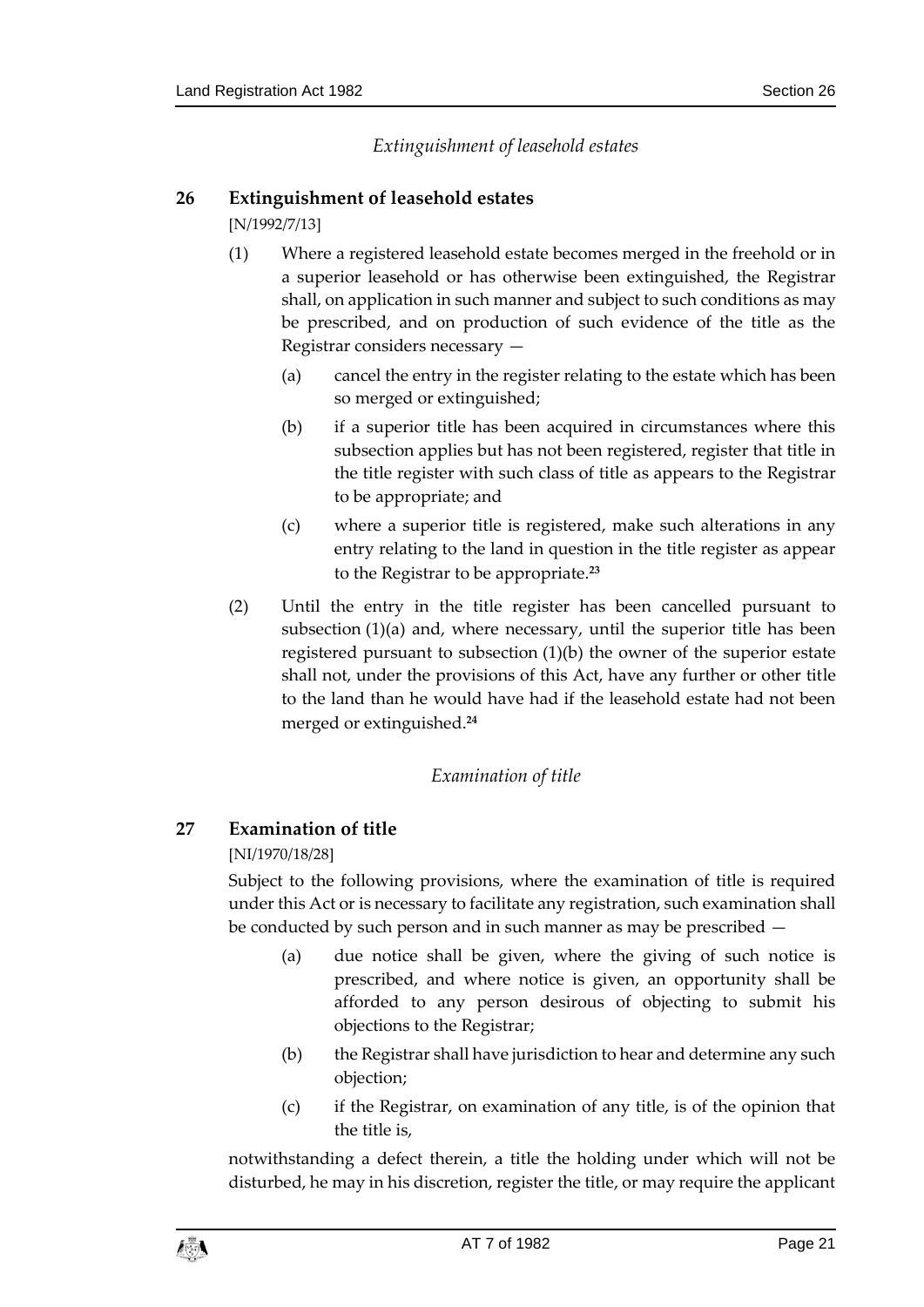to apply to the Land Commissioner, upon a statement signed by the Registrar, for his sanction to the registration.**<sup>25</sup>**

### <span id="page-21-0"></span>**28 Affidavit required before registration**

[NI/1970/18/29]

- (1) Before the completion of the registration of any person as owner of any land in respect of which an examination of title is required, the applicant for registration or his advocate shall, if so required by the Registrar, make an affidavit that, to the best of his knowledge and belief —
	- (a) all deeds, wills and other documents of title affecting the title the subject of the application;
	- (b) all incumbrances affecting such title; and
	- (c) all facts material to such title,

have been disclosed in the documentation lodged in connection with the particular application.**<sup>26</sup>**

- (2) The Registrar may require any person making an affidavit in pursuance of subsection (1) to state in his affidavit what means he has had of becoming acquainted with the several matters referred to in that subsection.
- (3) Without prejudice to subsections (1) and (2), the Registrar may, if he is of the opinion that any further or other evidence is necessary or desirable before completing the registration, refuse to complete the registration until such further or other evidence is provided.

### <span id="page-21-1"></span>**28A Restrictions affecting land**

- (1) If the Registrar is satisfied, on an application for first registration of the ownership of any land, that a covenant or condition which might be registered as a Schedule 6 burden pursuant to entry 10 in Part I of that Schedule does not run with the land or is not capable of being enforced against the owner of the land, he may direct that no notice or entry of the covenant or condition shall be entered on the title register.
- (2) A direction under subsection (1) shall not be given except in pursuance of an order of the Land Commissioner unless the covenant or condition was imposed by or arose by virtue of an instrument made more than 80 years before the date of the direction.**27**

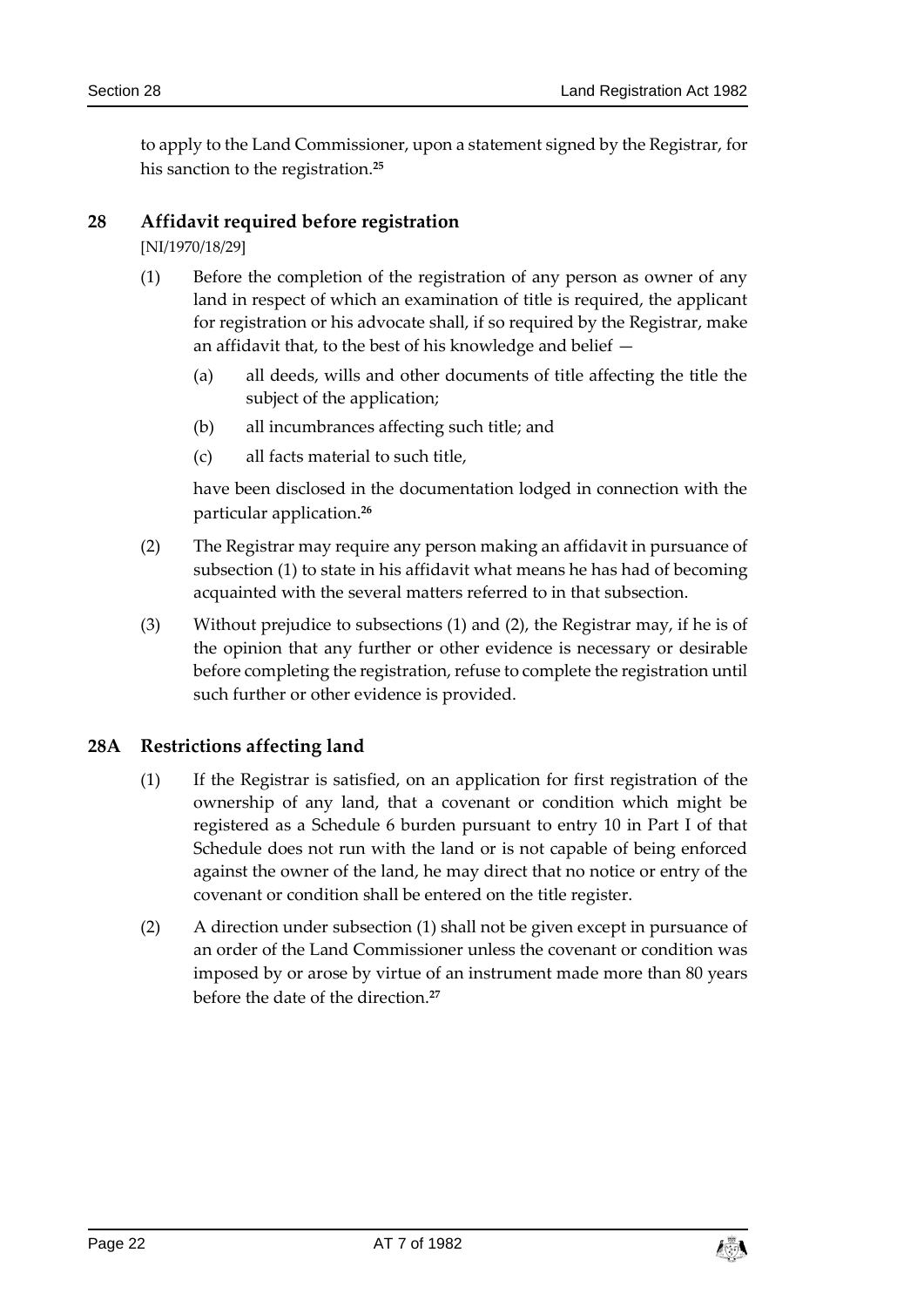# <span id="page-22-1"></span><span id="page-22-0"></span>**PART IV – DEALINGS WITH REGISTERED LAND**

### *General provisions*

### <span id="page-22-2"></span>**29 Dealings with registered land**

[NI/1970/18/31]

- (1) Save as is otherwise provided by or under this Act or by any other enactment, the registered owner of any land shall alone be entitled to deal with that land by registered disposition.
- (2) Except as provided by this subsection, nothing in this Act shall prevent a person from creating any estate in any registered land as if that land had been unregistered land; but —
	- (a) all estates in registered land shall be subject to the provisions of this Act; and
	- (b) without prejudice to paragraph 1 of Part I of Schedule 7, a mortgage or other deed of charge, in whatever form expressed shall, in so far as it relates to registered land, operate only to create a charge and not to vest any freehold or leasehold estate (whether or not subject to defeasance) in the land in the person in whose favour the mortgage or other deed of charge is created.

### <span id="page-22-3"></span>**30 Powers of person entitled to be registered**

[NI/1970/18/33]

- (1) Where a person who has become entitled to be registered as owner of any registered land, either on transmission on the death of a registered owner or in consequence of a disposition by a registered owner, wishes to deal with the land, he may, subject to subsections (2) and (3), do so in such manner and subject to such conditions as may be prescribed.
- (2) Any dealing by a person entitled to be so registered shall, subject to such modifications as may be necessary to define clearly the land, be in the same form as is required for such a dealing by a registered owner, but registration of any such dealing shall not be made until the person executing the document has been registered as owner, or until his right to be so registered has been shown to the satisfaction of the Registrar.
- (3) Subject to the provisions of this Act with regard to registered dealings for valuable consideration, registration of a dealing by a person entitled to be so registered before he is registered shall have the same effect as if he had been so registered.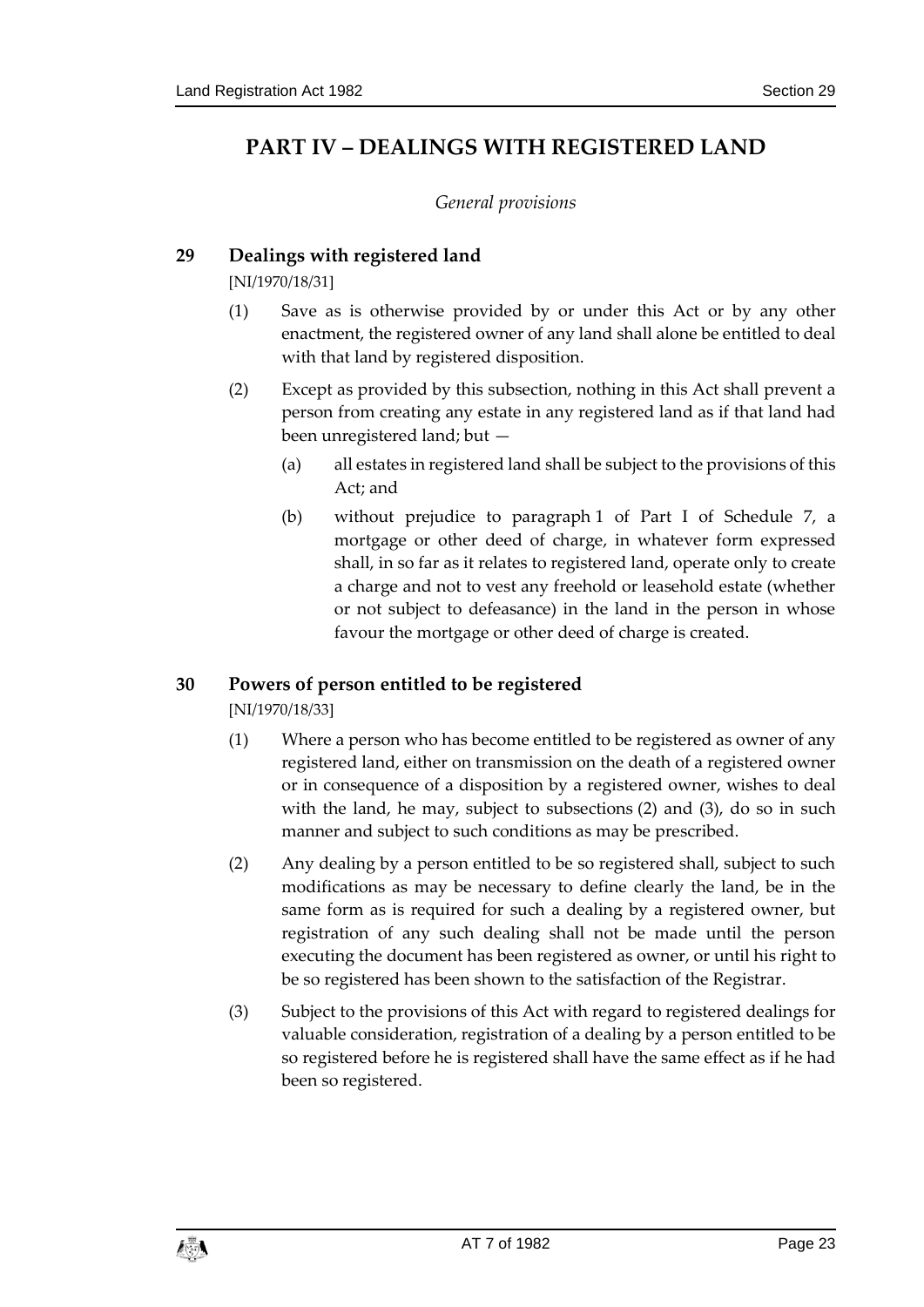### <span id="page-23-0"></span>**31 Transfer of registered land**

[NI/1970/18/34]

- (1) Save as is otherwise provided by or under this Act and subject, in the case of a limited owner, to the Settled Land Act, a registered owner of any land may transfer the land, or any part thereof.
- (2) There shall be executed on any such transfer a document in the prescribed form.
- (3) Any such transfer shall be completed by the registration of the transferee as owner of the land, but until such registration, the document shall not operate to transfer the land.
- (4) On registration of a transferee of any land as full owner of the land, the document of transfer shall operate as a conveyance by deed and there shall be vested in the registered transferee the land transferred, subject —
	- (a) to all registered burdens and to all other matters appearing from the register to affect the land;
	- (b) unless the contrary is expressed in the register, to any Schedule 5 burdens affecting the land;
	- (c) if the transfer is made without valuable consideration, to subsection (5); and
	- (d) if the transferee holds the land as a trustee, to his liabilities and duties as such, but free from all other rights, including rights of the Crown.
- (5) Where such a transfer is made without valuable consideration, it shall, so far as concerns the transferee and persons claiming under him otherwise than for valuable consideration be subject to all unregistered rights subject to which the transferor held the land transferred.
- (6) The registration of a transferee as limited owner of any land shall have the same effect as registration of him as a full owner thereof, except that —
	- (a) in the case of a transfer of a freehold estate, the fee simple; and
	- (b) in the case of a transfer of a leasehold estate, the leasehold estate,

shall be vested in the transferee and the other persons entitled under the settlement in respect of which the transferee is registered as limited owner.

- (7) [Repealed]**<sup>28</sup>**
- (8) Land Registry Rules may provide for the modification of the provisions of this section in its application to the transfer of charges.

# <span id="page-23-1"></span>**32 Words of transfer**

[NI/1970/18/35] Subject to section 31(3) —

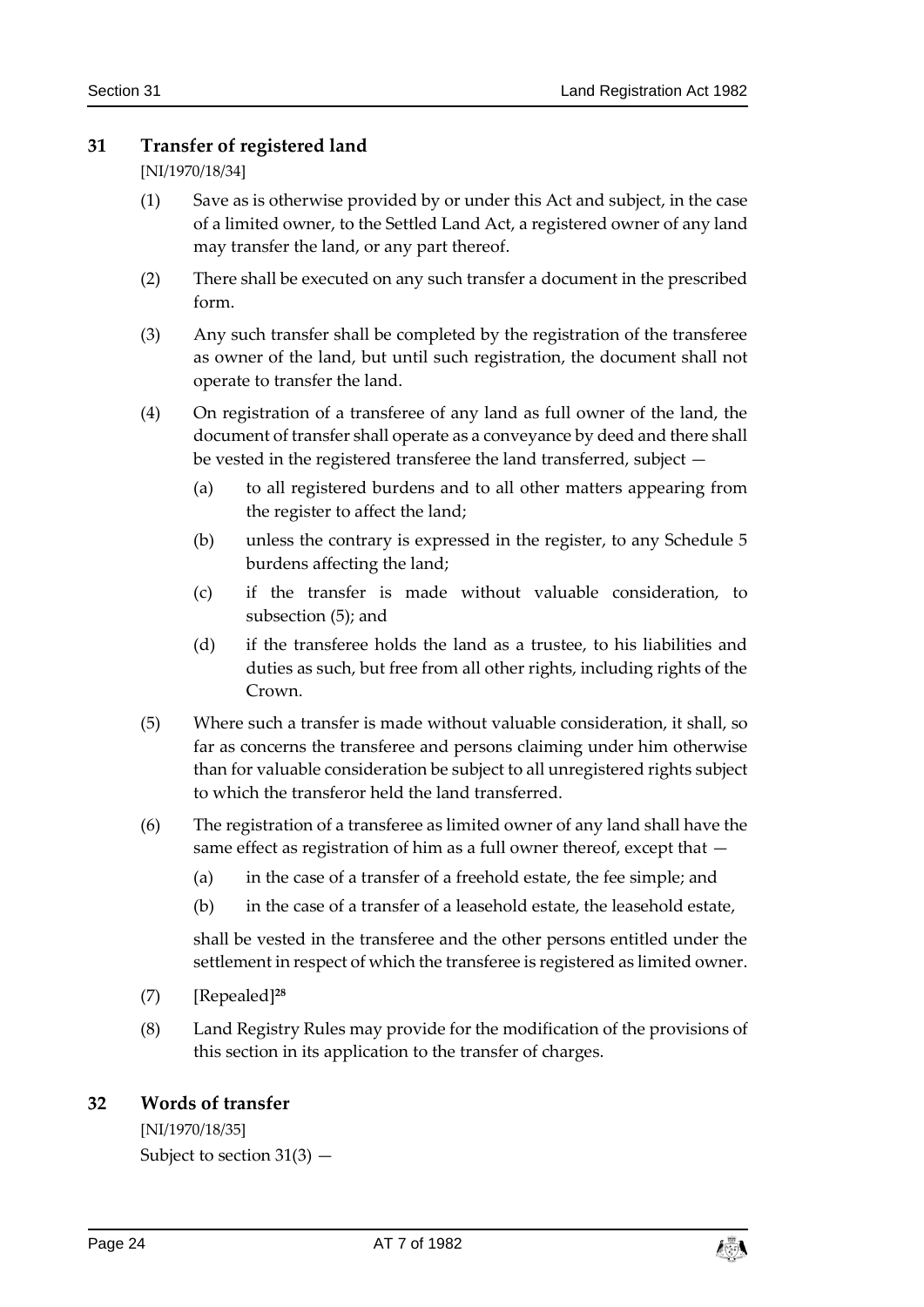- (a) a document of transfer of a registered freehold estate without words of limitation shall be construed as passing the fee simple, or other the whole estate which the transferor had power to transfer, unless a contrary intention appears in the document of transfer;
- (b) a document of transfer of a registered freehold estate to a corporation sole by his corporate designation without the word "successors" shall be construed as passing the fee simple, or other the whole estate which the transferor had power to transfer, unless a contrary intention appears in the document of transfer;
- (c) in a document of transfer of any registered land, a resulting use or trust for the transferor shall not be implied merely by reason that the property is not expressed to be transferred to the use or benefit of the transferee; and
- (d) a registered owner of a freehold estate may transfer estates therein to several persons in succession, including himself, and coregistered owners of a freehold estate may transfer estates therein to themselves, without the necessity of the creation of a trust for that purpose.

### <span id="page-24-0"></span>**33 Defeasance of registered owner's estate**

[NI/1970/18/36]

- (1) In any of the following cases of defeasance of the estate of a registered owner, that is to say,  $-$ 
	- (a) under a sale in execution of the judgment of any court;
	- (b) under a power of appointment;
	- (c) under a vesting order;
	- (d) under a deed executed pursuant to any provision of the *Acquisition of Land Act 1984* or any other enactment to the like effect;**<sup>29</sup>**
	- (e) pursuant to an order under paragraph (a) of section 53 of the *Trustee Act 1961*;
	- (f) pursuant to an order under section 4 of the *Partition Act 1931*;
	- (g) under any other enactment;
	- (h) in any other case which may be prescribed;

the ownership of the estate passes to another person otherwise than by transfer from the registered owner or his personal representatives, then, subject as may be prescribed and subject to subsections (2) and (3), the Registrar shall, on the application of that person and on production of such evidence as may be prescribed, register him as owner of the estate.**<sup>30</sup>**

(2) Where it appears to the Registrar that the application may have been made without the knowledge of the registered owner, the Registrar may, before registering the applicant as owner of the estate, send notice of the application to the registered owner.**31**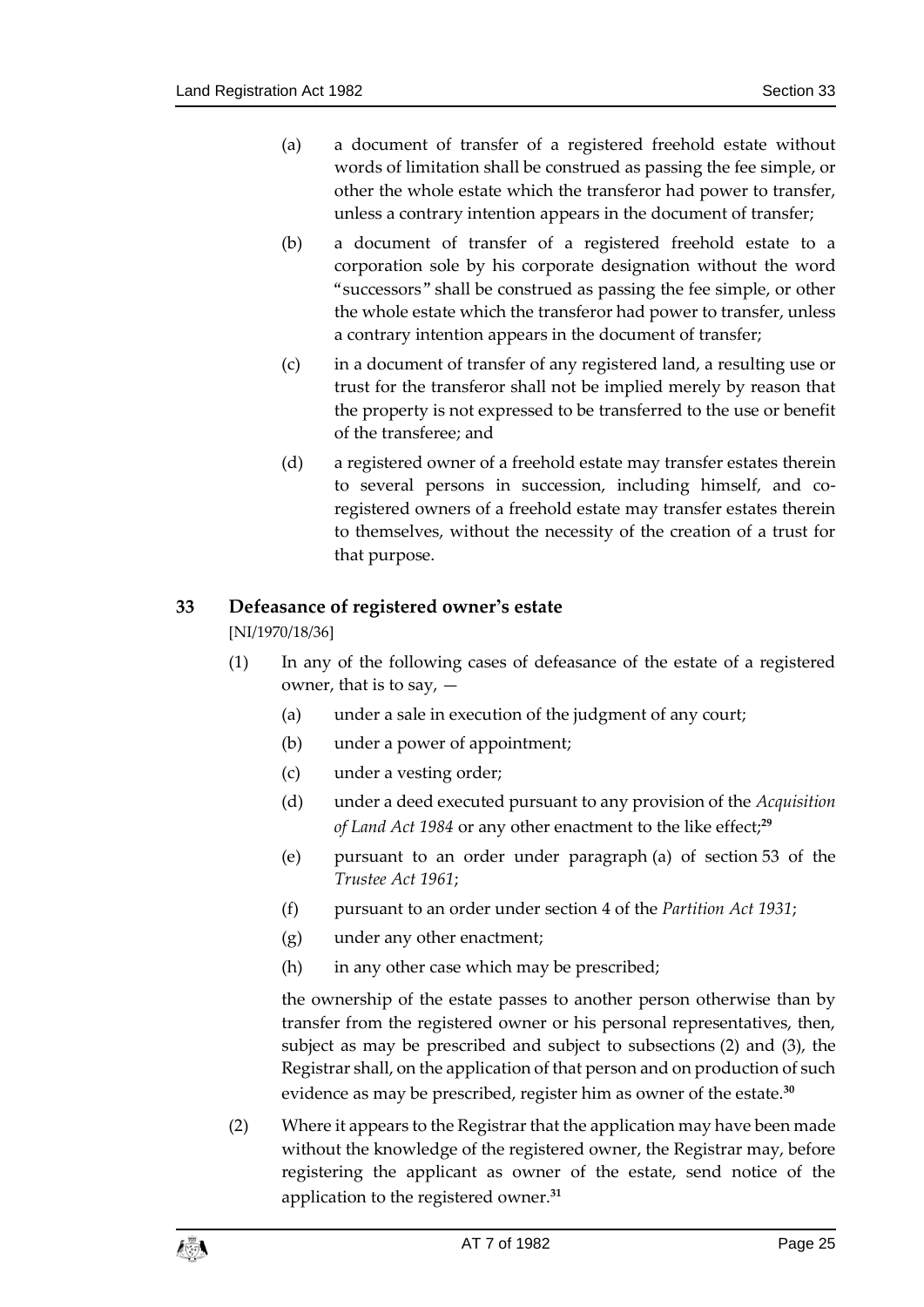(3) The Registrar may, if he thinks fit, decline to register the applicant as owner except in pursuance of an order of the Land Commissioner.**<sup>32</sup>**

### <span id="page-25-0"></span>**34 Transmission of registered land**

#### [NI/1970/18/37]

The provisions of Schedule 4 shall have effect in relation to the transmission of registered land on the death of a registered full owner and on the determination of the estate of a registered limited owner.

### *Burdens generally*

### <span id="page-25-2"></span><span id="page-25-1"></span>**35 Matters which are burdens affecting registered land without registration** [NI/1970/18/38]

- (1) Notice of the existence of any of the burdens specified in Part I of Schedule 5, as for the time being subsist, may, subject to such conditions as may be prescribed, be entered on the title register, but every such burden shall, unless under the provisions of Part II of that Schedule the contrary is expressed on that register, affect the land whether or not such notice is so entered.**<sup>33</sup>**
- (2) The provisions of Part II of Schedule 5 shall apply in relation to Schedule 5 burdens.

### <span id="page-25-3"></span>**36 Registration of certain burdens**

[NI/1970/18/39]

- (1) Any of the matters specified in Part I of Schedule 6 may be entered as burdens on the title register.**<sup>34</sup>**
- (2) The provisions of Part II of Schedule 6 shall apply in relation to the registration of Schedule 6 burdens.
- (3) Land Registry Rules,
	- (a) may amend Part I of Schedule 6; and
	- (b) make such other amendments, modifications and repeals of other provisions of any Act relating to land as appear to the Department for Enterprise to be necessary or expedient in consequence of provision made under paragraph (a).**<sup>35</sup>**

### <span id="page-25-4"></span>**37 Priority of registered burdens**

#### [NI/1970/18/40]

Save as otherwise provided by this Act or by any other enactment and subject to any entry to the contrary contained in the title register, registered burdens affecting the same land shall, if created or arising since the first registration of the land, rank according to the order in which they are entered on the register and

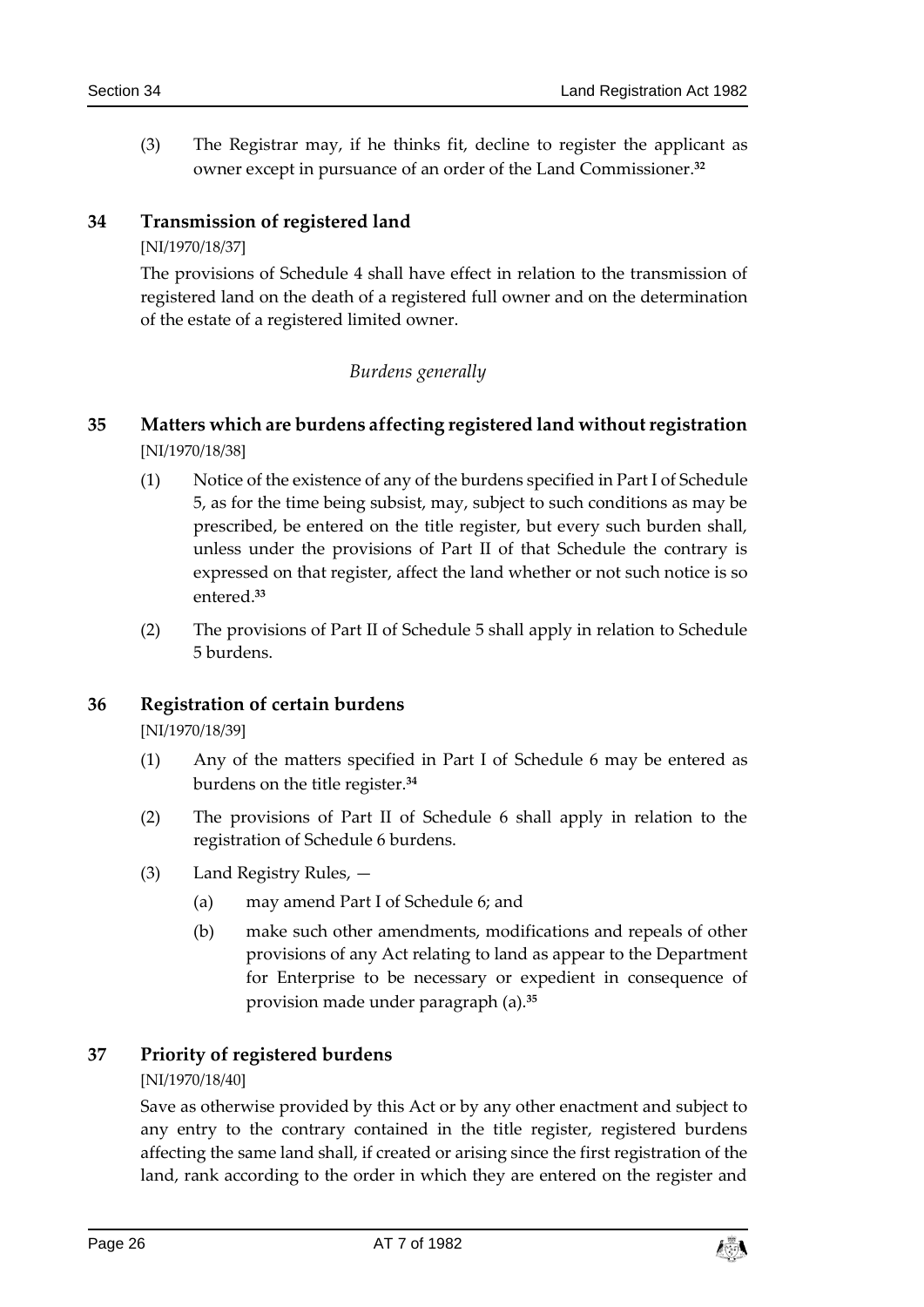<span id="page-26-0"></span>shall rank in priority to any other burden (not being a Schedule 5 burden) affecting the land and created or arising since the first registration of the land.**<sup>36</sup>**

### *Money burdens*

### <span id="page-26-1"></span>**38 Creation and effect of charges on registered land**

[NI/1970/18/41]

- (1) A registered owner of land may, subject to the provisions of this Act, charge the land with the payment of money either with or without interest, and either by way of annuity or otherwise.
- (2) A charge under subsection (1) may be created by deed or by will and, subject to subsection (3), the Registrar shall, on registering such a charge as a burden, register the ownership of that charge in the title register.**<sup>37</sup>**
- (3) Where a charge created by will does not expressly charge any registered land with payment to a specified person of a specified sum, with or without interest, or of an annuity, the Registrar shall not, unless the Land Commissioner otherwise directs, be obliged to register the ownership of that charge in the title register.**<sup>38</sup>**
- (4) Any power, howsoever conferred, to borrow or lend money on the security of a mortgage shall be construed as including power to do so on the security of a registered charge.
- (5) Part I of Schedule 7 shall apply in relation to the registration and effect of charges created by registered full owners of land and registered limited owners of land and by persons having the like power to create such charges.
- (6) Part II of Schedule 7 shall apply in relation to the creation and effect of charges by registered limited owners of land acting in conjunction with all other persons entitled under the settlement.

### <span id="page-26-2"></span>**39 Exercise of power of charging registered land**

[NI/1970/18/42]

- (1) Where
	- (a) a power to charge registered land; or
	- (b) a trust for securing money on registered land,

is registered as a Schedule 6 burden, it may be exercised or executed by the creation of a charge and not otherwise, and the person empowered under any such power or trust to charge the registered land with the payment of any money shall have the like power to create a charge on the land for that money as the registered owner of that land, and the charge shall, subject to subsection (2), be entered on the title register in its proper priority.**39**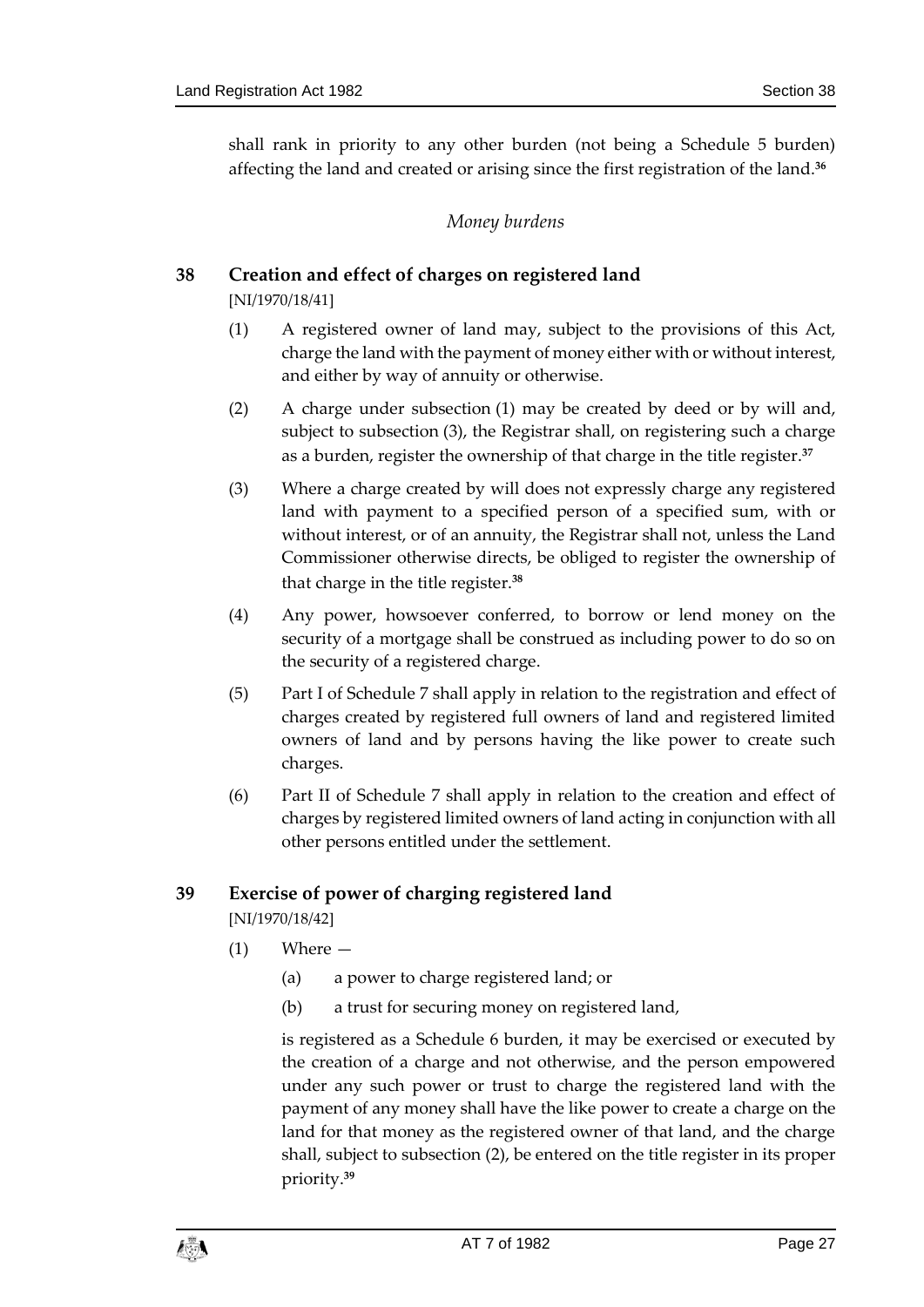(2) In the absence of any agreement to the contrary made by the persons entitled to make such agreement, a charge created under a registered power shall be entered on the register as of the same priority as that power.

### <span id="page-27-0"></span>**40 Priority of registered charge for future advances**

[NI/1970/18/43; N1992/7/22]

- (1) Where
	- (a) a deed or other instrument creating a registered charge states that the charge is created for the purpose of securing future advances (whether with or without present advances), and
	- (b) the entry in the title register relating to the charge  $-$ 
		- (i) contains a statement similar to that in paragraph (a); or
		- (ii) otherwise refers to money secured by the charge without specifying the amount secured,

the registered owner of the charge shall be entitled in priority to any subsequent charge to the payment of any sum due to him in respect of such future advances, except any advances which may have been made after the date of, and with express notice in writing of, the subsequent charge.**<sup>40</sup>**

- (2) Where the registered owner of a charge is under an obligation, noted on the register, to make any future advances, a subsequent registered charge shall take effect subject to any advance made pursuant to that obligation.
- (3) In this section "future advances" includes sums from time to time due on an account current and all sums which by agreement or the course of business between the parties are considered to be advances on the security of the charge.

### <span id="page-27-1"></span>**41 Term of years vested in trustee for raising money out of registered land** [NI/1970/18/45]

Where a term of years is vested, whether before or after the commencement of this Act, in a trustee or other person for the purpose of raising money out of registered land, such vesting shall operate as a trust for securing money on such registered land or, as the case may be, as a power to charge that registered land and, accordingly, the trust or power may be registered as a Schedule 6 burden.

# <span id="page-27-2"></span>**42 Term of years vested in trustee for raising money etc prior to first registration**

[NI/1970/18/46]

(1) Where, prior to the first registration of any land, a term of years is vested in a trustee or other person for the purpose of raising money out of that land, such vesting shall, on the first registration of the land, operate as a trust for securing money on that land or, as the case may be, as a power to

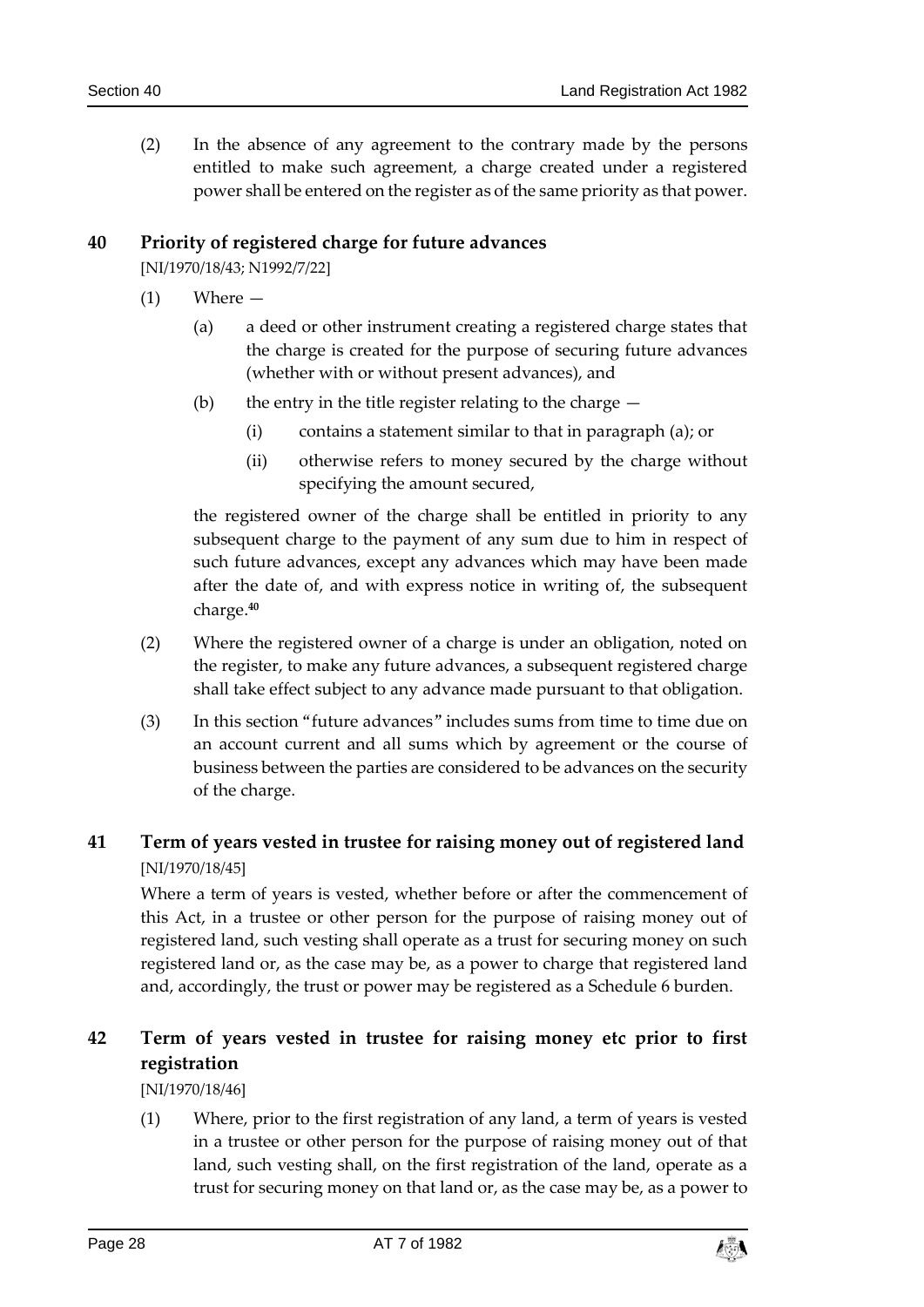charge that land and, accordingly, the trust or power may be registered as a Schedule 6 burden.

(2) Where, immediately prior to first registration, any land is subject to any mortgage, or to any term of years to secure money actually raised, the mortgage or term of years shall operate as a charge on the land, and shall be registered as a charge thereon and not otherwise, and the provisions of Part I of Schedule 7 shall have effect accordingly.

### *Modification and discharge of burdens*

# <span id="page-28-1"></span><span id="page-28-0"></span>**43 Modification and discharge of burdens other than charges**

[NI/1970/18/48]

- (1) A covenant or condition registered as a Schedule 6 burden pursuant to entry 10 in Part I of that Schedule may be modified or discharged —
	- (a) by the Registrar or the Land Commissioner, with the consent of the persons concerned; or
	- (b) by the Land Commissioner, on being satisfied that  $-$ 
		- (i) the covenant or condition does not run with the land or is not capable of being enforced against the owner of the land; or
		- (ii) the modification or discharge of the covenant or condition will be beneficial to the persons principally interested in the enforcement thereof; or
	- (c) by the Registrar, on being satisfied as mentioned in paragraph  $(b)(i)$ in the case of a covenant or condition imposed by or arising by virtue of an instrument made more than 80 years before the date of the modification or discharge.**<sup>41</sup>**
- (2) The Registrar may, on the production of such evidence and subject to such conditions as may be prescribed, modify or cancel any entry in the title register of any burden, being neither a charge nor a covenant or condition to which subsection (1) applies.**<sup>42</sup>**

### <span id="page-28-2"></span>**44 Discharge etc of registered charges**

[NI/1970/18/49]

- (1) The Registrar shall
	- (a) at the request or with the concurrence of the registered owner of the charge; or
	- (b) on proof in the manner specified in subsection (2) or in such other manner as may be prescribed,

note on the title register —

(i) the satisfaction of a registered charge or of any part thereof;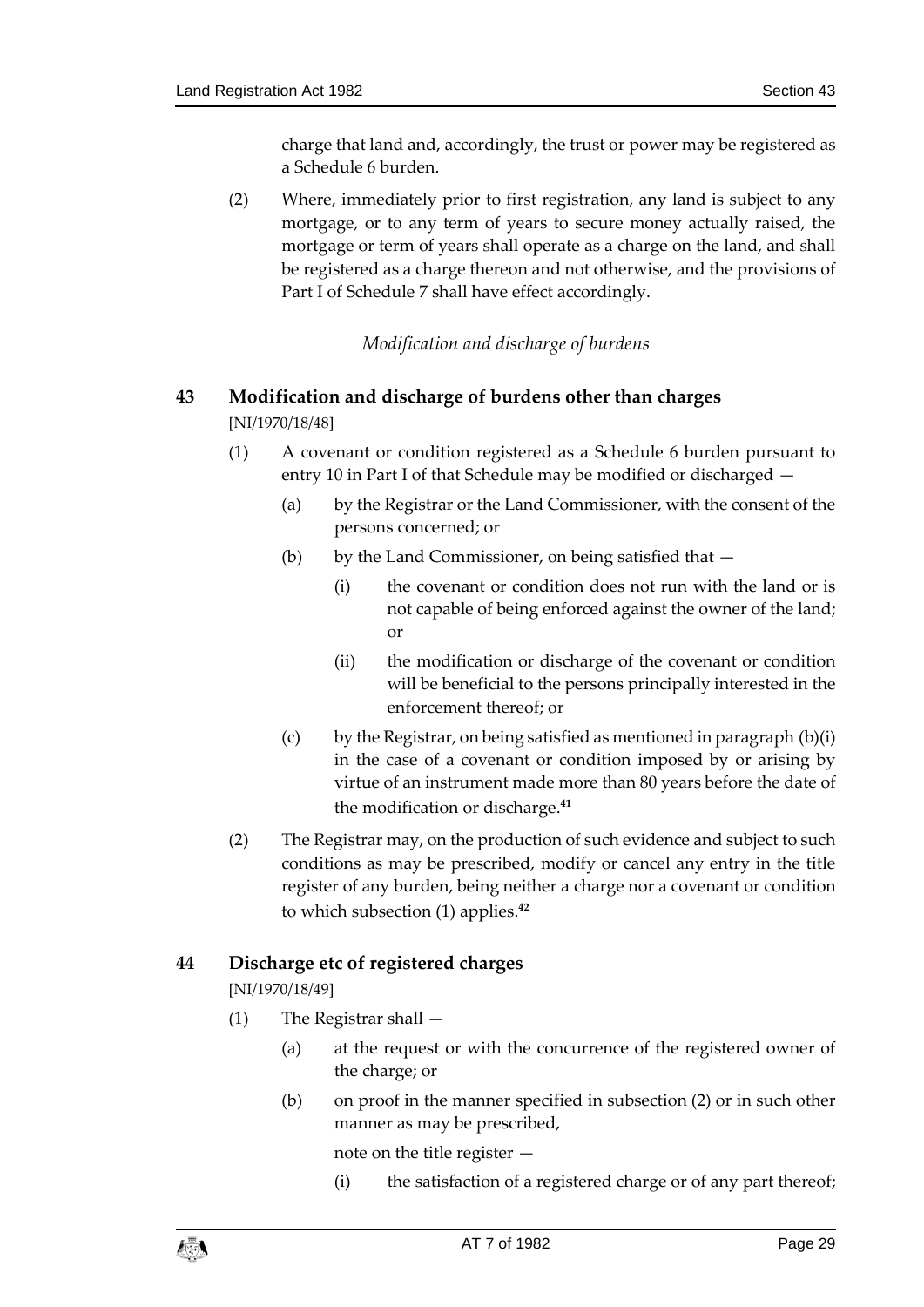(ii) the release of any part of registered land from a registered charge;

and, thereupon, the charge shall, to the extent so noted, cease to operate.**<sup>43</sup>**

- (2) For the purposes of subsection (1), the receipt of the registered owner of a charge shall be sufficient proof of the satisfaction of the charge or, as the case may be, of the part thereof, and a release signed by the registered owner of a charge, or, where the registered owner is a body corporate, executed as a deed by the body corporate, shall be sufficient proof of the release of any part of registered land subject to that charge.**<sup>44</sup>**
- (3) Where a dispute or difficulty arises as to  $-$ 
	- (a) the person entitled to receive payment of any sum secured by a registered charge or to give a receipt or release therefor, or
	- (b) any matter arising out of or in connection with such a receipt or release,

any person entitled to or interested in the land or the charge may apply to the High Court for an order that a note be made under subsection (1) on the title register.**<sup>45</sup>**

(4) On an application under subsection (3) the High Court may make such order as it thinks fit (including an order that such a note be made after payment into court of the sum or part of the sum secured by the charge).**<sup>46</sup>**

#### *Executions*

### <span id="page-29-1"></span><span id="page-29-0"></span>**45 Executions affecting registered land**

[NI/1970/18/51]

Schedule 2 to the *Administration of Justice Act 1981* has effect in relation to registered land as it has effect in relation to unregistered land.

# <span id="page-29-2"></span>**PART V – GENERAL PROVISIONS AS TO REGISTRATION**

### <span id="page-29-3"></span>**46 Entry of rights appurtenant to land**

[NI/1970/18/51]

Where, on an application by the registered owner or other person entitled, the title to any right, privilege or appurtenance belonging, appurtenant or attached to any registered land is proved to the satisfaction of the Registrar, he shall make an entry in the title register showing the existence of such right, privilege or appurtenance.

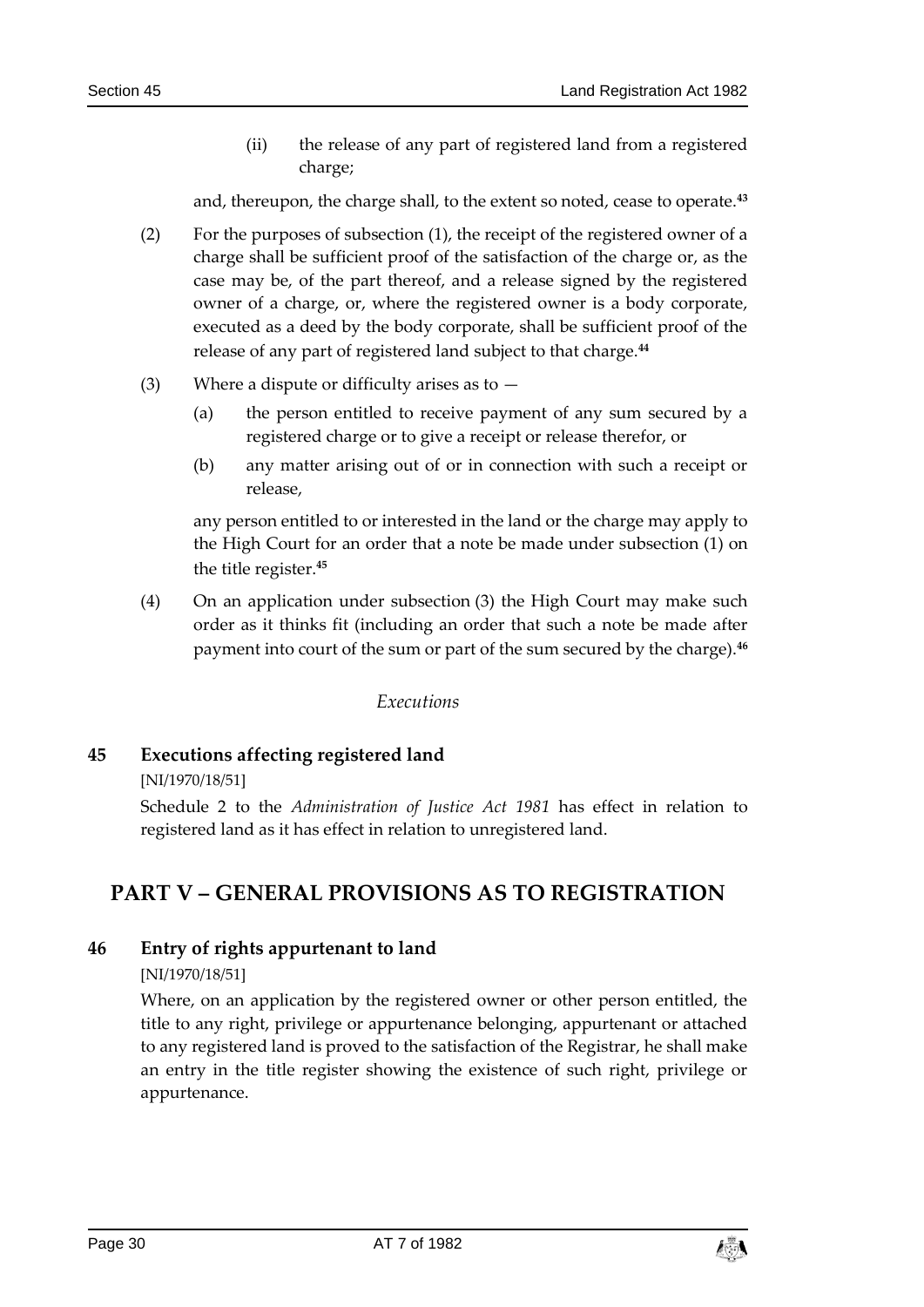# <span id="page-30-0"></span>**47 [Repealed]**<sup>47</sup>

### <span id="page-30-1"></span>**48 Acquisition of title by possession**

[NI/1970/18/53]

- (1) Subject to the provisions of this section, the *Limitation Act 1984* shall apply to registered land as it applies to unregistered land.**<sup>48</sup>**
- (2) Where there has been a defeasance of an estate in any registered land in consequence of any of the provisions of the said Act and —
	- (a) a person claims to have acquired a right by possession to be registered as owner of an estate in that land; or
	- (b) the personal representatives of a deceased person claim that the deceased or such representatives in right of the estate of the deceased had acquired such a right, the person so claiming or, as the case may be, the personal representatives may apply to the Registrar,

in such manner as may be prescribed, for registration of the title to that estate.**<sup>49</sup>**

- (3) Without prejudice to section 6(2), the Registrar may, and shall if requested to do so by the applicant or by any other person who has lodged an objection to the application, refer the application for decision to the Land Commissioner.
- (4) On any application under this section, where the Registrar or, as the case may be, the Land Commissioner decides that a title has been acquired by the applicant or, where the application is made by the personal representative of a deceased person, by the deceased or by such representatives in right of the estate of the deceased, the registration of that title shall be effected in such manner as the Registrar may think proper, but not so as to prejudice any estate of any other person in the land to which the application relates, being an estate which is not extinguished by the operation of the said Act.**<sup>50</sup>**

# <span id="page-30-2"></span>**49 Notice of trusts**

[NI/1970/18/54]

- (1) Save as is expressly provided by this Act, notice of a trust shall not be entered on the title register.**<sup>51</sup>**
- (2) None of the following persons shall, by reason merely of the receipt by the Registrar of a document for the purpose of registration, be affected by notice of any trust contained in, or arising out of matters contained in such document —
	- (a) the Registrar;
	- (b) a registered transferee for valuable consideration of the land;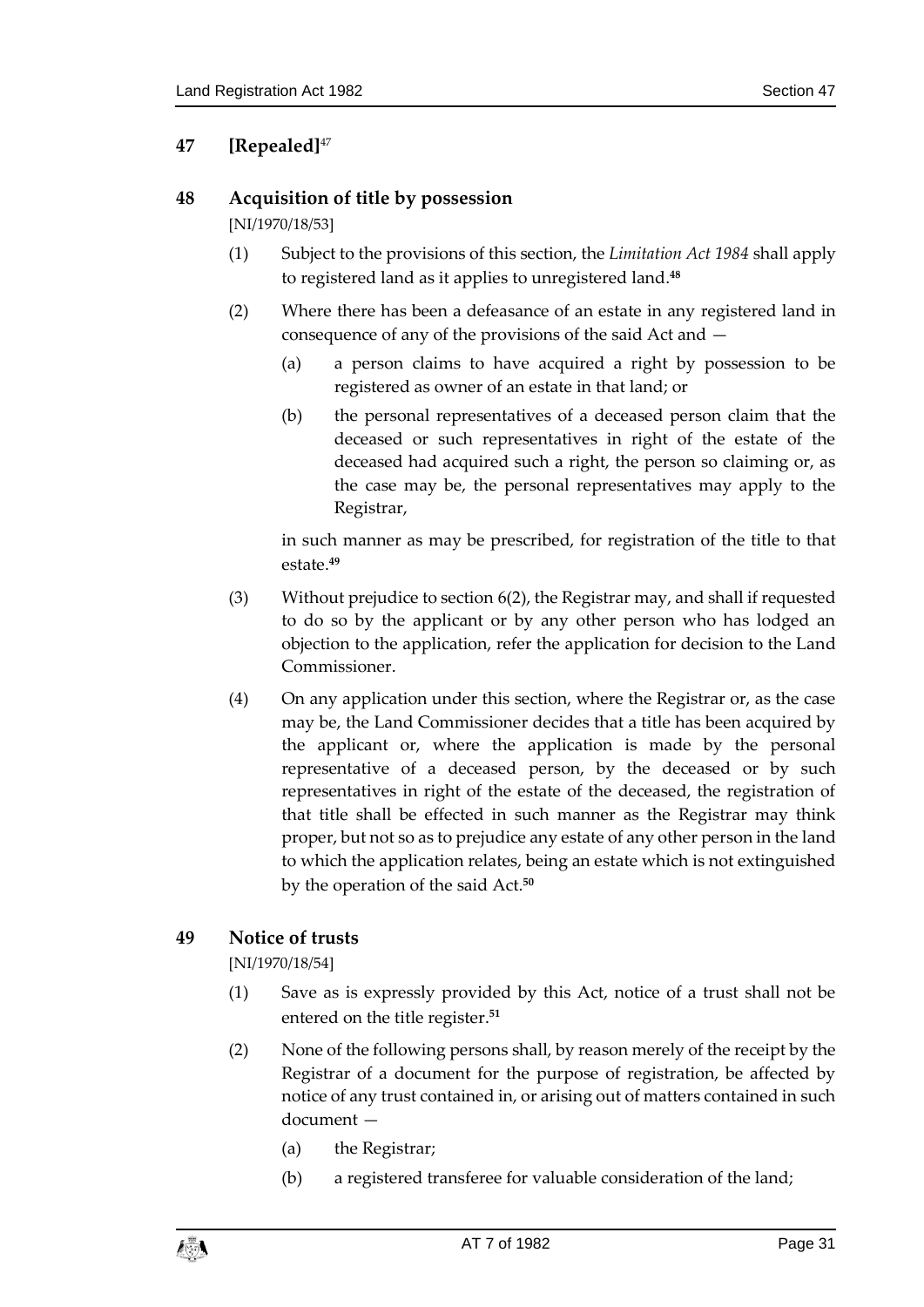- (c) a registered owner of a burden for valuable consideration on the land;
- (d) a person claiming an estate created for valuable consideration in a registered burden on the land.
- (3) In this section, "trust" includes express, implied and constructive trusts.

### <span id="page-31-0"></span>**50 Undivided shares and co-owners**

[NI/1970/18/55]

- (1) The owner of any shares in any land shall, for the purpose of showing the share which he holds in the land, be registered with the addition of such entries in the title register as may be prescribed.**<sup>52</sup>**
- (2) Two or more persons may, in such manner and subject to such conditions as may be prescribed, be registered as owners of the same land, and, where two or more persons are so registered, they shall be deemed to be tenants in common in equal shares unless there is any entry to the contrary in the title register.**<sup>53</sup>**
- (3) On the registration of two or more persons as owners of the same land, an entry may, with their consent, be made on the title register to the effect that, when the numbers of those owners is reduced below a certain specified number, a disposition of the land shall not be registered except under an order of the Land Commissioner, or of the Registrar made after due examination of the title.**<sup>54</sup>**
- (4) On the registration of two or more persons as owners of the same land, if the Registrar decides that any number of those owners less than the whole is entitled to make a registered disposition of the land, he shall make an entry on the title register to that effect, and, notwithstanding anything contained in this section, that number of those owners shall have power to make a registered disposition of the land without an order of the Land Commissioner or Registrar.**<sup>55</sup>**

### <span id="page-31-1"></span>**51 Special provisions applicable to settled land**

[NI/1970/18/56]

The provisions of Schedule 8 shall apply to settlements affecting any registered land.

### <span id="page-31-2"></span>**52 Power to apply to Land Commissioner for directions**

[NI/1970/18/57]

(1) Where a trustee or other person acting in a fiduciary capacity is in doubt as to the person who ought to be registered pursuant to this Act, or as to any other matter with respect to which he is required or authorised to act by or under this Act, he may apply to the Land Commissioner for directions.

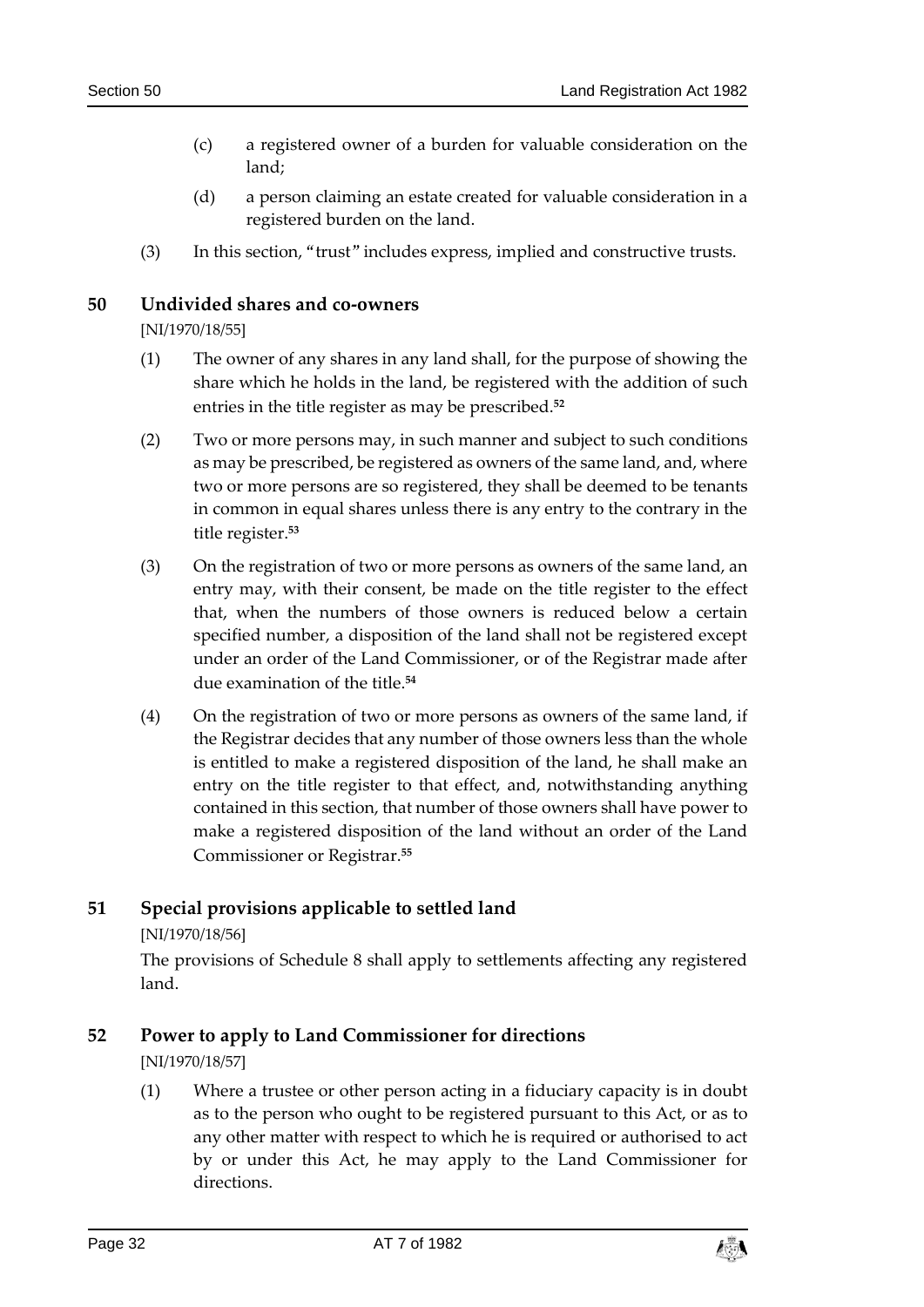(2) The costs properly incurred by a trustee or other person acting in a fiduciary capacity (including a limited owner exercising powers conferred on him by or under the Settled Land Act or this Act) in, or in connection with, any proceedings or application required or authorised by or under this Act shall be costs properly incurred by him in the execution of his trust or duty, and may, in the case of a proceeding before, or an application to, the Registrar be ascertained and decided by the Registrar.

# <span id="page-32-0"></span>**53 Provisions as to incumbrances created or issued by a body corporate which are not registered or protected**

### [NI/1970/18/58]

Where a body corporate incorporated under any enactment is registered under this Act as owner of any registered land, the Registrar shall not be concerned with, and a person claiming under a registered dealing for valuable consideration shall not be affected by, any mortgage, charge, debenture, debenture stock, trust deed or other incumbrance created or issued by the body corporate, whether or not registered or recorded under any other enactment, unless such incumbrance is registered as a burden or is protected by the entry in the title register of a caution, an inhibition or a notice.**<sup>56</sup>**

### <span id="page-32-1"></span>**54 Effect of bankruptcy etc of registered owners**

[NI/1970/18/59]

- (1) If a petition of bankruptcy is presented by or against, or a petition is presented under section 82 of the *Bankruptcy Code 1892* in respect of a deed of arrangement relating to, the registered owner of any land, notice of the presenting of the petition shall thereupon be entered on the title register.**<sup>57</sup>**
- (2) Where notice of the presenting of a petition has been entered on the title register under subsection (1) and the registered owner is adjudicated a bankrupt, section 32 of the said Code (which relates to the protection of bona fide transactions without notice) shall, in its application to registered dealings with the land, have effect as if the date of the entry of the notice were substituted for the date of the filing of the petition.**<sup>58</sup>**
- (3) From and after the entry of a notice of the presenting of a petition on the title register under subsection (1) (but without prejudice to dealings with or in right of estates superior to the estate of the owner in respect of whose land the notice has been entered), a dealing affecting the land of such registered owner shall not, unless and until the entry is cancelled pursuant to subsection (4) or (6), be entered on the register without the leave of the Land Commissioner.**<sup>59</sup>**
- (4) Where notice of the presenting of a petition has been entered in the title register under subsection (1) and —
	- (a) the petition is afterwards dismissed; or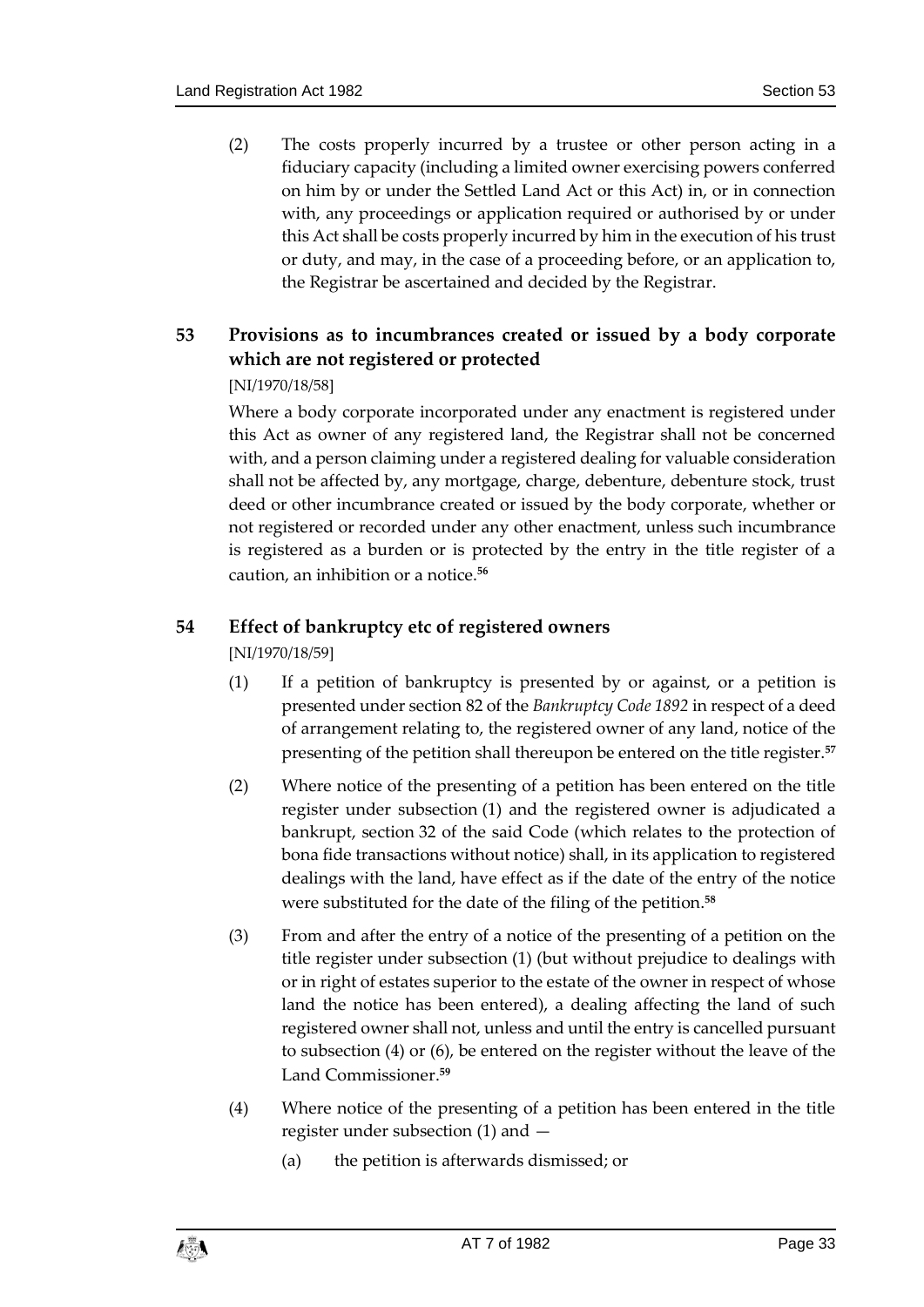(b) the registered owner is adjudicated a bankrupt and the adjudication is afterwards annulled,

the Registrar shall thereupon cancel any entry made under subsection (1).**<sup>60</sup>**

- (5) If a registered owner of any land is adjudicated a bankrupt or has had the appointment of trustees under a deed of arrangement confirmed by the court under section 82 of the said Code and the land thereby becomes vested in assignees or trustees for the benefit of creditors of the registered owner, the assignees or trustees under the bankruptcy or, as the case may be, the arrangement shall be entitled to be registered as owners of the land in the place of the bankrupt or, as the case may be, the arranging debtor, or, in the case of settled land, as his assignees.
- (6) On the registration of any assignees or trustees under subsection (5), the Registrar shall cancel any entry on the title register made under subsection (1).**<sup>61</sup>**
- (7) The provisions of this section shall apply, with any necessary modifications, to a petition for the administration in bankruptcy of the estate of a person dying insolvent and to an order for the administration of such an estate as it applies to a petition of bankruptcy and to an adjudication of bankruptcy.

### <span id="page-33-0"></span>**55 Minors**

- (1) Where a person who would, apart from this section and section 49 of the Settled Land Act, be entitled to be registered as owner of any land is a minor, he shall not be registered as owner but his interest shall be noted in the title register in such manner as may be prescribed.**<sup>62</sup>**
- (2) Where the interest of a minor is noted in the title register pursuant to subsection (1), he may on ceasing to be a minor apply, in such manner as may be prescribed, to be registered as owner of the land.**<sup>63</sup>**
- (3) Without prejudice to section 6(3), a minor may, for all or any of the purposes of this Act, be represented by such person as may be prescribed or by such person as the Land Commissioner may appoint; and section 6(4) applies to a minor represented under this subsection as it applies to a person represented under section 6(3).

### <span id="page-33-1"></span>**56 Persons suffering from mental disorder**

[P1925/21/111(5) and (6)]

(1) Where the owner of any registered land is incapable, by reason of mental disorder within the meaning of the *Mental Health Act 1998*, of managing and administering his property and affairs, his receiver or (if no receiver is acting for him) any person authorised in that behalf, may, under an order of a Deemster having jurisdiction under Part VII of that Act, or of

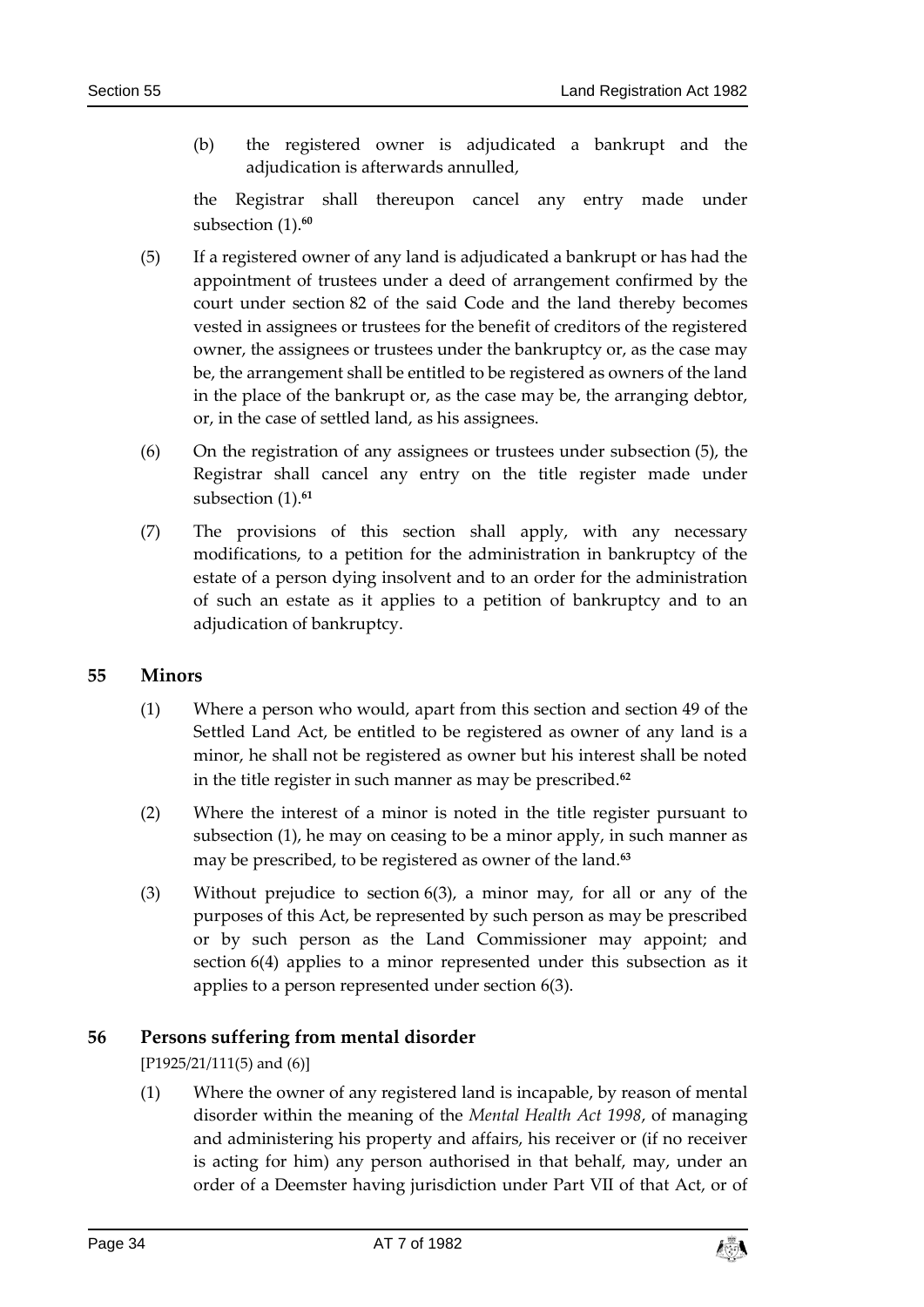the Land Commissioner, or under any statutory power, exercise, in the name and behalf of the owner, all the powers which the owner could have exercised under this Act if free from disability; and a copy of every such order shall be filed with the Registrar and may be referred to in the title register.**<sup>64</sup>**

<span id="page-34-0"></span>(2) All the provisions of the *Trustee Act 1961* and of Part 7 of the said Act of 1998 shall apply to registered land to which subsection (1) above applies, subject to the express provisions of this Act and to Land Registry Rules.**<sup>65</sup>**

# **PART VI – MAPS AND BOUNDARIES**

### <span id="page-34-1"></span>**57 The Registry map**

[N1992/7/28]

- (1) There shall be maintained by or on behalf of the Registrar a series of maps (in this Act referred to as "**the registry map**"), based on —
	- (a) maps prepared pursuant to the *Isle of Man Survey Act 1992*; or
	- (b) where no suitable maps so prepared exist, Ordnance Survey maps.
- (2) On the registry map there shall be marked or defined, in such manner as may be prescribed, the land the title to which has been registered under this Act.
- (3) The Registry map shall be open to public inspection during the hours referred to in section 73(1).
- (4) In this section, "ordnance survey maps" means maps made under the powers under the Ordnance Survey Act 1841 or the Boundary Survey (Ireland) Act 1854 (both of Parliament).**<sup>66</sup> <sup>67</sup>**

### <span id="page-34-2"></span>**58 Description of registered land**

- (1) Registered land may be described in the title register
	- (a) by means of a verbal description and a reference to the registry map;
	- (b) by means of a verbal description and a filed plan, based on a map of a kind specified in section 57(1); or
	- (c) in such other manner as, in the opinion of the Registrar, secures accuracy.
- (2) The description of land in the title register need not include its area.**<sup>68</sup>**

### <span id="page-34-3"></span>**59 Effect of description of registered land**

[NI/1970/18/64]

(1) Except as provided by this Act, the description of any land in the title register shall not be conclusive as to the boundaries or extent of the land.**<sup>69</sup>**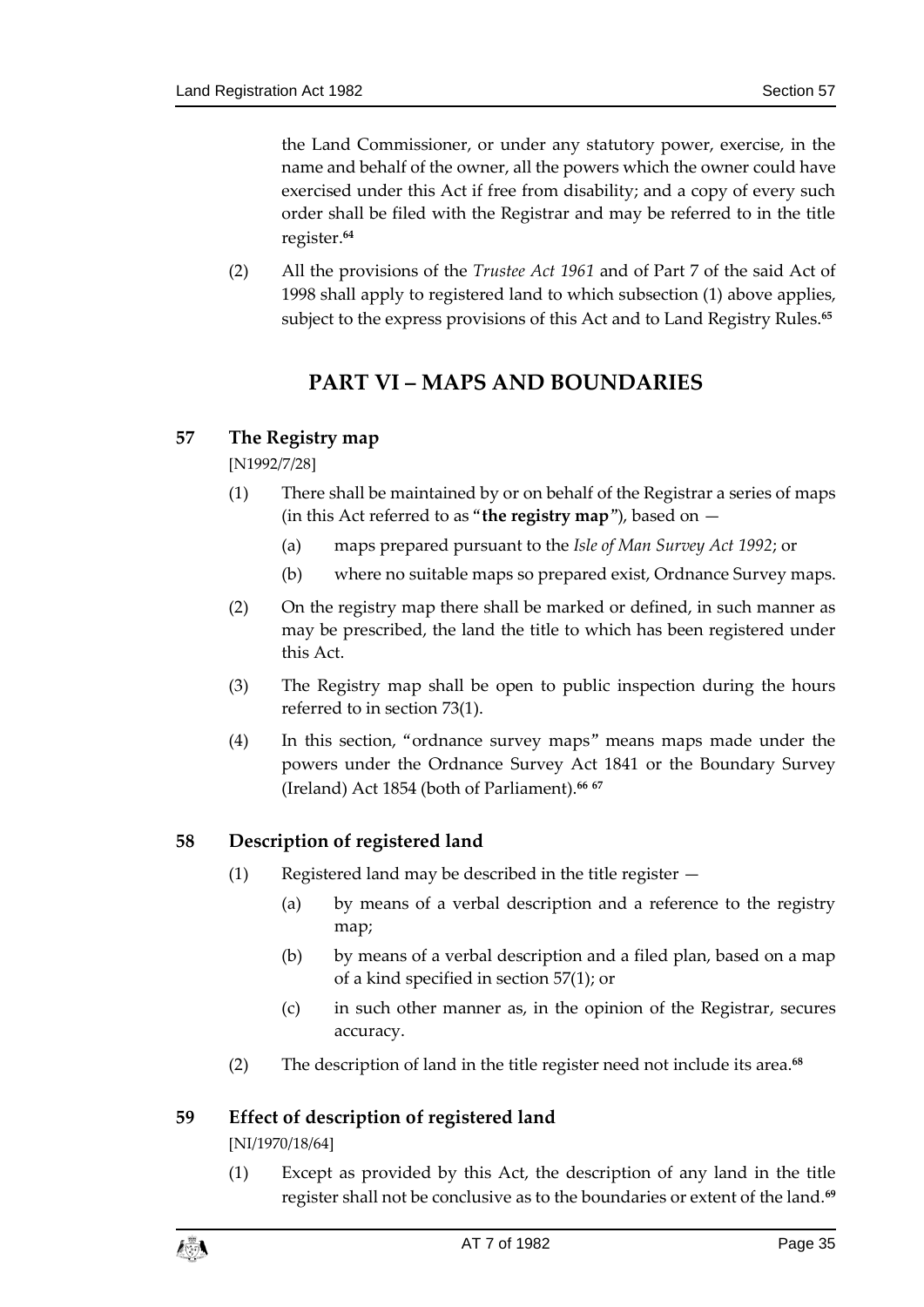- (2) The Registrar may at any time, on the application of the registered owners of adjoining registered lands or of the registered owner of any registered land and of the owner of any adjoining unregistered land, and on the prescribed conditions being complied with, settle and enter on the title register as conclusive the boundaries between those lands or any part thereof, with such alterations, if any, as may from time to time be agreed upon.**<sup>70</sup>**
- (3) For the purposes of subsection (2), an entry in the title register made pursuant to an application under that subsection shall be conclusive only as between the parties to the application and their respective successors in title, and shall not operate to confirm the title to the lands the boundaries whereof are settled.**<sup>71</sup>**
- (4) On the transfer of part of any registered land, the Registrar, on the prescribed conditions being complied with may enter on the title register as conclusive the boundaries between the part transferred and the part not transferred.**<sup>72</sup>**
- (5) If, on the transfer of any registered land, any question arises as to the boundaries or extent of the land, the Registrar shall, on the application of the transferor or of the transferee, have jurisdiction to decide the question as between them, and, for that purpose, the Registrar may, if he thinks fit, adopt the decision of any person agreed on by them or appointed by him.

# <span id="page-35-1"></span><span id="page-35-0"></span>**PART VII – CAUTIONS, INHIBITIONS AND RESTRICTIONS**

### **60 Cautions against first registration**

[NI/1970/18/65]

- (1) Any person claiming
	- (a) such an interest in unregistered land as entitles him to object to a dealing therewith being made without his consent; or
	- (b) to be an incumbrancer on unregistered land;

may —

- (i) if he claims otherwise than under a document registered under the 1961 Act; or**<sup>73</sup>**
- (ii) if he claims under a document registered under the 1961 Act but satisfies the Registrar that such registration does not adequately protect that person's interest;**<sup>74</sup>**

on producing an affidavit in such form as may be prescribed of his interest, lodge a caution with the Registrar to the effect that the cautioner is entitled to notice of any application that may be made for registration of an owner of the land.

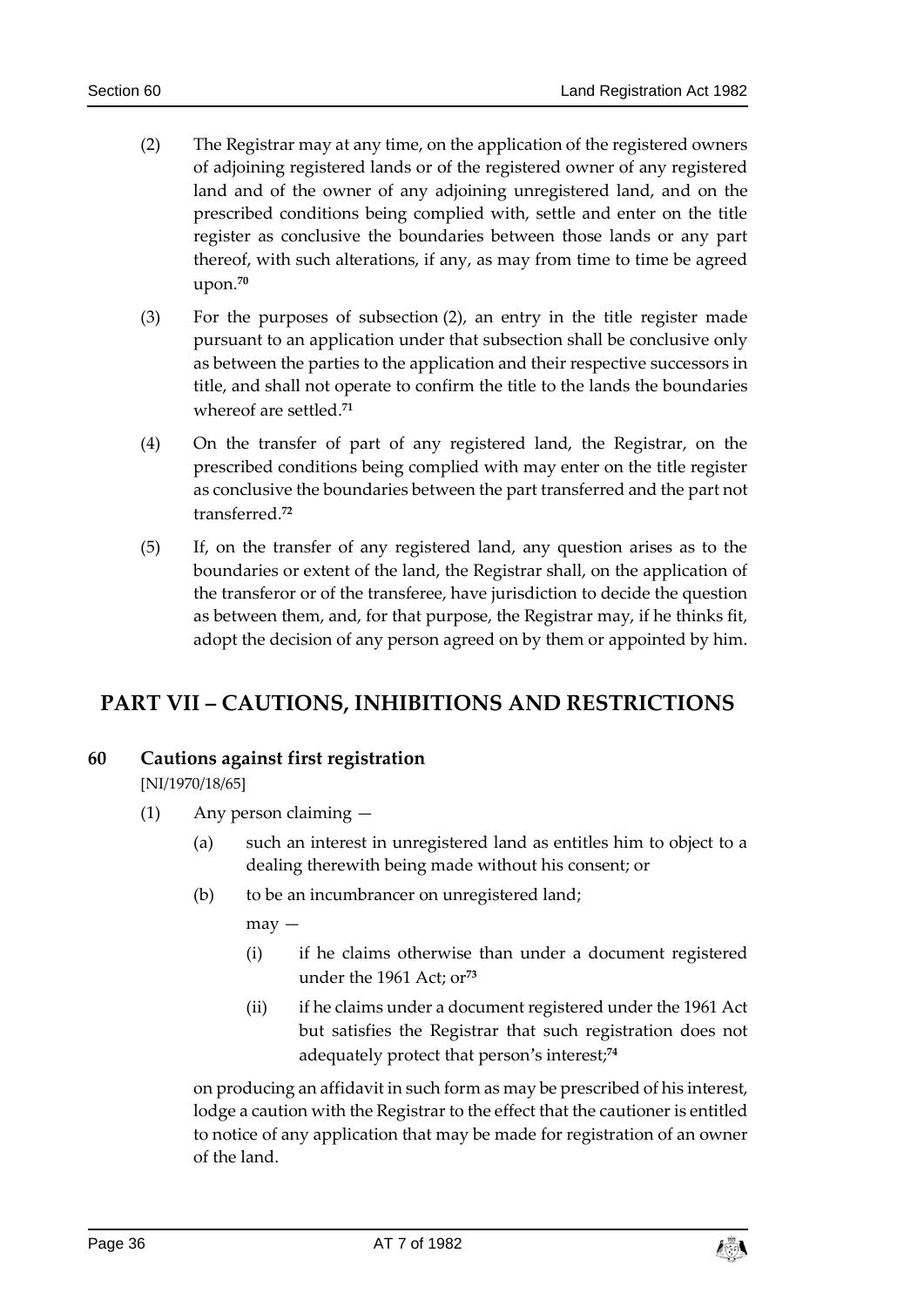- (2) Upon the lodgement of a caution under subsection (1), application for first registration shall not be determined until notice has been served on the cautioner to appear and oppose, if he thinks fit, the registration, and —
	- (a) such time as may be prescribed has elapsed since the date of the service of the notice; or
	- (b) the cautioner has entered an appearance,

whichever first happens.

(3) If any person lodges a caution under this section without reasonable cause, he shall be liable to make compensation, recoverable as a simple contract debt, to any person damaged thereby.

## **61 Cautions against registered dispositions**

[NI/1970/18/66]

- (1) Any person interested in any registered land and any such other person as may be prescribed, may, on producing an affidavit in such form as may be prescribed specifying his estate in the land, lodge a caution with the Registrar to the effect that no dealing with the land on the part of the registered owner should be registered until notice has been served on the cautioner.
- (2) Schedule 9 shall have effect in relation to cautions under subsection (l) above and to the other matters mentioned in that Schedule.
- (3) Land Registry Rules may provide for the application, subject to such modifications as may be prescribed, of the provisions of subsections (1) and (2) and of Schedule 9 to cautions against reclassification of any registered land.

#### **61A Rights of pre-emption**

P2002/9/115

- (1) A right of pre-emption in relation to land has effect from the time of creation as an interest capable of binding successors in title (subject to the rules about the effect of dispositions on priority).
- (2) This section has effect in relation to rights of pre-emption created on or after the day on which this section comes into operation.**<sup>75</sup>**

#### **62 Inhibitions of registered dealings**

[NI/1970/18/67]

- (1) The Registrar or the Land Commissioner may
	- (a) on the application of any person interested in any registered land; and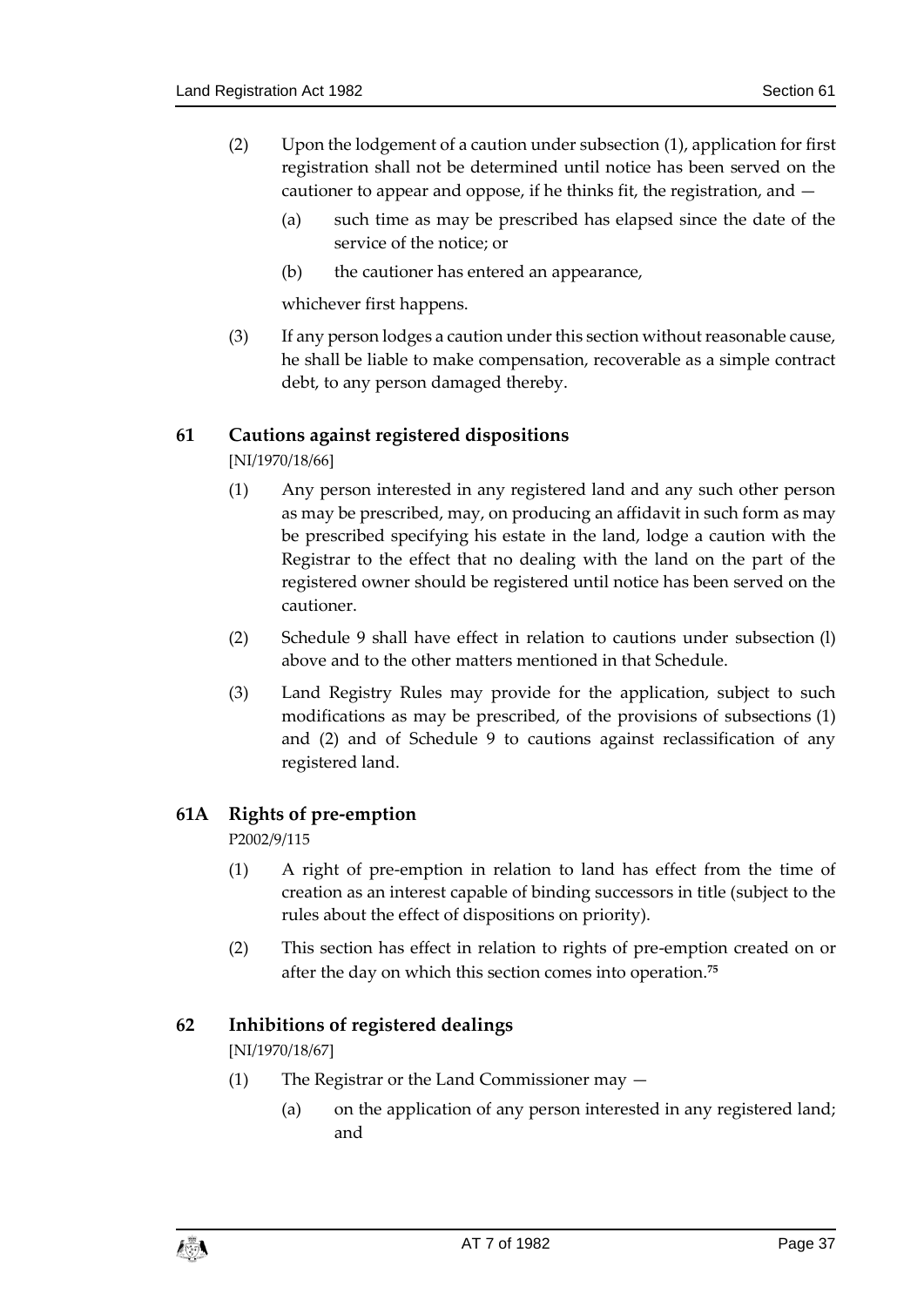(b) after receiving the consent of the persons concerned or after directing such inquiries if any, to be made and such notices to be given, and upon hearing such persons, as he may think fit,

make an entry, or, as the case may be, order the Registrar to make an entry, inhibiting —

- (i) for a specified time; or
- (ii) until the occurrence of an event to be named; or
- (iii) except with the consent of, or after notice to, some specified person; or
- (iv) generally until further entry or, as the case may be, further order;

any dealing with the land.

- (2) The Registrar or the Land Commissioner may
	- (a) annex to any such entry such terms and conditions as he may think fit;
	- (b) discharge any such order or cancel any such entry;
	- (c) generally exercise such powers as he may think fit, but, except as provided by subsection (4), nothing in this subsection shall empower the Registrar to discharge an entry made pursuant to an order of the Land Commissioner unless the order has authorised him to do so.
- (3) Nothing in this section shall authorise any restrictions to be imposed on the powers under the Settled Land Act of a tenant for life or a person having the power of a tenant for life.
- (4) Any entry made pursuant to this section may be withdrawn or modified at the request or with the agreement of all the persons for the time being appearing from the register to be interested therein or of such other persons as may be prescribed.

#### **63 Inhibitions in consequence of discovery of error**

[NI/1970/18/68]

- (1) Whenever it appears to the Registrar that any error which may be capable of rectification has been made in registration, he may enter on the title register such inhibitions against dealings with the land affected by such error as he may think fit for the purpose of protecting the General Revenue against any claim for compensation in respect of any loss occasioned by any registration made after such error is discovered and before it is rectified and of giving notice to all persons who may thereafter be affected thereby.**<sup>76</sup>**
- (2) An inhibition entered on the title register pursuant to this section shall not —

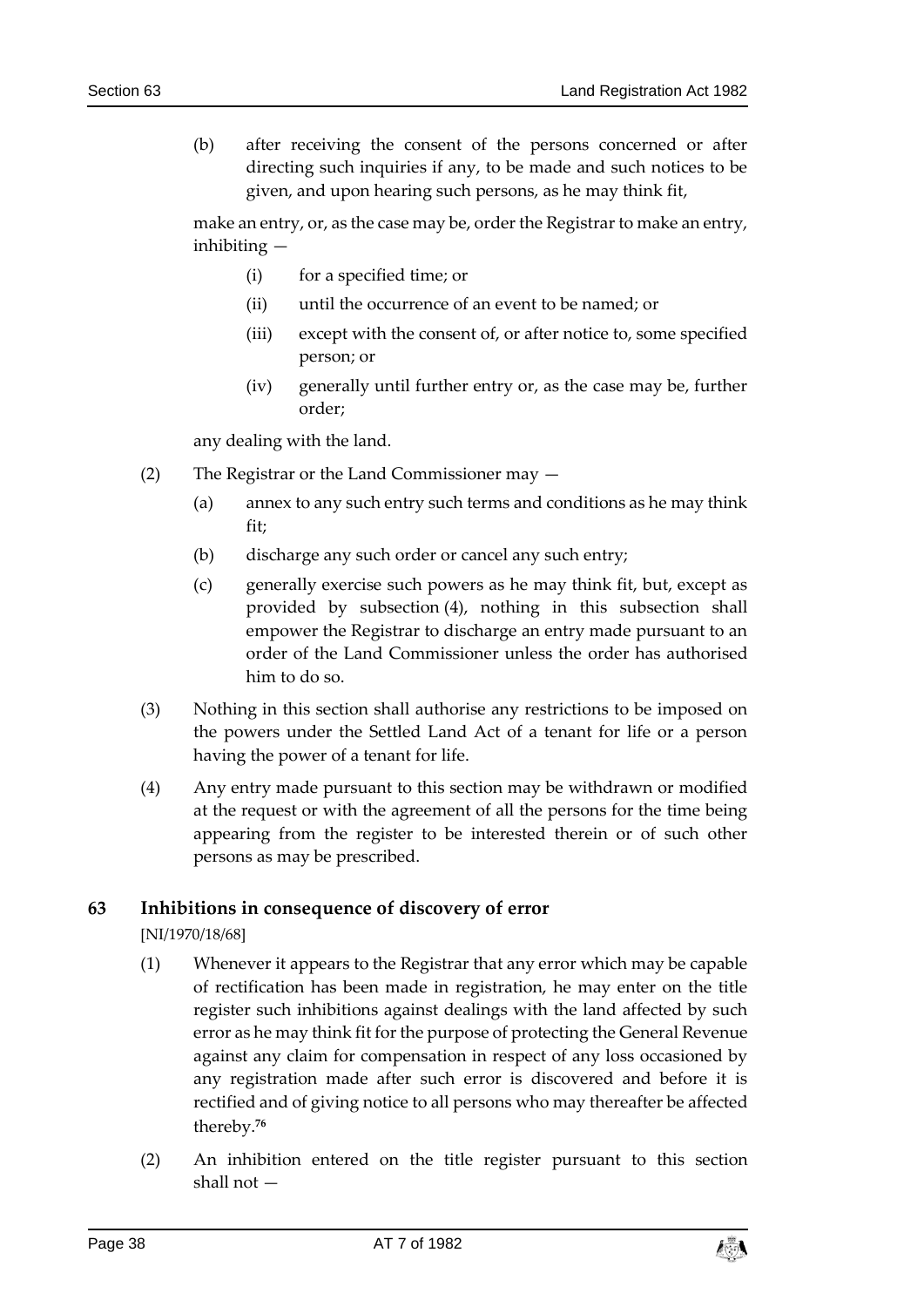- (a) affect any registration which is actually pending in the Land Registry; or
- (b) prevent the completion of any such registration.**<sup>77</sup>**
- (3) Whenever the Registrar enters an inhibition on the title register pursuant to this section, he shall send notice of such inhibition, and short particulars of the error because of which it was entered, to —
	- (a) all persons who appear from that register to be affected by such error; and
	- (b) such other persons, if any, as he may think proper.**<sup>78</sup>**

#### **64 Restrictions**

Where it appears to the Registrar that the registered owner of any land is, by any enactment or rule of law, precluded from conveying or creating any estate in the land, either generally or in any particular case, —

- (a) without the consent of Tynwald, or of a court of competent jurisdiction, or of any public authority or other person or body; or
- (b) without complying with the requirements of an enactment;

the Registrar shall, after giving such notices as may be prescribed, make an entry on the register in the prescribed form, or in such other form as appears to him to be appropriate in the circumstances of the case.

# **PART VIII - RECTIFICATION AND INDEMNITY**

#### **65 Rectification of errors**

[NI/1970/18/69]

- (1) Subject to subsection (3), where any error (whether of misstatement, misdescription, omission or otherwise) occurs in the title register, the Land Commissioner, upon such application and in such manner as may be prescribed and after such notices, if any, as he may direct, may order such error to be rectified upon such terms as to costs or otherwise as he may think fit.**<sup>79</sup>**
- (2) Where an incorrect entry in, or omission from the register is of a formal or trivial nature, the Registrar may, after making such enquiries (if any) and serving such notices (if any) as he considers necessary, rectify the register.**<sup>80</sup>**
- (2A) The Registrar may in his discretion, after making such enquiries (if any), serving such notices (if any) and obtaining such consents (if any) as he considers necessary, amend any mistake in, or omission from, any document presented to the Land Registry, if in his opinion the mistake or omission is of a clerical nature.**81**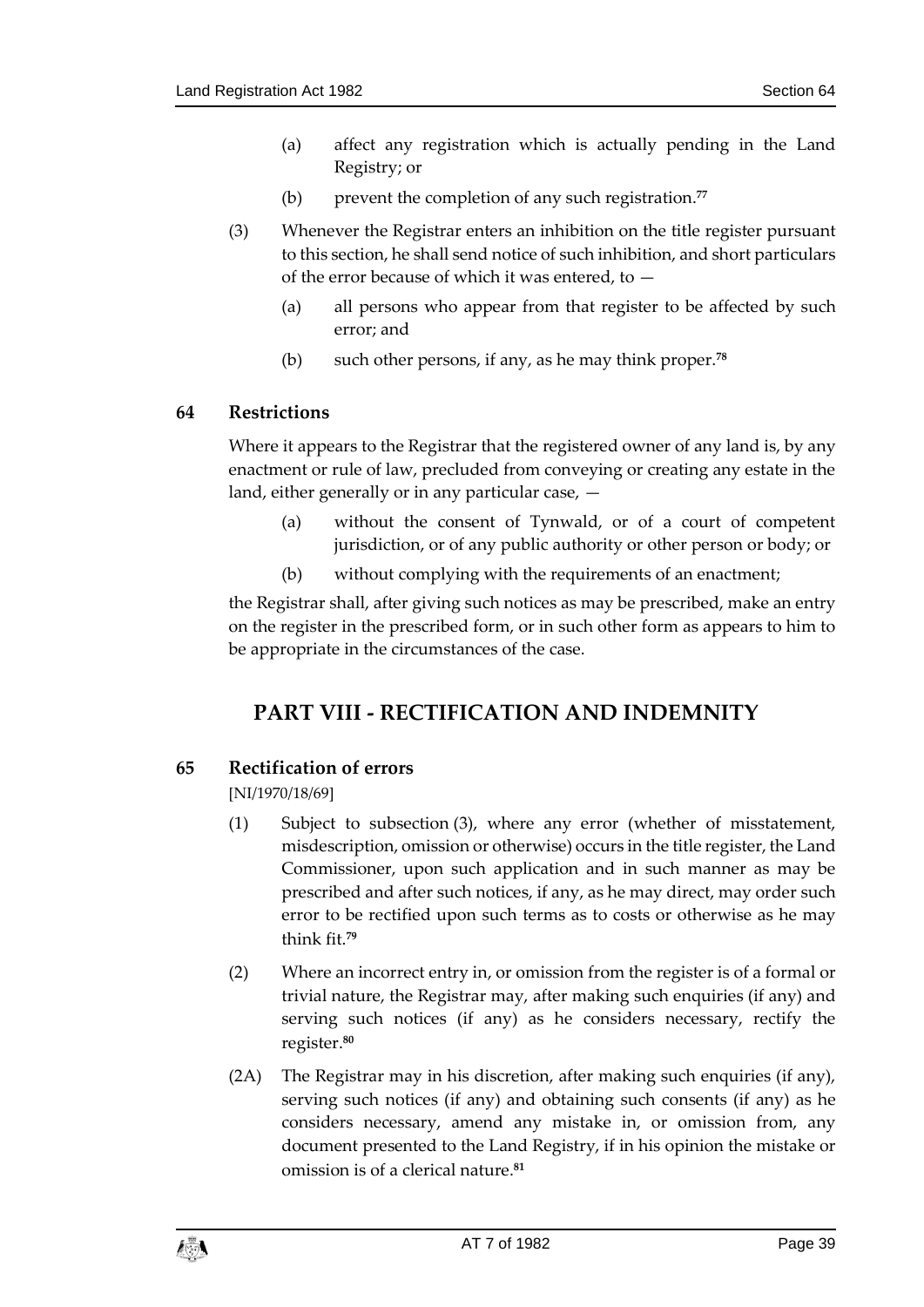- (2B) The Registrar may, after making such enquiries (if any) and serving such notices (if any) as he considers necessary, order the rectification of the register where all persons interested —
	- (a) consent to the rectification, or
	- (b) do not, within such time as may be prescribed after being served with notice of the Registrar's intention to order the rectification, notify the Registrar in writing that they object to the proposed rectification.**<sup>82</sup>**
- (2C) Where the Registrar exercises the power conferred by subsection (2) or (2B) he may make such order as to the costs of rectification as the persons interested may in writing agree.**<sup>83</sup>**
- (3) The title register shall not be rectified under subsection (1) to affect the title of a registered owner, unless such rectification can be made without loss or damage to any person claiming for valuable consideration and in good faith through such registered owner and unless —
	- (a) the registered owner or, as the case may be, a person claiming as aforesaid through the registered owner or anyone acting on behalf of either has, by fraud or lack of proper care on his part, been in any way responsible for, or has contributed to, the error; or
	- (b) in the case of an error made before such registered owner was so registered, he was in fact, aware of the error at the time of his registration as owner; or
	- (c) in the case of an error made after such registered owner was so registered, he or an advocate acting on his behalf became aware of the error at a time when the error was capable of being rectified without causing loss or damage to any person except the expense of such rectification; or
	- (d) the immediate disposition to such registered owner, or the disposition to any person through whom he claims otherwise than for valuable consideration, was void; or
	- (e) such registered owner acquired the land otherwise than for valuable consideration and rectification of the error could have been made against the person through whom he claims if such person had been the registered owner; or
	- (f) the registered owner consents to rectification;

but so that this subsection shall —

- (i) limit the power of the Land Commissioner to rectify the title register only where the registered owner of the land is in possession thereof; and**<sup>84</sup>**
- (ii) not limit the power of the Land Commissioner to rectify the title register in any particular case if he is satisfied that it

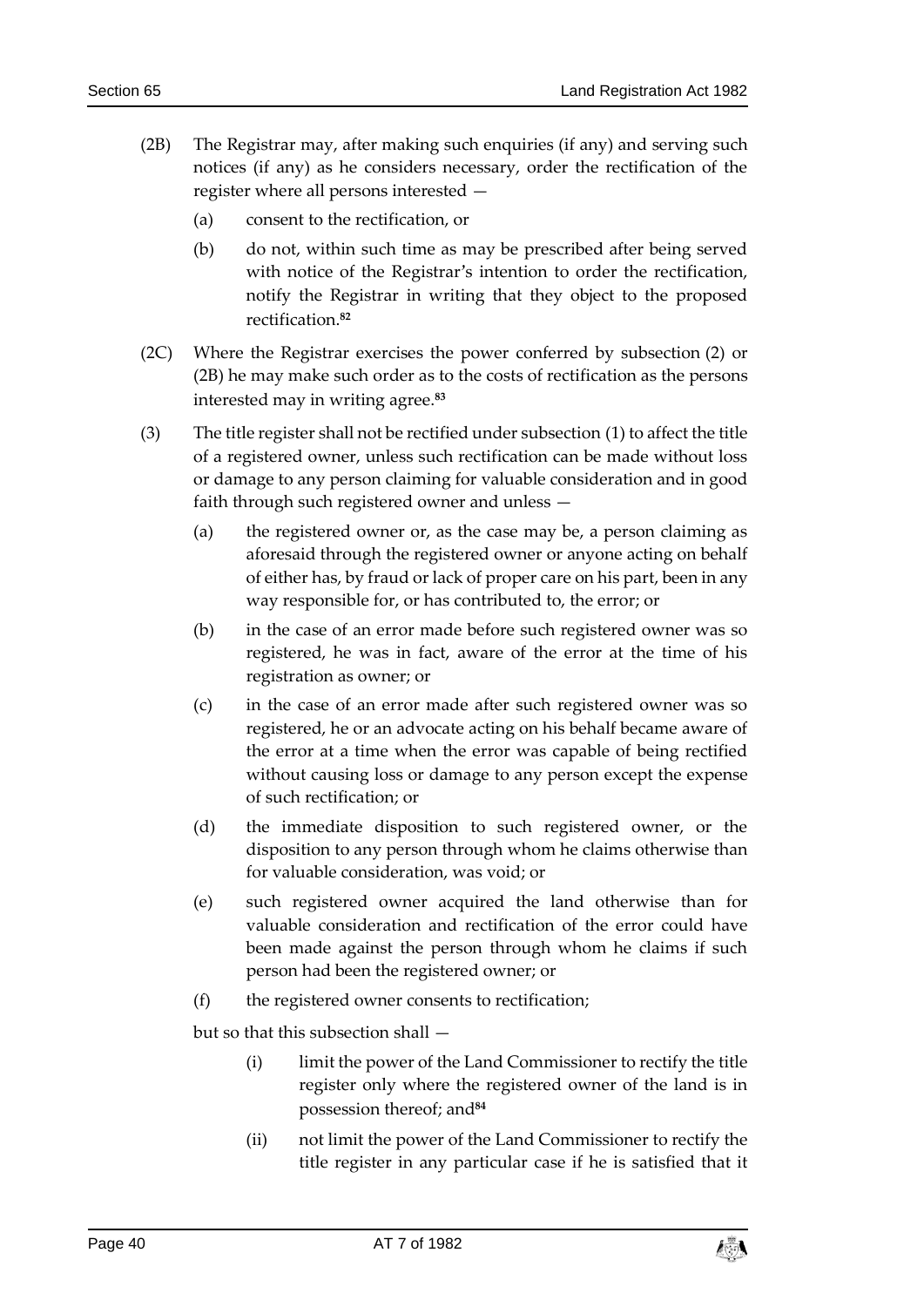would be unjust not to rectify the title register against the registered owner.**<sup>85</sup>**

(4) The provisions of subsections (1) and (3) shall extend, with any necessary modifications, to the rectification of the title register by order of a court of competent jurisdiction, exercising any jurisdiction based on the ground of fraud or mistake, in like manner as those subsections apply to the rectification of errors by order of the Land Commissioner.**<sup>86</sup>**

## **66 Claims for compensation**

[NI/1970/18/71]

- (1) Claims for compensation for any loss arising from any matter specified in paragraph 1(1) of Schedule 10, may be made in accordance with the provisions of that Schedule.
- (2) Where any such claim for compensation is allowed, it shall be paid out of the General Revenue.
- (3) Subject to subsections (3A), (3B) and (3C), where any such compensation is paid by the Treasury, the Treasury shall be entitled to recover the amount so paid from all or any of the following persons —
	- (a) any person who caused or substantially contributed to the loss in question;
	- (b) any person who has, directly or indirectly, derived title or any other advantage —
		- (i) from such a person as is mentioned in paragraph (a), or
		- (ii) by reason of an error or omission giving rise to the loss;

and, without prejudice to the generality of the foregoing provision, the Treasury may enforce any express or implied covenant or other right which the person receiving the compensation would have been entitled to enforce in relation to the matter in respect of which the compensation is paid.**<sup>87</sup>**

- (3A) A person shall not be treated for the purposes of subsection  $(3)(a)$  or  $(b)(i)$ or Schedule 10 as having caused or substantially contributed to a loss unless he has done so by his fraud or lack of proper care; and where a person substantially contributed to the loss (but did not cause it completely), the amount recoverable under subsection (3) from him or from any person who has derived title or other advantage from him shall be such amount as is just.**<sup>88</sup>**
- (3B) The Treasury is not entitled under subsection (3) to recover any amount from a person by reason only of his derivation of title or advantage as is mentioned in subsection (3)(b) where that person has derived the title or other advantage for valuable consideration and he has not caused or contributed to the loss by fraud.**89**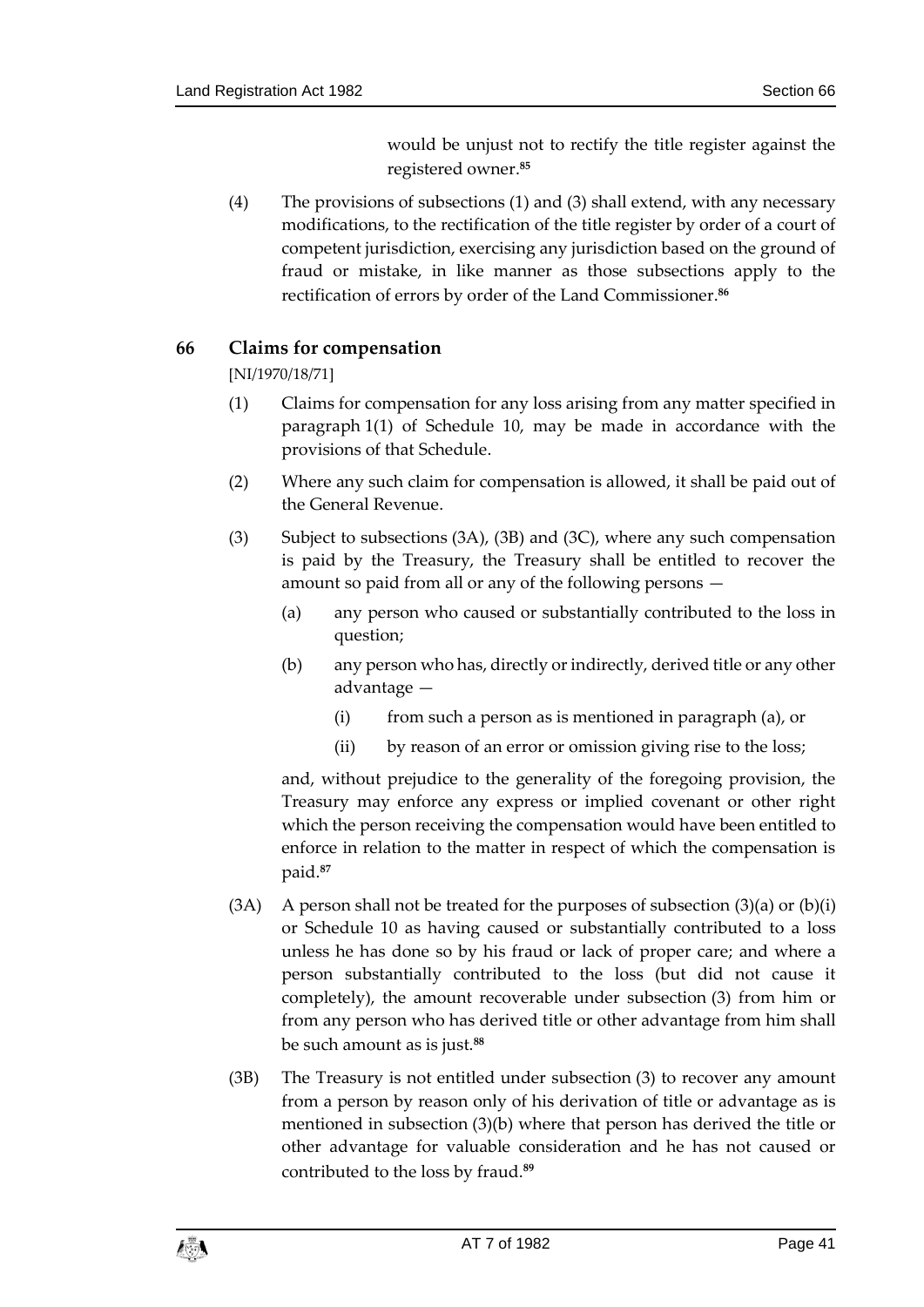- (3C) There the Treasury is entitled to recover an amount under subsection (3)(b) from a person who did not cause or substantially contribute to the loss, that amount shall not exceed the value, immediately before the Treasury gives notice to that person of its intention to recover an amount from him under subsection (3), of the advantage obtained by him.**<sup>90</sup>**
- (4) Any moneys recoverable by the Treasury under subsection (3)
	- (a) shall be recoverable as a debt to the Treasury; or**<sup>91</sup>**
	- (b) if not so recovered, may be recovered by deduction from any sum payable out of money provided by Tynwald to the person from whom the amount is due, and that sum shall be abated accordingly.**<sup>92</sup>**

## **PART IX – MISCELLANEOUS PROVISIONS**

#### **67 Exemption from registration under 1961 Act**

[NI/1970/18/72]

- (1) The registration under this Act of the ownership of any estate in land shall, on and after the date of registration, exempt that estate, and, if a person is registered as limited owner thereof, any estate expectant on the determination of his ownership, from the provisions of the *Registration of Deeds Act 1961*, and subject to subsection (2), a document relating to any such estate and executed or coming into operation after that date shall not, unless it also relates to unregistered land, be registrable under the 1961 Act.**<sup>93</sup>**
- (2) The registration under this Act of the ownership of any estate in land shall not have the effect of exempting from registration under the 1961 Act any document relating to the title to any other estate in the land (other than a deed creating such estate), unless the title to such other estate is otherwise required to be registered or is registered under this Act.**<sup>94</sup>**
- (3) Where any freehold estate, or any leasehold estate created by a lease granted out of unregistered land, is first registered under this Act, a notice of the registration, in such form as may be prescribed, shall be recorded by the Registrar in accordance with the 1961 Act, without the payment of any fee for doing so.**<sup>95</sup>**

## **68 Exemption from registration in the Central Registry of documents relating to burdens**<sup>96</sup>

[NI/1970/18/73]

(1) Subject to subsection (2), registration of a burden under this Act shall have the same effect as, and make unnecessary registration in the Central

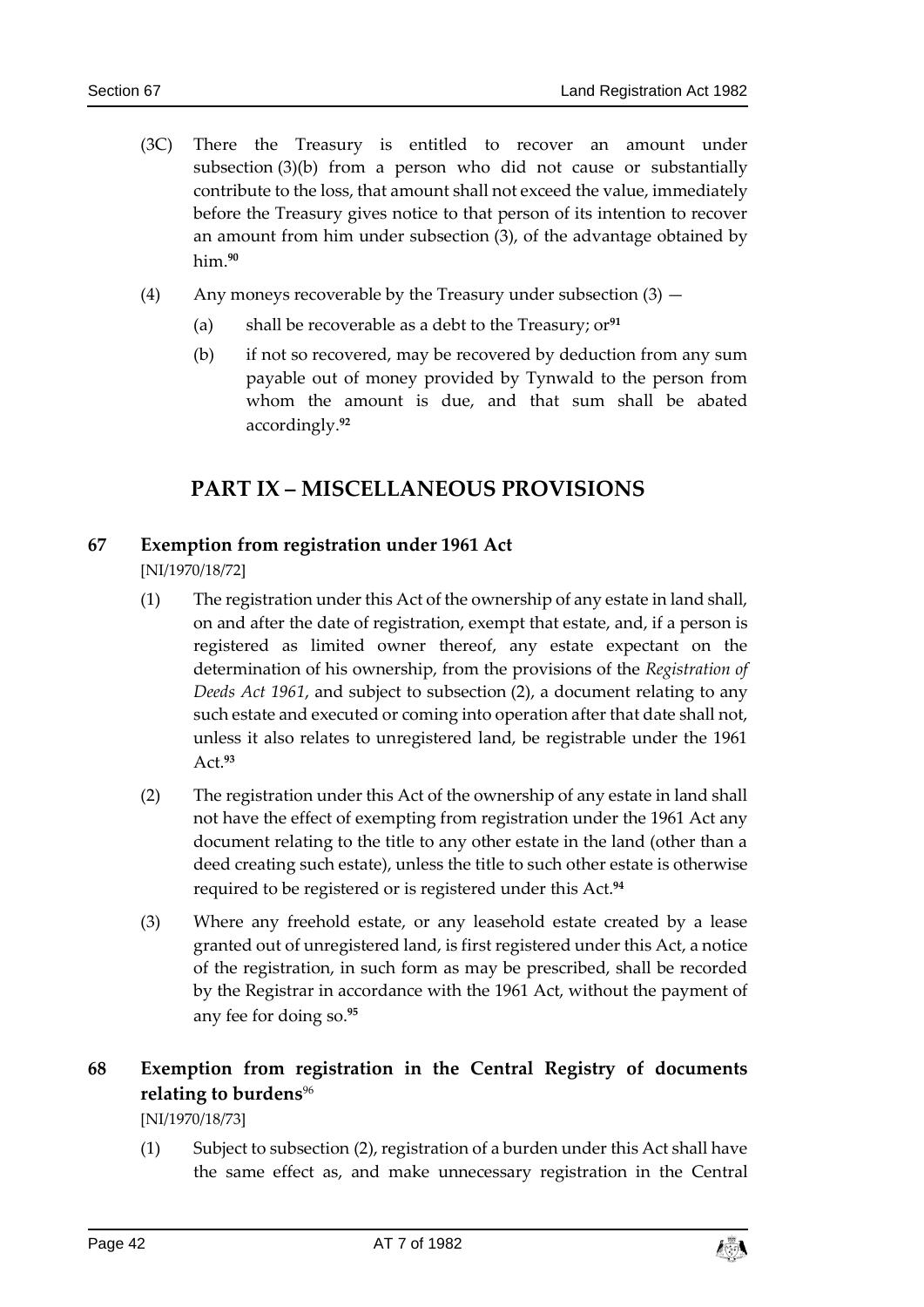Registry in pursuance of any other enactment of any document relating to such burden.**<sup>97</sup>**

(2) Subsection (l) does not apply to the registration of a charge, or of property acquired subject to a charge, in accordance with Part III of the *Companies Act 193l*.

#### **69 Execution of documents containing reservations**

[NI/1970/18/74]

- (1) In any document relating exclusively to registered land, a reservation of an estate shall operate at law without —
	- (a) any execution of the document by the grantee of the estate out of which the reservation is made; or
	- (b) any regrant by such grantee of the estate so reserved;

so as to create the estate so reserved and so as to vest the same in possession in the person (whether or not he is the grantor) for whom the benefit of the reservation is made.

(2) For the purposes of subsection (1), a conveyance of an estate expressed to be made subject to another estate not in existence immediately before the date of the conveyance, shall operate as a reservation, unless a contrary intention appears.

## **70 Avoidance of stipulations in documents precluding registration of title** [NI/1970/18/75]

Any stipulation in any document relating to any estate in land capable of registration under this Act whereby any person is precluded from making an application to register his title to that estate shall be void.

## **71 Avoidance of certain stipulations in contracts for transfer of or charge on registered land**

#### [NI/1970/18/76]

Any stipulation in a contract for the transfer or charge of any registered land whereby any party to the contract is precluded from making requisitions as to burdens generally, or as to any particular Schedule 5 burden, which may affect the land shall be void.

#### **72 Certified copies of entries in registers**

[NI/1970/18/79; N1992/7/33]

- (1) Land Registry Rules shall provide for the preparation and issue of office copies, authenticated in such manner as may be prescribed, of  $-$ 
	- (a) any entries in the title register; and

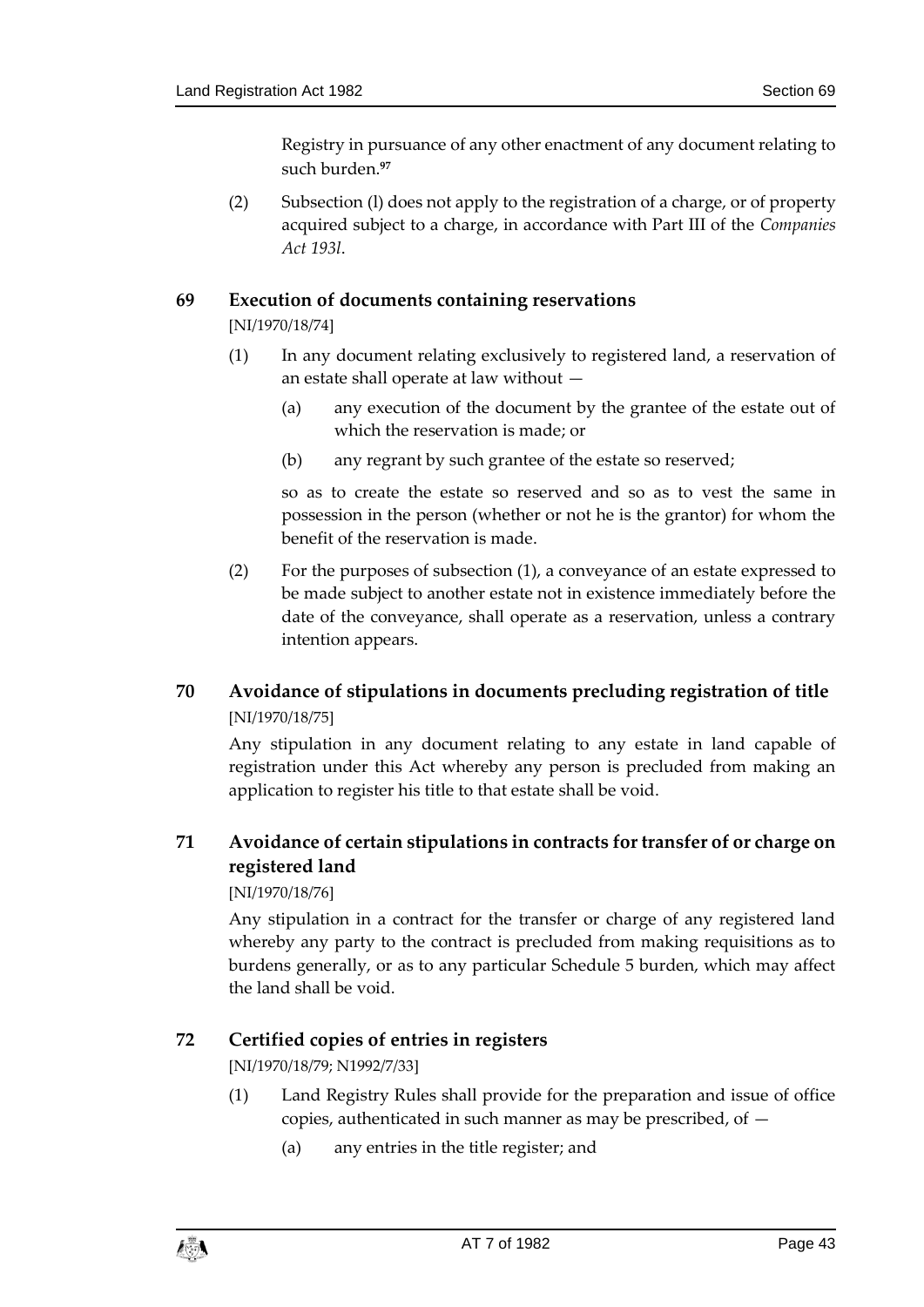- (b) any document retained in the Land Registry in connection with an application for registration under this Act or a registration under this Act.**<sup>98</sup>**
- (2) Land Registry Rules may provide generally for matters relating to the office copies referred to in subsection (1) and, in particular, may —
	- (a) specify the evidential value, in any proceedings before the Land Commissioner or in any court, of the contents of any such copy;
	- (b) provide for the endorsement or rectification of such copies;
	- (c) specify the circumstances in which a new office copy may be issued, and provide for the issue of such new copies.

#### **73 Searches**

[NI/1970/18/81]

- (1) The title register must, so far as practicable, be available for public inspection —
	- (a) online at any time;
	- (b) at the Principal Registry, at any time when that office is open for the transaction of public business.**<sup>99</sup> <sup>100</sup>**
- (1A) Any document referred to in section  $72(1)(b)$ 
	- (a) may be made available online; and
	- (b) must be available for public inspection at the Principal Registry, at any time when that office is open for the transaction of public business. **101**
- (1B) Any person is entitled, on making application to the Registrar in the prescribed form, to receive copies of, or extracts from so much of the register or any relevant document as relates to the land specified in the application.**<sup>102</sup>**
- (1C) Subsections (1A) and (1B) are subject to any provision made by Land Registry Rules.**<sup>103</sup>**
- (2) Land Registry Rules may provide for applications to the Registrar for official searches in the title register, for the carrying out of such searches, for the provision of information by certificate or otherwise regarding the result of such searches and for matters connected therewith.**<sup>104</sup>**
- (2A) Without prejudice to the generality of subsection (2), Land Registry Rules may make provision with respect to applications for searches in the title register, and the provision of information, by telephone or other automated means.**<sup>105</sup>**
- (3) Where the Registrar is satisfied that a person to whom a certificate of the result of an official search is issued intends to purchase, take a lease of or lend money on the security of a charge on the land to which the certificate

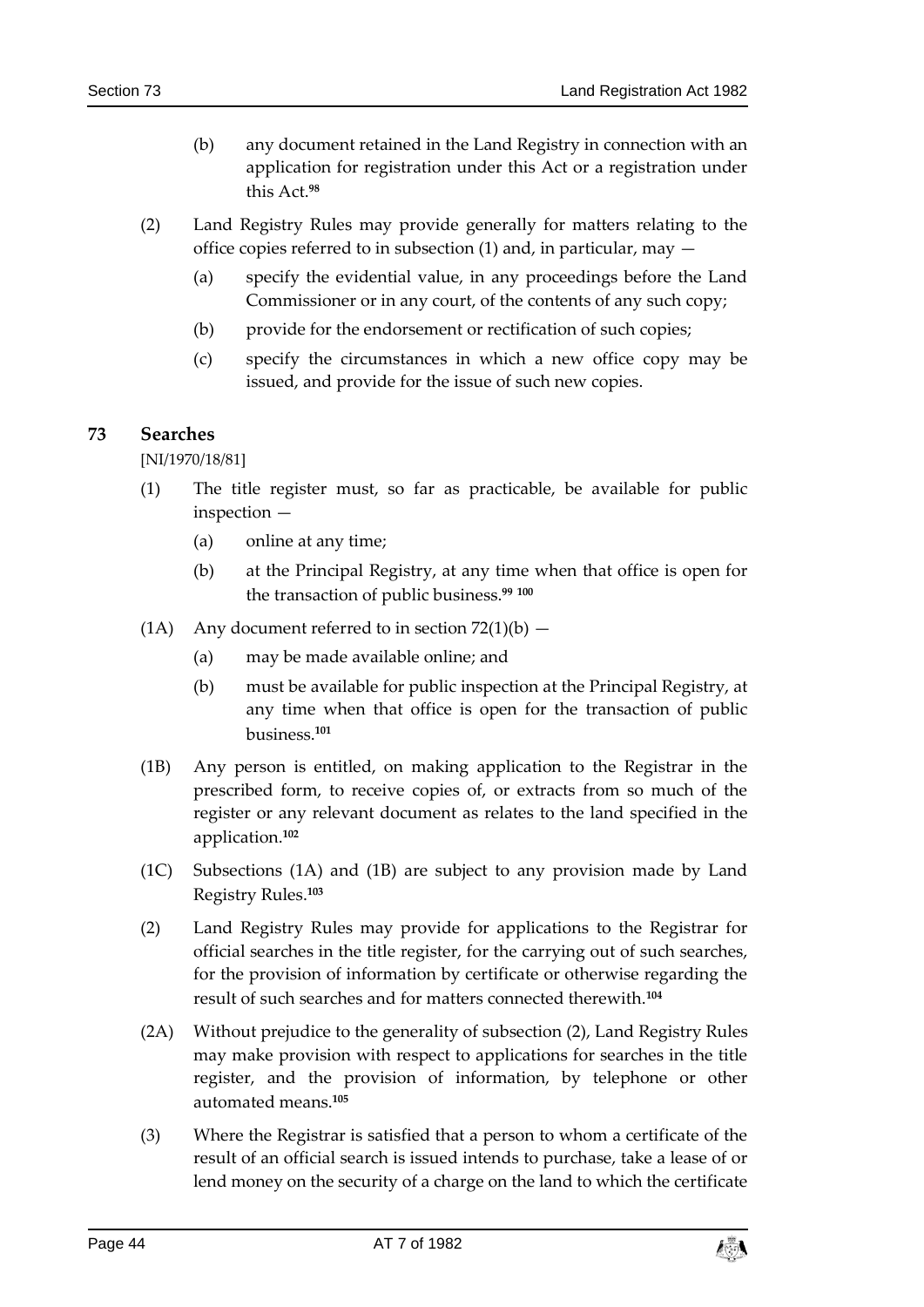relates, the Registrar shall make an entry in the title register in such manner as may be prescribed.**<sup>106</sup>**

- (4) If, in any case referred to in subsection (3), an application for registration of the relevant transfer, lease or charge, as the case may be, is made within the prescribed period after the date of issue of the certificate, the application shall rank in priority before any other application for registration made in respect of the land within that period.
- (5) Land Registry Rules shall make provision for
	- (a) the maintenance by the Registrar of a register of transactions by virtue of which the estate conveyed or created is subject to compulsory first registration by virtue of paragraph 1 of Part I of Schedule 2;
	- (b) the making and cancellation of entries in that register relating to such transactions, the effect of such entries and applications for such entries;
	- (c) searches in that register and the issue and effect of certificates of search;
	- (d) the making and cancellation of entries in that register or in the title register, or in both, denoting the issue of such certificates.**<sup>107</sup>**

## **74 Penalties for fraud**

[NI/1970/18/82]

- (1) Any person who
	- (a) in the course of any proceedings before the Registrar or the Land Commissioner in pursuance of this Act, with intent to conceal the title or claim of any person, or to substantiate a false claim, suppresses, attempts to suppress or is privy to the suppression of any document or fact; or
	- (b) fraudulently procures, attempts to procure fraudulently or is privy to the fraudulent procurement of any entry, erasure or alteration in the title register or any other register kept in pursuance of Land Registry Rules,**<sup>108</sup>**

shall be guilty of an offence and shall be liable on conviction on information to imprisonment for a term not exceeding two years or to a fine, or to both.

- (2) A proceeding or conviction for any offence under subsection (1) above shall not affect any remedy to which any person aggrieved by the offence may be entitled.
- (3) Nothing in this Act shall entitle any person to refuse to make a complete discovery in any legal proceeding, or to answer any question or interrogatory in any civil proceeding, but such a discovery or answer shall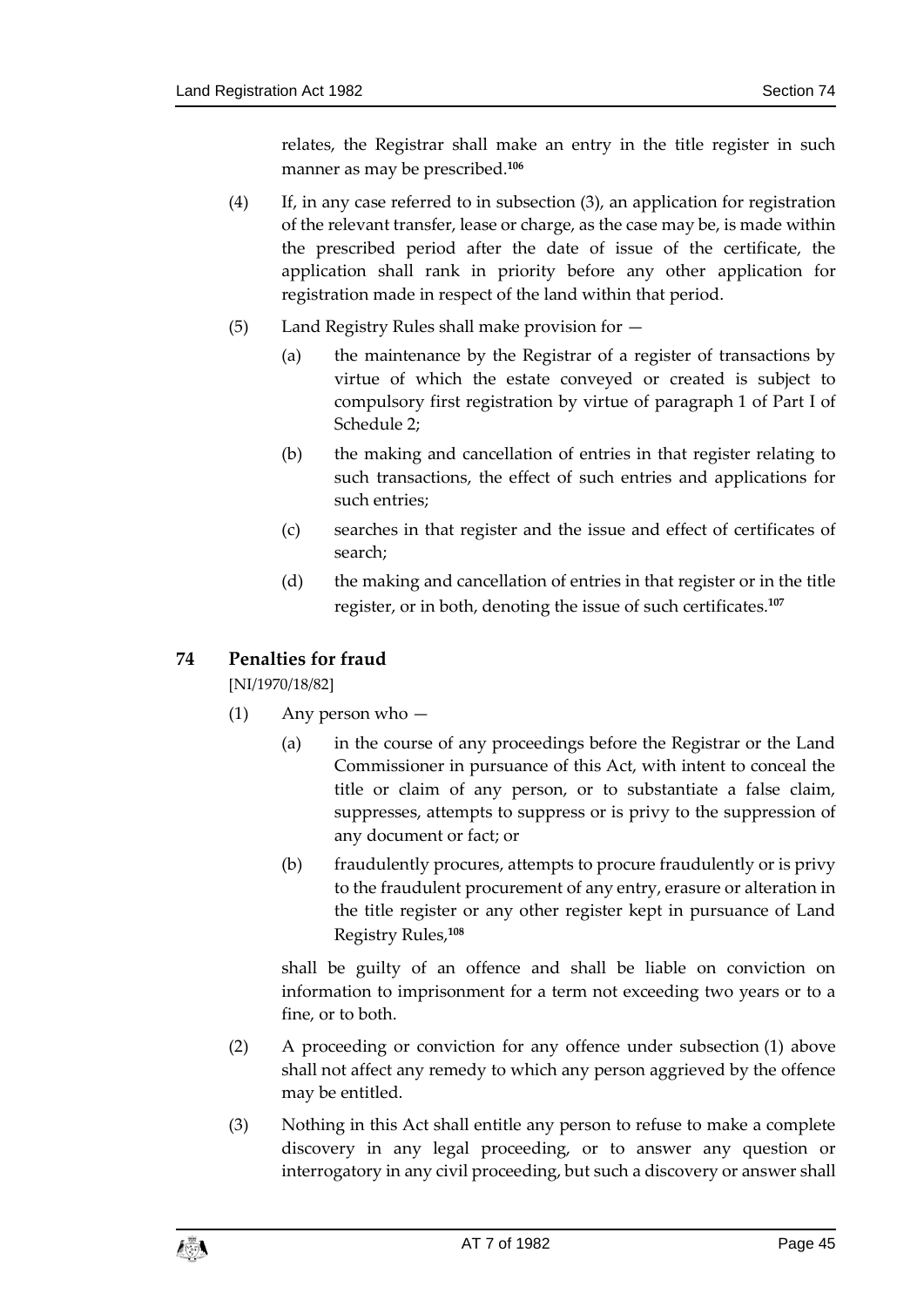not be admissible in evidence against that person, or the spouse or civil partner of that person, in any criminal proceeding under this Act.**<sup>109</sup>**

#### **75 Effect of fraudulent dispositions and fraudulent acts**

[NI/1970/18/83]

- (1) Subject to the provisions of this Act with respect to compensation and to registered dispositions for valuable consideration, any dealing with any registered land which, if unregistered, would be fraudulent and void shall, notwithstanding registration, be fraudulent and void in like manner.
- (2) If any person
	- (a) fraudulently procures; or
	- (b) is privy to the fraudulent procurement of,

any entry on, erasure from or alteration of the title register or an office copy of an entry in the title register, any entry, erasure or alteration so made by fraud shall be void as between all persons who are parties or privy to the fraud.**<sup>110</sup>**

#### **76 Fees**

[NI/1970/18/84]

- (1) The Treasury may, by order prescribe the fees to be taken in the Land Registry for the purposes of this Act, and the manner in which such fees shall be paid.**<sup>111</sup>**
- (2) An order under subsection (1) shall not have effect until it has been approved by Tynwald.
- (3) Any provision in, or prescribed under, this Act requiring or authorising anything to be done, or any certificate or other document to be issued by, the Registrar, or in or from the Land Registry, shall be construed as requiring or authorising the same on payment of such fees as may be prescribed by order under subsection (1) above.
- (4) Nothing in this Act shall make it obligatory for any act to be done in the Land Registry, or for that Registry to permit any act to be done in that Registry, in respect of which a fee is payable, except on payment of that fee or on arrangements being made, in accordance with an order under subsection (1), for the payment of that fee.

#### **77 Land Registry Rules**

[NI/1970/18/85]

- (1) and (2) [Repealed]**<sup>112</sup>**
- (3) The Department for Enterprise may make rules providing for the practice and procedure to be followed in the Land Registry and generally for giving effect to this Act and, in particular and without prejudice to the

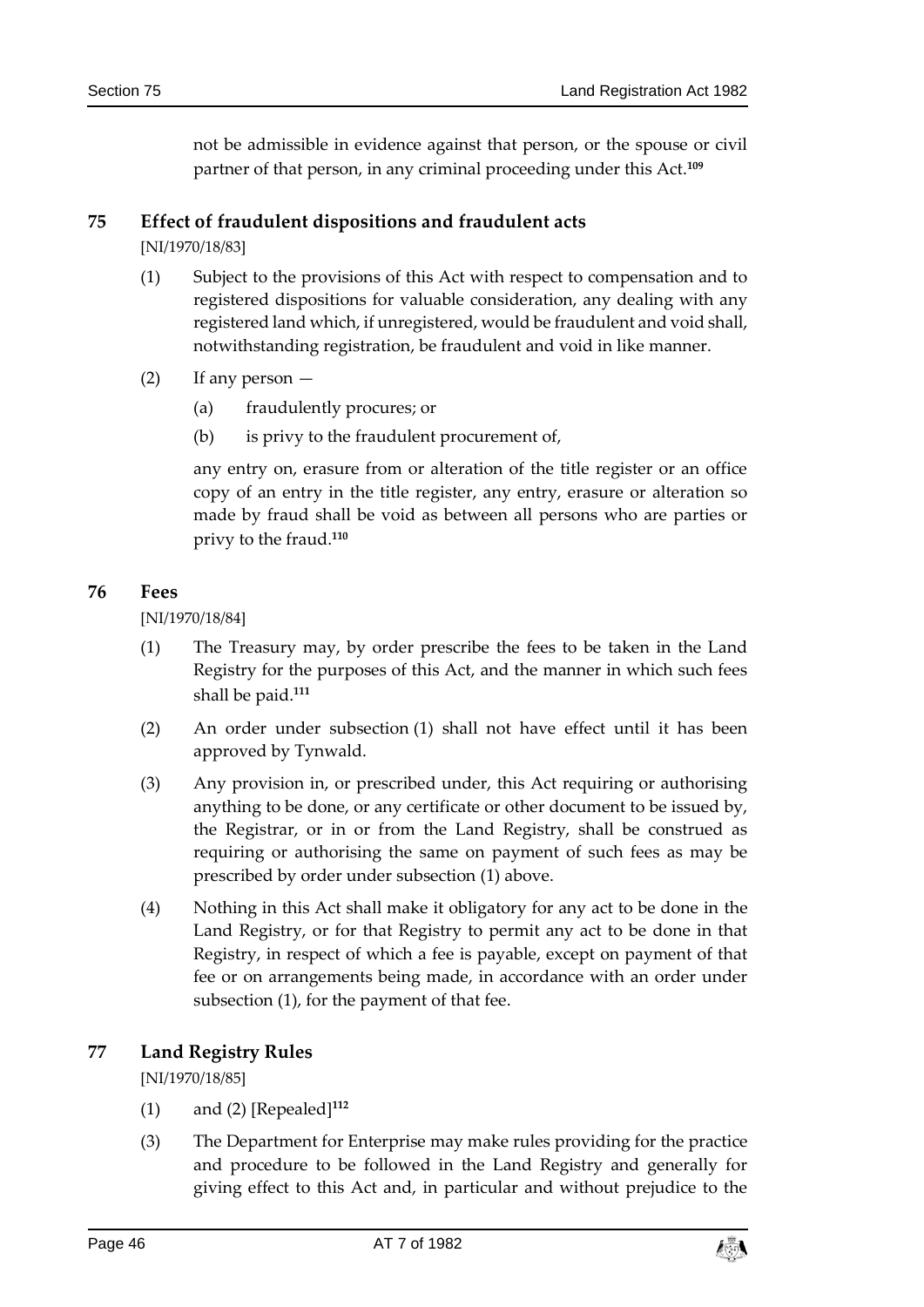generality of the foregoing, may make rules with respect to all or any of the matters specified in Parts I and II of Schedule 11.**<sup>113</sup>**

- (4) Part III of Schedule 11 shall have effect for the purpose of interpreting Part II of that Schedule.
- (4A) For the avoidance of doubt, Land Registry Rules may make provision
	- (a) for the extension of any period specified in or by virtue of the Rules, notwithstanding that the period has already expired;
	- (b) for the rectification of irregularities in procedure;
	- (c) authorising the Registrar to disregard any failure to comply with a provision of the Rules relating to procedure.**<sup>114</sup>**
- (5) Land Registry Rules shall not have effect until they have been approved by Tynwald.

## **77A Documents and records**

[N1992/7/36]

- (1) Any reference in this Act to a document includes a reference to information recorded in such non-legible form as may be prescribed.
- (2) Records required or authorised to be kept under this Act by or on behalf of the Registrar may be kept in any form the Registrar thinks fit, if it is possible to inspect the information contained in them and to obtain a copy of it in legible form.
- (3) Where a document has been recorded in a prescribed non-legible form, any reference in this Act to inspection of it, or obtaining a copy of or extract from it, shall be construed as a reference to inspection of the record, or obtaining a copy of or extract from that record, in legible form.
- (4) Where any provision of this Act provides for a document to be given to or by the Land Registry or the Registrar, Land Registry Rules may make further provision in relation to the application of that provision to instantaneous forms of communication.
- (5) Land Registry Rules may authorise documents to be used for the purposes of this Act if they satisfy any prescribed conditions, notwithstanding that they are not original documents.
- (6) If a document to which this Act relates
	- (a) is sealed with the Registrar's seal; and
	- (b) is a copy of another document, or a copy in legible form of a record kept in non-legible form;

the copy shall be admissible in the same way and to the same extent as the original document or record.**<sup>115</sup>**

(7) In this section —

"document" includes information recorded in any form;

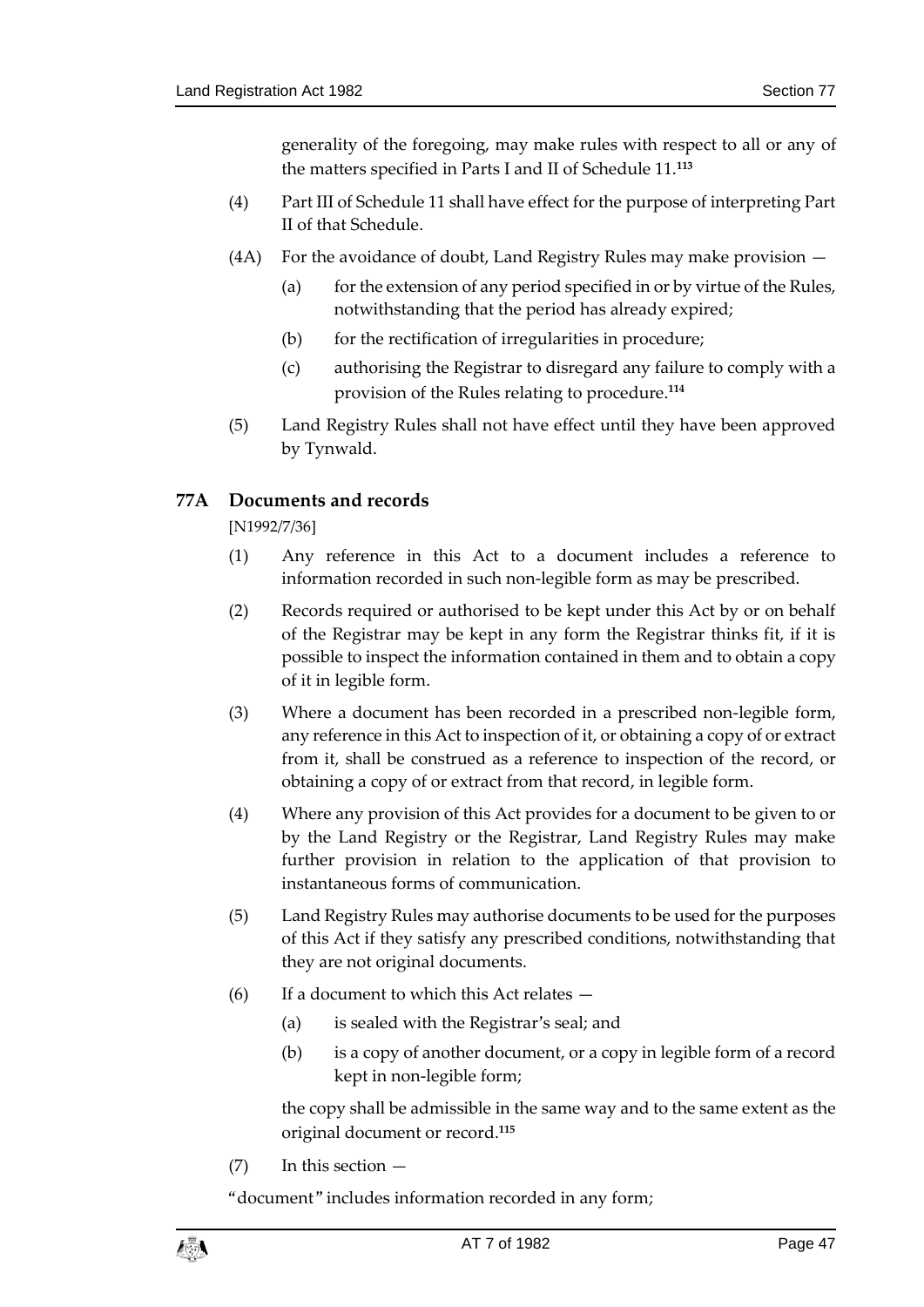"legible" means capable of being read with the naked eye;

"record" includes a register, a map and an index.**<sup>116</sup>**

# **PART X – SUPPLEMENTARY**

#### **78 Financial provisions**

[NI/1970/18/93]

Such expenses incurred by, through or on behalf of the Land Registry in the operation of this Act shall be defrayed out of money provided by Tynwald.

#### **79 Interpretation**

[NI/1970/18/94]

(1) In this Act, unless the context otherwise requires —

"**the 1961 Act**" means the *Registration of Deeds Act 1961*; **117**

- "**compulsory registration area**" means any area declared to be such by an order under section 24;
- "**the Conveyancing Acts**" means the Conveyancing Acts 1908 to 1963;
- "**estate**", when used with reference to land, includes any legal or equitable estate or interest, easement, right, title, claim, demand, charge, lien or incumbrance in, over, to or in respect of the land;
- "**freehold estate**" means any legal estate in land (whether of freehold or customary freehold tenure) other than a leasehold estate or a term for securing money;
- "**full owner**" has the meaning assigned to it by section 12(a) and (c);
- "**judgment**" includes decree and order;
- "**land**", without prejudice to the definition thereof in Part 1 of the Schedule to the *Interpretation Act 2015* (definitions for all Manx legislation), includes —
	- (a) a charge; and
	- (b) land covered by water;

but excludes any mines or minerals;**<sup>118</sup>**

- "**the Land Commissioner**" means the person appointed to that office under section 2;
- "**the Land Registry**" means the registry maintained under section 1(1);**<sup>119</sup>**
- "**Land Registry Rules**" means rules under section 77(3);
- "**lease**" includes an under-lease and any tenancy or an agreement for a lease, under-lease or tenancy;

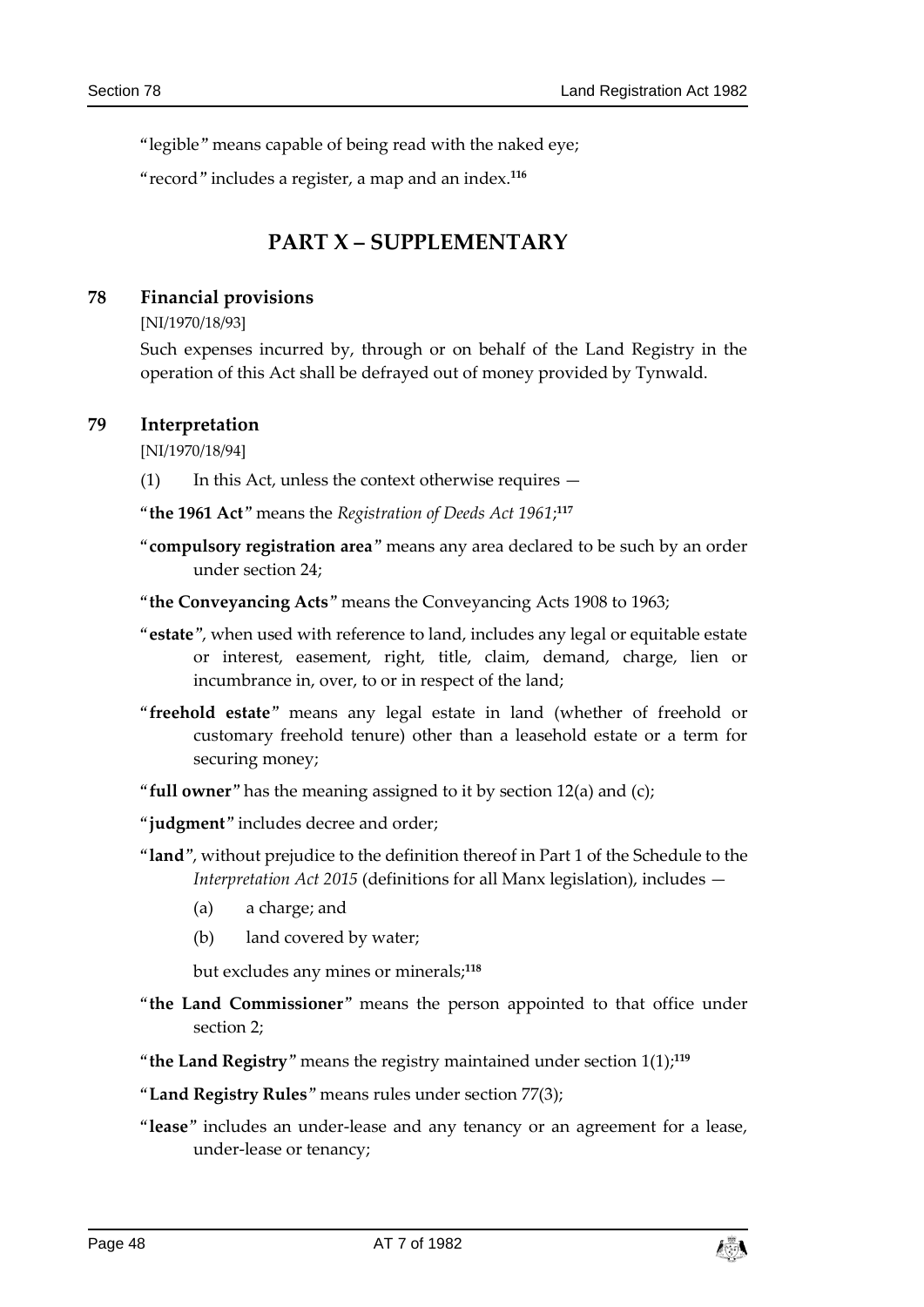- "**leasehold estate**" means an estate in land under a lease, not being a term for securing money, with or without a covenant for renewal, and includes such an estate held at a rent under a lease for a life or lives, or determinable on a life or lives, and, where a lease in possession and a reversionary lease to take effect in possession upon the expiry of the lease in possession are so held that the estate under both leases belongs to the same person otherwise than in different capacities, such leases, so far as they relate to land comprised in both leases, shall for the purposes of this Act be treated as creating one continuous term in possession;
- "**limited owner**", in relation to registered land, means a person registrable under section 12(b) or (d) as a limited owner;
- "**mortgage**" has the same meaning as in the Conveyancing Acts;
- "**pending action**" means any action or proceeding, relating to any registered land pending in any court and any proceeding pending before the Land Commissioner;
- "**personal representatives**" means the executors or executor, original or by representation, or the administrators or administrator for the time being of a deceased person;
- "**possession**" includes the receipt of the rents and profits or the right to receive the same, if any;
- "**prescribed**" means prescribed by Land Registry Rules;
- "**public authority**" means
	- (a) any Department or Statutory Board or any committee or subcommittee of any such Board;
	- (b) any local authority;
	- (c) any Government Department;
	- (d) any public officer;**<sup>120</sup>**

"**register**" [Repealed]

"**the register of freeholders**" [Repealed]

"**the register of leaseholders**" [Repealed]

"**the register of subsidiary interests**" [Repealed]**<sup>121</sup>**

- "**registered burden**" means a Schedule 6 burden which has been registered in the title register;**<sup>122</sup>**
- "**registered charge**" means a charge which has been registered in the title register;**<sup>123</sup>**

"**registered land**" means land the title to which is registered under this Act;

"**the Registrar**" means the Registrar General; **124**

"**registry map**" has the meaning assigned to it by section 57(2);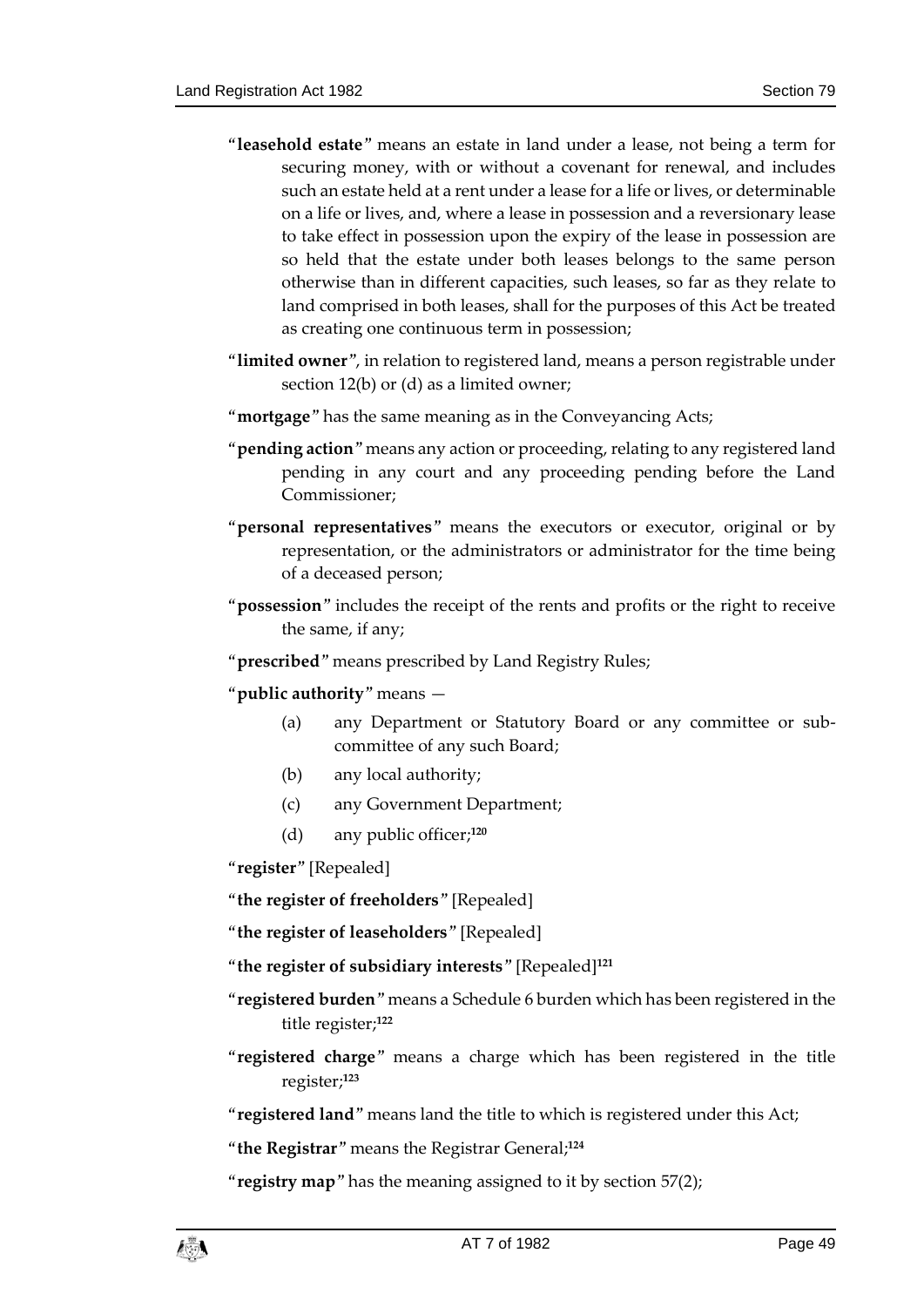"**Schedule 5 burden**" means a burden specified in Part I of Schedule 5;

"**Schedule 6 burden**" means a burden specified in Part I of Schedule 6;

- "**the Settled Land Act**" means the *Settled Land Act 1891*;
- "**settlement**", "**settled land**", "**tenant for life**" and "**trustees of the settlement**" have respectively the same meanings as in the Settled Land Act;

"**the title register**" means the register maintained pursuant to section 10;**<sup>125</sup>**

"**unregistered land**" means land the title to which is not registered under this  $Art$ 

"**words of limitation**" includes any words which operate as words of limitation.

(2) Any reference in any provision of this Act to the commencement of this Act shall be construed as a reference to the date on which that provision takes effect.

#### **80 Application to the Crown**

Subject to the provisions of this Act, this Act shall be binding on the Crown.

#### **81 Amendment of enactments**

- (1) The Treasury may, by order repeal or amend any provision of the *Registration of Deeds Act 1961* appearing to the Treasury to be inconsistent with, or to have become unnecessary or to require modification in consequence of, this Act.**<sup>126</sup>**
- (2) An order under subsection (1) shall not have effect until it has been approved by Tynwald.
- (3) The enactments specified in Schedule 12 shall have effect subject to the amendments specified in that Schedule.

#### **82 Short title and commencement**

- (1) This Act may be cited as the Land Registration Act 1982.
- (2) This Act shall come into operation on such day or days as the Department of Local Government and the Environment, with the concurrence of the Treasury, may by order appoint, and different days may be so appointed for different purposes.**<sup>127</sup> <sup>128</sup>**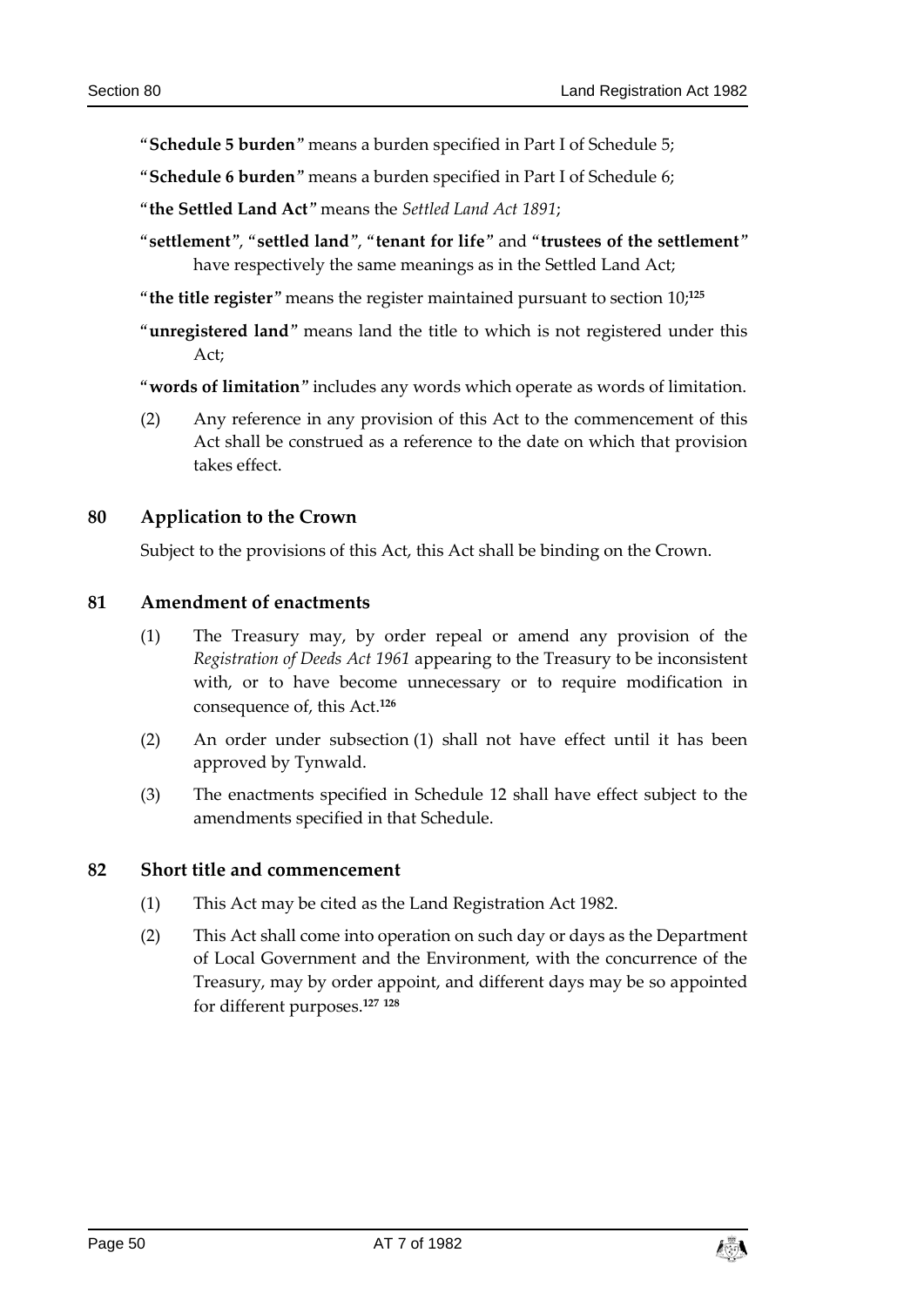## **SCHEDULE 1**<sup>129</sup>

## **SCHEDULE 2**

## **COMPULSORY REGISTRATION**

Sections 23 and 24(1) [NI/1970/18/Sch 2]

# **PART I – COMPULSORY REGISTRATION AND EFFECT OF NON-REGISTRATION**

*Land subject to compulsory registration Effect of non-registration*

1. Any freehold or leasehold estate, where the estate (not being an interest or falling within section  $10(1)(c)$  or (d) and not being a mortgage) is acquired in respect of land situate in a compulsory registration area —

(a) in the case of a freehold estate, upon a conveyance on sale; or

(b) in the case of a leasehold estate —

(i) on the grant of such an estate, where the term granted exceeds twenty-one years; or

(ii) on the assignment on sale of such an estate, where the residue of the term

granted exceeds, at the date of

assignment, twenty-one years. **<sup>130</sup>**

2. [Repealed] **<sup>131</sup>**

3. A lease referred to in entry 6 in Part I of Schedule 6, where such lease is made after the commencement of this Act and after the first registration of the land out of which the lease is granted. **<sup>132</sup>**

4. Any right in land prescribed under section 10(b).

5. Any estate in land required by any other enactment to be registered in the Land Registry.

Subject to Part II, the conveyance on sale of the freehold estate or the grant or assignment on sale of the leasehold estate shall become void on the expiration of three months from the date of execution thereof unless, within that period, application is made, in such manner as may be prescribed, for registration in the title register of the person entitled to be registered as owner by virtue of the conveyance, grant or assignment, or of his successor in title.

Subject to Part II, the lease shall so far as it affects any registered land, become void on the expiration of three months from the date thereof unless, within that period,

application is made, in such manner as may be prescribed, for —

(a) entry as a Schedule 6 burden on the title register of the lease; and

(b) registration in the title register of the person entitled to be registered as owner by virtue of the lease, or of his successor in title. As is prescribed.

As is provided by that enactment.

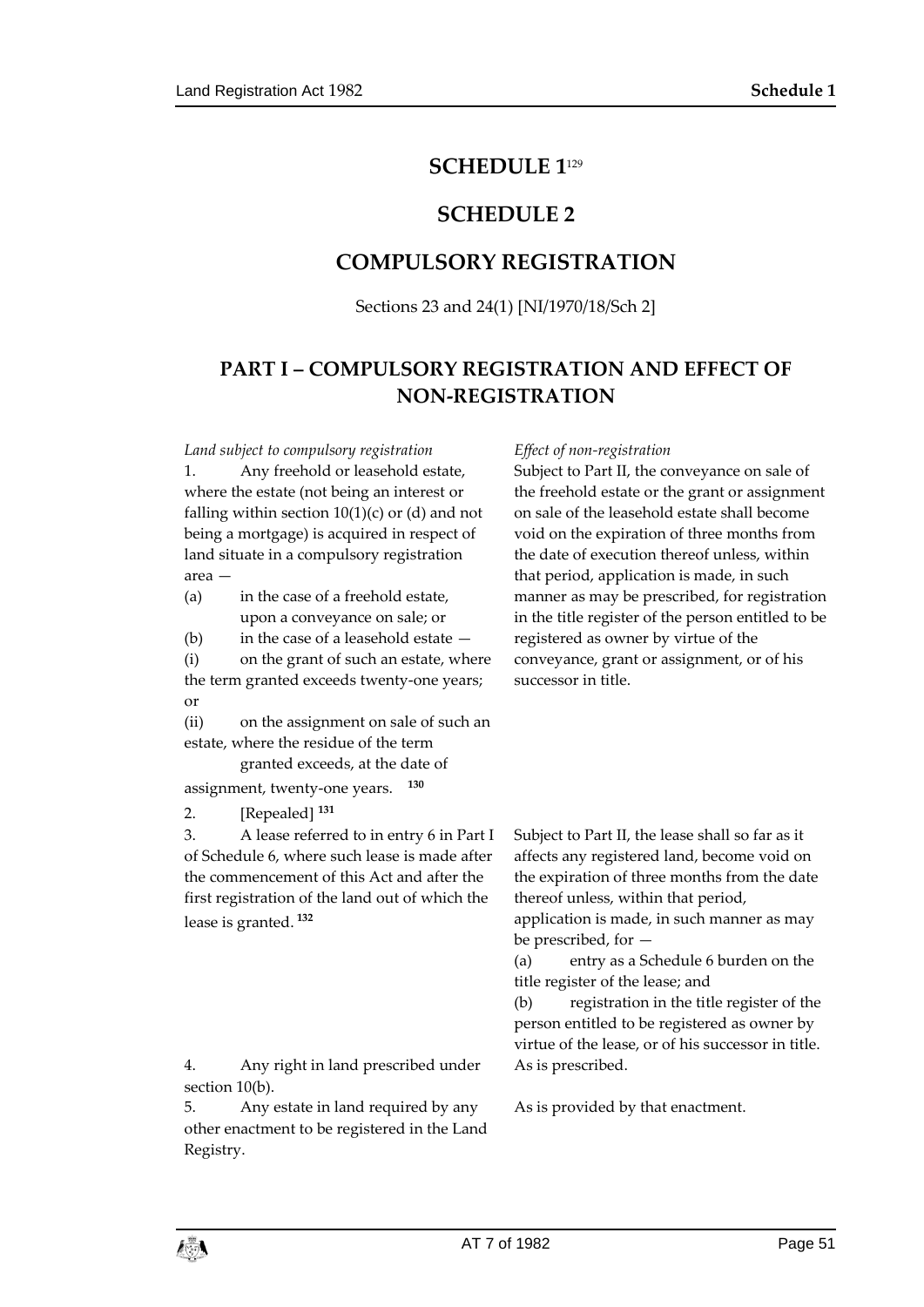## **PART II – POWER TO EXTEND TIME FOR FIRST COMPULSORY REGISTRATION**

Notwithstanding the period of three months referred to in column 2 in respect of entries 1 and 3 in Part I, the Registrar may, on the application of any person interested in any particular case to which that period applies and in which the Registrar is satisfied that the application for registration —

- (a) cannot be made within that period, or can only be made within that period by incurring unreasonable expense; or
- (b) has not been made within that period by reason of some accident or other sufficient cause;

make an order extending that period; and, if such an order is made, then, upon the registration of the owner, or, as the case may be, of his successor in title, a note of the order shall be endorsed on the relevant document.

## **PART III – INTERPRETATION OF PART I**

#### In Part I —

- "**assignment on sale**" means an assurance on sale by virtue whereof there is conferred or completed a title under which an application for registration as owner of a leasehold estate may be made, and includes an assignment by way of exchange, but does not include an assignment or surrender of a lease to the owner of the immediate reversion containing a declaration that the term is to merge in such reversion;
- "**conveyance on sale**" means an assurance made on sale by virtue whereof there is conferred or completed a title under which an application for registration as owner of a freehold estate may be made and includes a conveyance by way of exchange.

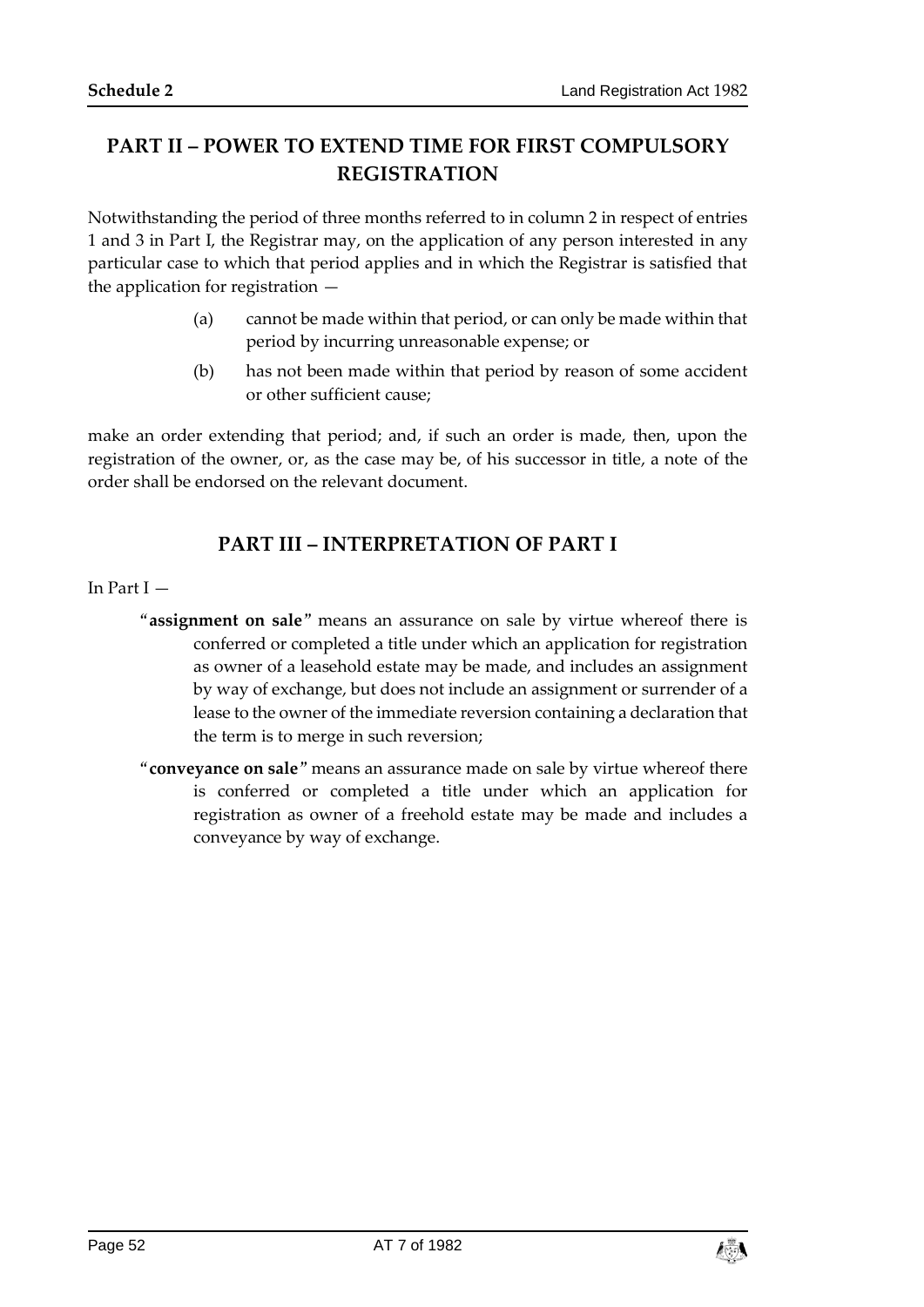# **SCHEDULE 3**

# **RECLASSIFICATION OF TITLE**

## Section 25 [NI/1970/18/Sch 3]

## *Reclassification of titles on effluxion of time*

1. Subject to paragraph 3, where a person is registered with a possessory title to any estate in registered land and an application is made for registration of a transfer of that estate for valuable consideration, the Registrar may —

- (a) on the application of the registered owner or the transferee;
- (b) if satisfied that twenty-one years have elapsed since the first registration of the estate and the registered owner was, immediately prior to the transfer, in possession of the estate; and
- (c) after giving such notices as may be prescribed;

register the transferee —

- (i) in the case of a freehold estate, with an absolute title; or
- (ii) in the case of a leasehold estate, with a good leasehold title.

## *Reclassification of titles in other cases*

2. Subject to paragraphs 3 and 4, where any person is registered with a title to any estate in registered land other than an absolute title, the Registrar may —

- (a) on his own initiative or on the application, in such manner as may be prescribed, of the registered owner of the estate or of some other person claiming to be entitled thereto; and
- (b) after such examination of the title as the Registrar considers necessary;**<sup>133</sup>**

register the registered owner or such other person as he is satisfied is entitled to be registered as such —

- (i) if the existing registration is with a good leasehold title, with an absolute title; or
- (ii) if the existing registration is with a possessory title or a qualified title, with an absolute title or a good leasehold title, as the case may require.

#### *Adverse claims*

3. If any claim adverse to the title of the registered owner is made, the Registrar shall not reclassify the title under this Schedule until the claim has been disposed of.

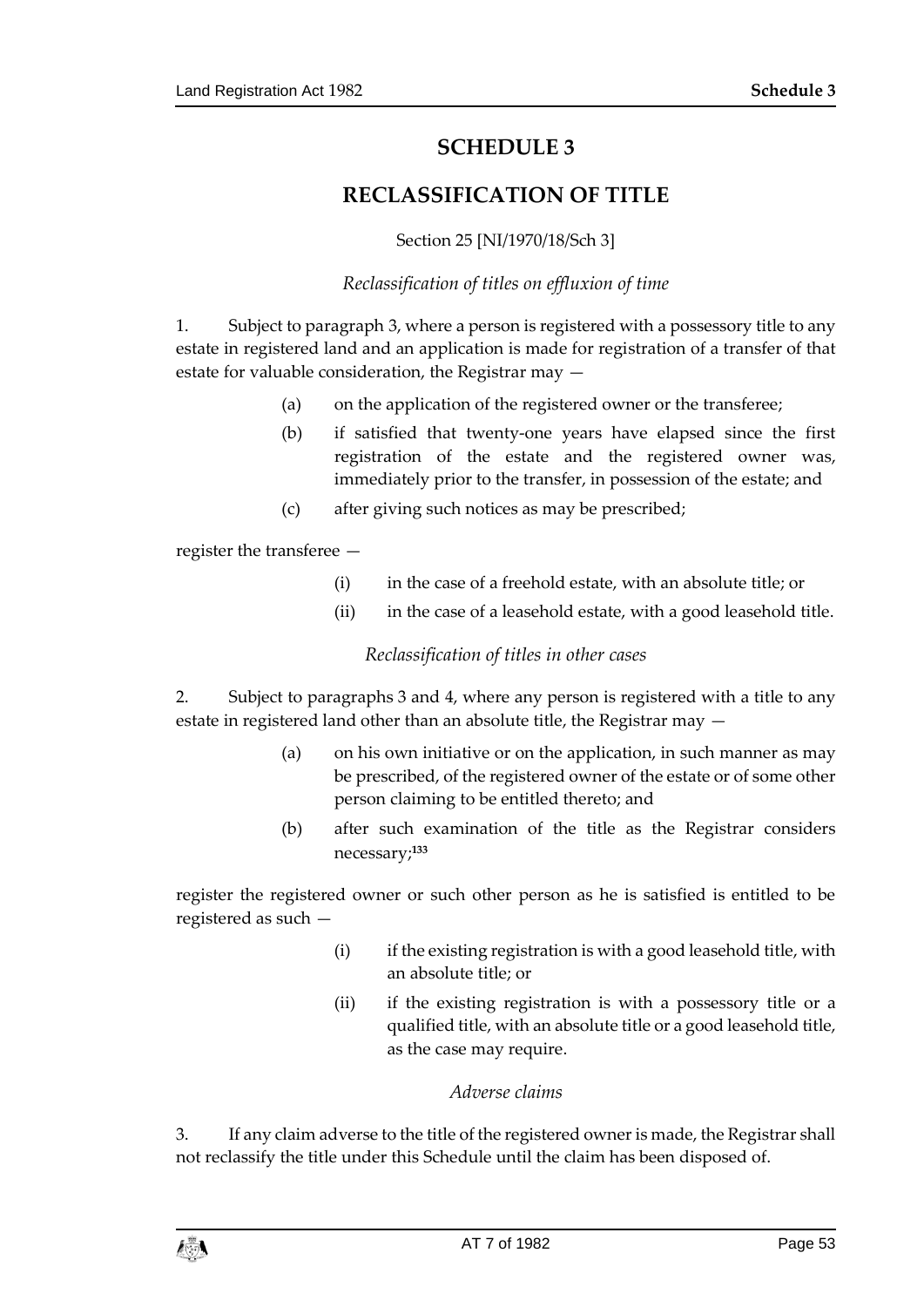## *Evidence of title and notices*

4. In any case to which paragraph 2 applies, an applicant for reclassification shall produce such evidence of title as the Registrar may require, and the Registrar shall not reclassify the title until —

- (a) that evidence of title has been furnished to him; and
- (b) such notices, if any, as may be prescribed, or as he may require to be given, have been given.

# **SCHEDULE 4**

## **TRANSMISSION OF REGISTERED LAND**

Section 34 [NI/1970/18/Sch 4]

*Transmission on death of a full owner in respect of deaths after commencement of Act*

1. (1) Without prejudice to the rights of the owner of any registered burden, on the death of a registered full owner of any land, not being a joint tenant whose interest ceased at death, the personal representatives of the deceased owner shall alone be recognised by the Registrar as having any right to deal with the estate of the deceased owner in the land, and any dispositions by them (where they are not the registered owner, shall have the same effect as if they were the registered owner.**<sup>134</sup>**

(2) [Repealed]**<sup>135</sup>**

2 to 4. [Repealed]**<sup>136</sup>**

5. Where any land becomes vested in the personal representatives of a deceased person, the production of an assent or transfer in the prescribed form from the personal representatives shall authorise the Registrar to register the person named in such assent or transfer as full owner or limited owner of the land, as the case may be, and to register any burdens specified in the assent or transfer and the ownership of such burdens, where so specified.**<sup>137</sup>**

6. Where the registered owner of any land has died intestate or partially intestate, the Land Commissioner may, on an application being made to him in the prescribed manner by a person claiming under the intestacy or partial intestacy of the deceased, and notwithstanding anything contained in any enactment order that the applicant be registered as owner of the land.

7. The Land Commissioner shall not exercise his powers under paragraph 6 without giving notice to the personal representatives, unless he is satisfied that —

- (a) at least six years have elapsed since the death of the deceased owner; and
- (b) the personal representatives are dead or out of the jurisdiction.

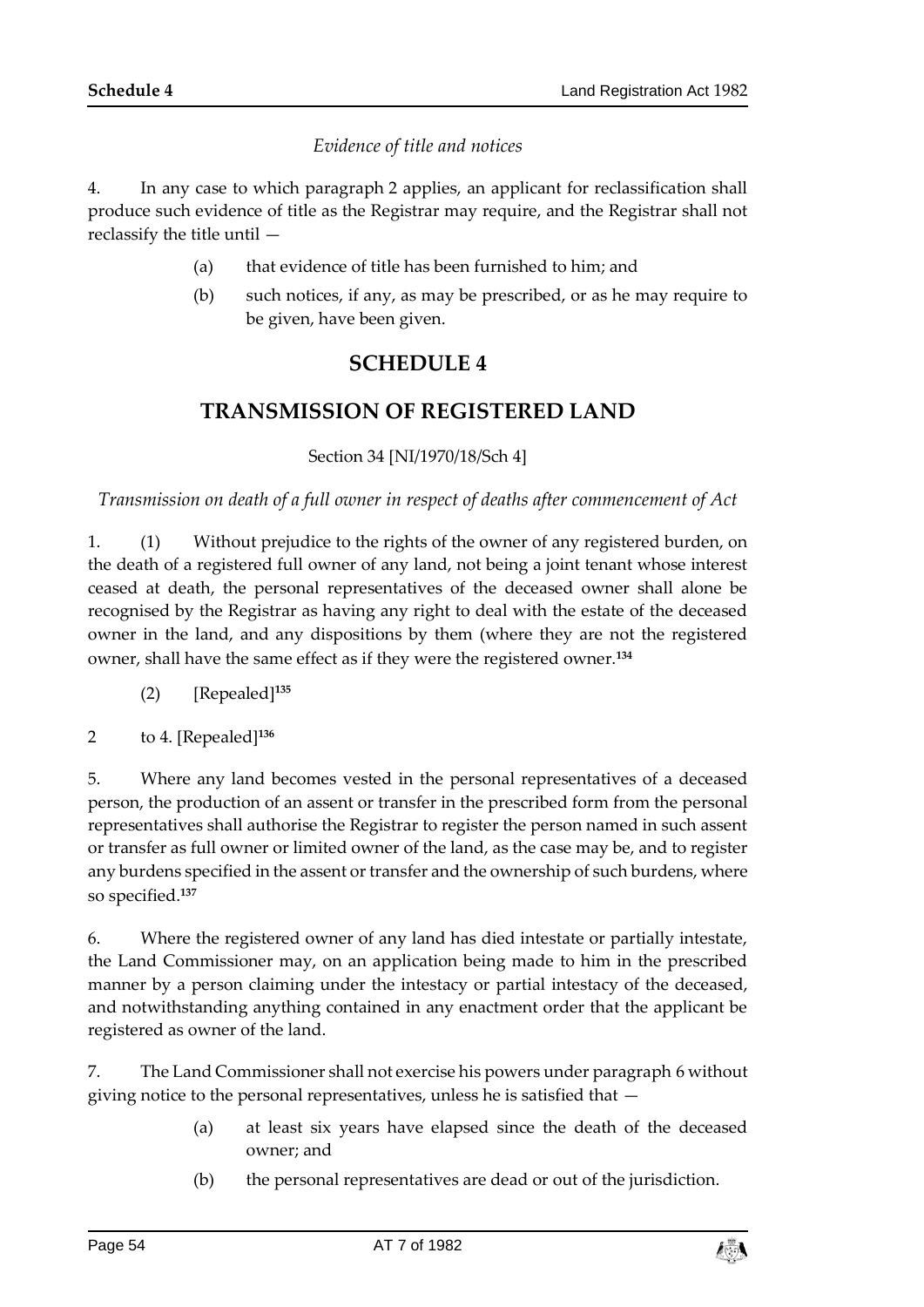## *Transmission of estate of limited owner on death, in respect of deaths after commencement of Act, or otherwise*

8. (1) On the determination of the estate of a limited owner of registered land, the Registrar shall, on application in such manner as may be prescribed, register as owner the person entitled to be registered as such.

(2) Where a person has been registered as limited owner by virtue of paragraph 5 and the estate ("the relevant estate") of that person determines, the assent or transfer mentioned in paragraph 4 shall, on application in such manner as may be prescribed, authorise the Registrar —

- (a) to register as full or limited owner (as the case may be) the person named in the assent or transfer (or his successor in title) as the person entitled to the land on the determination of the relevant estate; and
- (b) to register any burdens specified in the assent or transfer and, where the ownership of such burdens is specified in the assent or transfer, the owner so specified or his successor in title.**<sup>138</sup>**

*Functions of Registrar in relation to assents etc.*

9. Where an application for registration is made for the purposes of paragraph 5 or 8(2), the Registrar —

- (a) shall not call for information as to why the assent or transfer was made; and
- (b) shall assume that the personal representatives are or were acting correctly, and within their powers, in relation to the assent or transfer and that the assent or transfer is complete and accurate in all its details.**<sup>139</sup>**

# **SCHEDULE 5**

# **BURDENS WHICH AFFECT REGISTERED LAND WITHOUT REGISTRATION**

Section 35 [[NI/1970/18/Sch 5]

# **PART I - LIST OF BURDENS WHICH AFFECT REGISTERED LAND WITHOUT REGISTRATION**

1. In the case of a registered leasehold estate, all express and implied covenants, conditions and liabilities incident to the lease under which the estate is held.

2. Rights of the public or of any class of the public.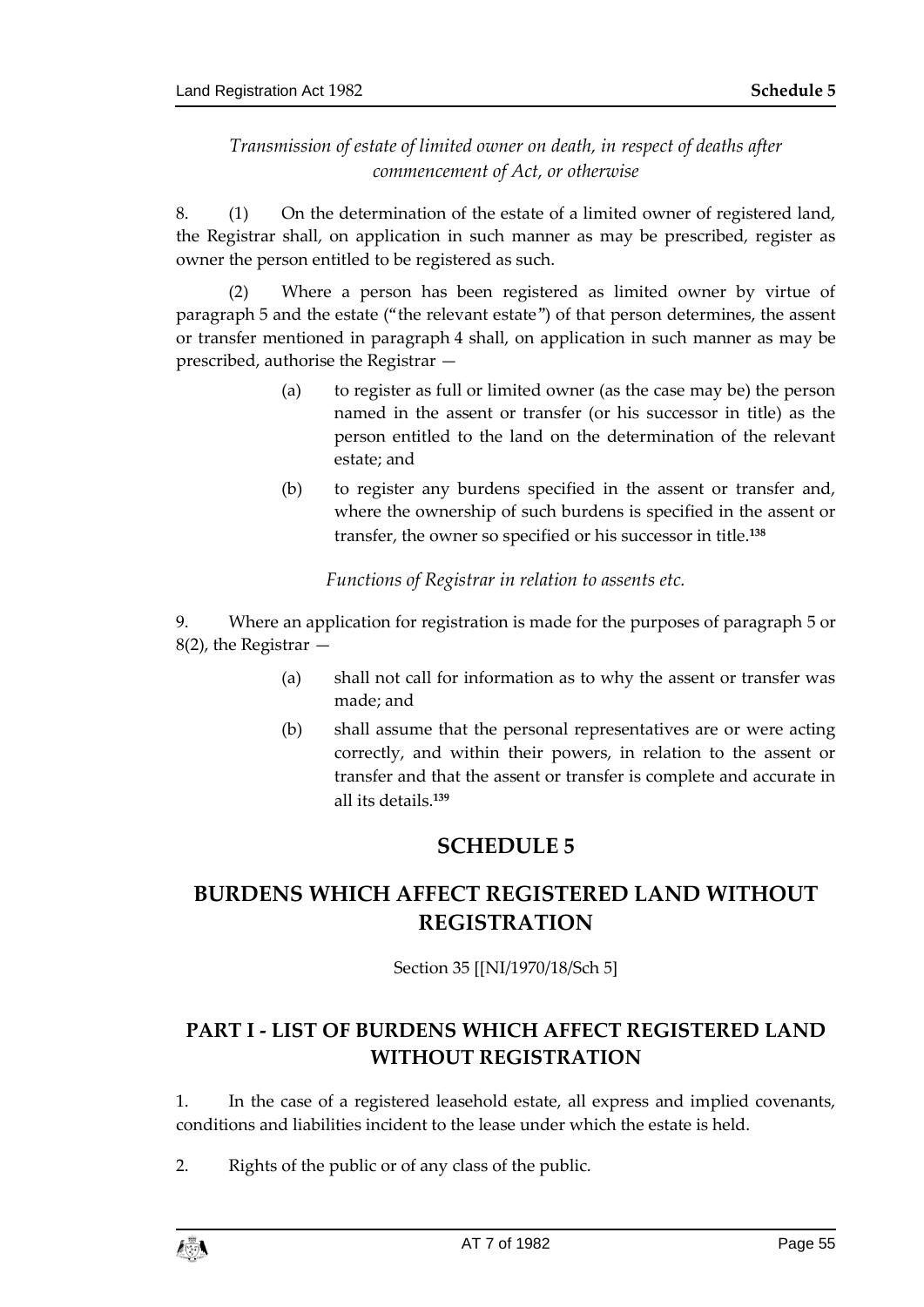3. Customary rights.

- 4. (1) Easements and profits à prendre unless they are
	- (a) created by express grant or reservation after 31st December 1911; or
	- (b) are referred to in any document of title recorded after that date in the office for the time being responsible for the recording of such documents.

(2) In sub-paragraph (1)(b) the reference to the office for the time being responsible for the recording of such documents is a reference to the Rolls Office, the Deeds Registry, the General Registry or the Central Registry as the case requires.**<sup>140</sup>**

5. All such powers of working, wayleaves or rights of way and rights of water and drainage, and other powers, easements, rights and privileges for, or incident to or connected with, mining purposes, as are for the time being subsisting over the land and are not created by express grant or reservation after the first registration of the land.**<sup>141</sup>**

6. Any lease for a term not exceeding 21 years.

7. In the case of any land in respect of which the owner is registered with a title other than an absolute title, all rights excepted from the effect of first registration.

8. Subject to the provisions of this Act, all rights acquired, or in course of being acquired, consequent on the *Limitation Act 1984*. **142**

9. The right of every person in actual and apparent occupation of the land at the date of the relevant disposition, save where —

- (a) upon inquiry made of that person, the right is not disclosed; or
- (b) the right is a burden mentioned in Part I of Schedule 6.

10. Any rights to or in relation to mines and minerals or petroleum vested in any statutory body by virtue of any statutory provision.

11. Any order or scheme under section 7, 11 or 16 of the *Manx Museum and National Trust Act 1959*.

11A. A right falling within paragraph 2(1) of Schedule 5 (the electronic communications code) to the *Communications Act 2021*. **143**

11B. Designated FRM works or a designated watercourse under the *Flood Risk Management Act 2013* relating to the land, and the Manx Utilities Authority's powers under that Act for the works or watercourse.**<sup>144</sup>**

12. Any expenses, or sums apportioned in respect of any expenses, incurred by a public authority in carrying out works, which by virtue of any enactment are recoverable from the owner for the time being of the land, or are a charge on the land.

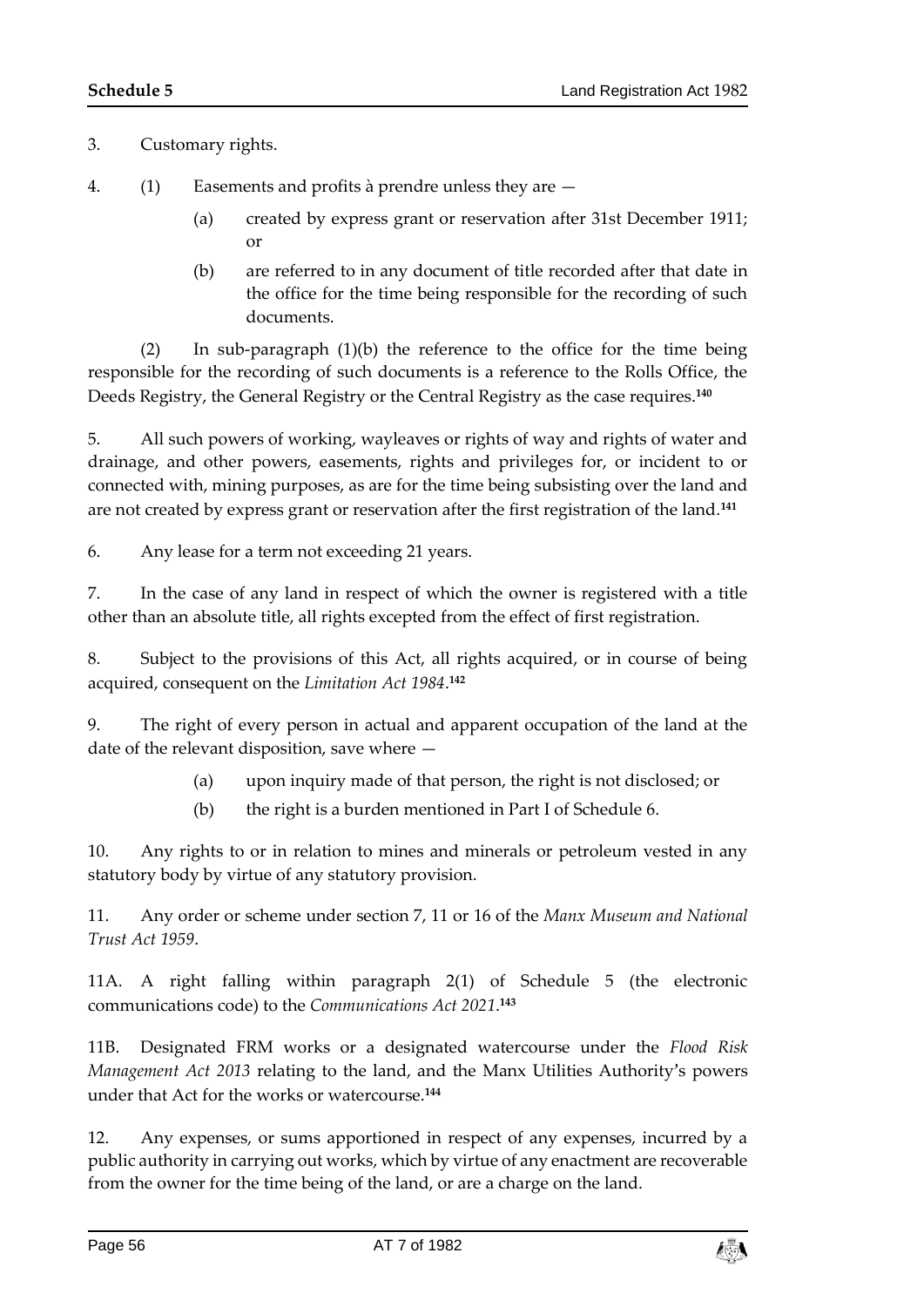13. Any prohibition or restriction on the use of land imposed by a public authority (including any prohibition or restriction embodied in any condition attached to a permission, consent, approval or licence granted by a public authority) under any enactment and enforceable against successive owners of the land.

14. Any notice, resolution, order, scheme, development plan, registration, rate, byelaw, regulation or other public document affecting or relating to land and served, passed or made by Tynwald or a public authority under any enactment.**<sup>145</sup>**

## **PART II – PROVISIONS AFFECTING SCHEDULE 5 BURDENS**<sup>146</sup>

Where it is proved to the satisfaction of the Registrar that any land registered or about to be registered is exempt from, or has ceased to be subject to, any burden specified in Part I, he may enter notice of the fact on the title register.

## **SCHEDULE 6**

# **REGISTRATION OF CERTAIN BURDENS**

Section 36 [NI/1970/18/Sch 6]

## **PART I - LIST OF BURDENS TO WHICH SECTION 36 APPLIES**

1. Any charge on the land whether created before or after the first registration of the land other than a charge referred to in entry 12 of Part I of Schedule 5.

2. Any rent-charge or perpetual rent issuing out of the land, whether created before or after the first registration of the land.

3. Any power to charge the land with the payment of money, whether created or arising before or after the first registration of the land.

4. Any trust for securing money on the land, whether created or arising before or after the first registration of the land.

5. Any lien on the land for unpaid purchase money, whether existing before or after the first registration of the land.

6. Any lease of the land where the term granted —

- (a) is for a life or lives or is determinable on a life or lives; or
- (b) exceeds 21 years,

whether granted before or after the first registration of the land.

7. Any judgment or order of a court, affecting the land, whether given or made before or after the first registration of the land.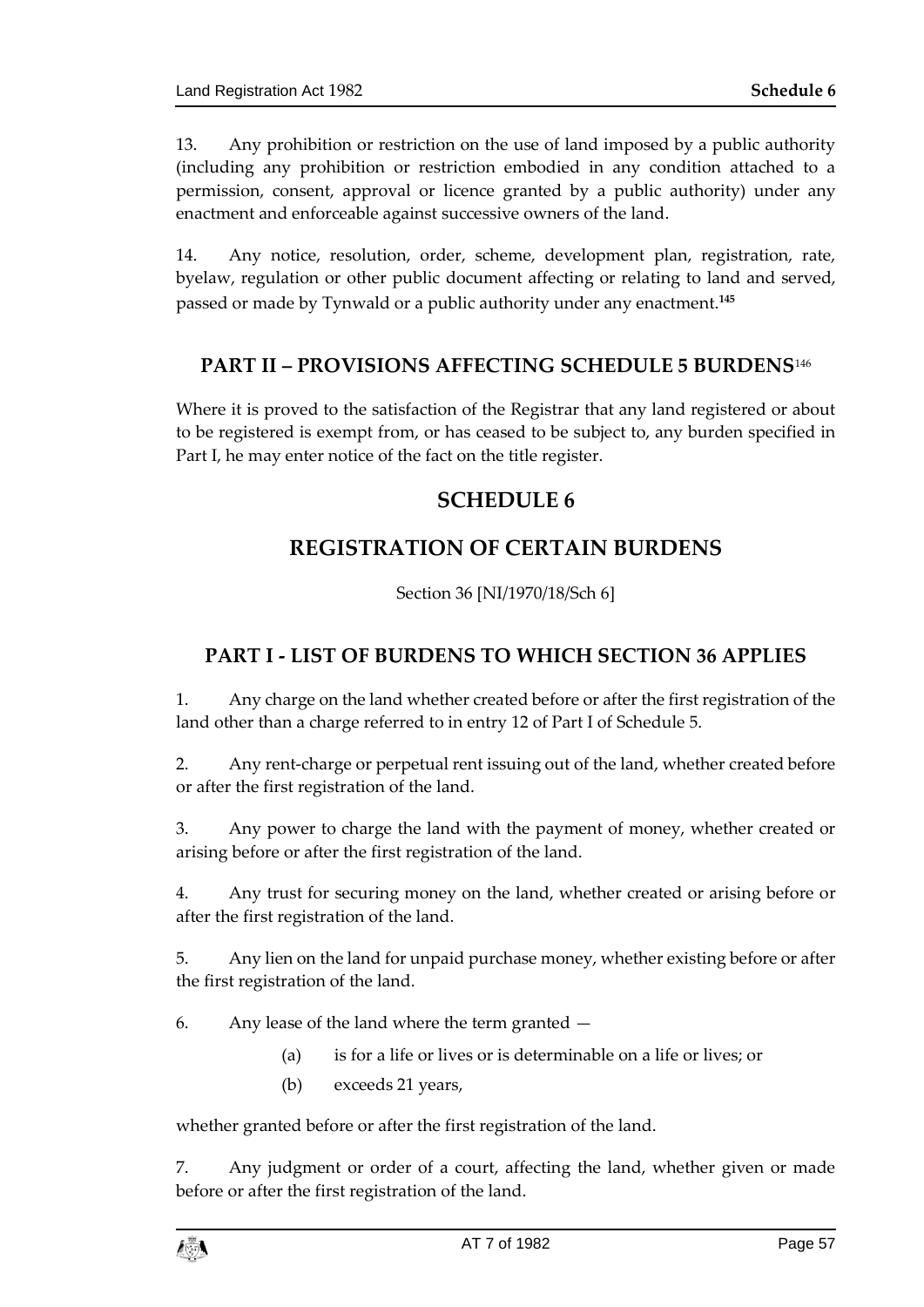8. Any pending action relating to the land or, without prejudice to paragraph 1, a charge affecting the land by virtue of paragraph 3 of Schedule 2 to the *Administration of Justice Act 1981*, whether existing before or after the first registration of the land.

9. Any easement or profit à prendre affecting the land, other than one falling within entry 4 in Part I of Schedule 5.

9A. A drainage approval deed under the *Flood Risk Management Act 2013* relating to the land if, under that Act, the land is servient land for the drain the subject of the deed.**<sup>147</sup>**

10. Any covenant or condition relating to the use or enjoyment of the land, whether created before or after the first registration of the land, not being a covenant or condition referred to in entry 1 in Part I of Schedule 5.

11. Any tenancy by the curtesy or estate in dower affecting the land arising before the 5th July 1961.

12. Any other matter affecting the land which may be prescribed pursuant to Land Registry Rules.

# **PART II – PROVISIONS AFFECTING REGISTRATION OF SCHEDULE 6 BURDENS**

## *Registration of burdens*

1. The ownership of Schedule 6 burdens may, and shall if so required by section 38 or Schedule 2 be registered in accordance with Land Registry Rules.

2. A Schedule 6 burden shall be entered as a burden on the title register on the application of the registered owner of the land or of any other person entitled to or interested in the burden, and, for the purposes of this Part, an application by any person for the first registration of any land shall be treated as if it were also an application by that person as registered owner of that land for the registration of every Schedule 6 burden affecting that land.**<sup>148</sup>**

3 and 4. [Repealed]**<sup>149</sup>**

## *Registration of pending actions to lapse after five years*

5. The registration of a pending action shall cease to have effect at the expiration of five years from the date of registration, but may be renewed from time to time, and, if renewed, shall have effect for five years from the date of renewal.

# **SCHEDULE 7**

# **PROVISIONS RELATING TO CHARGES ON REGISTERED LAND**

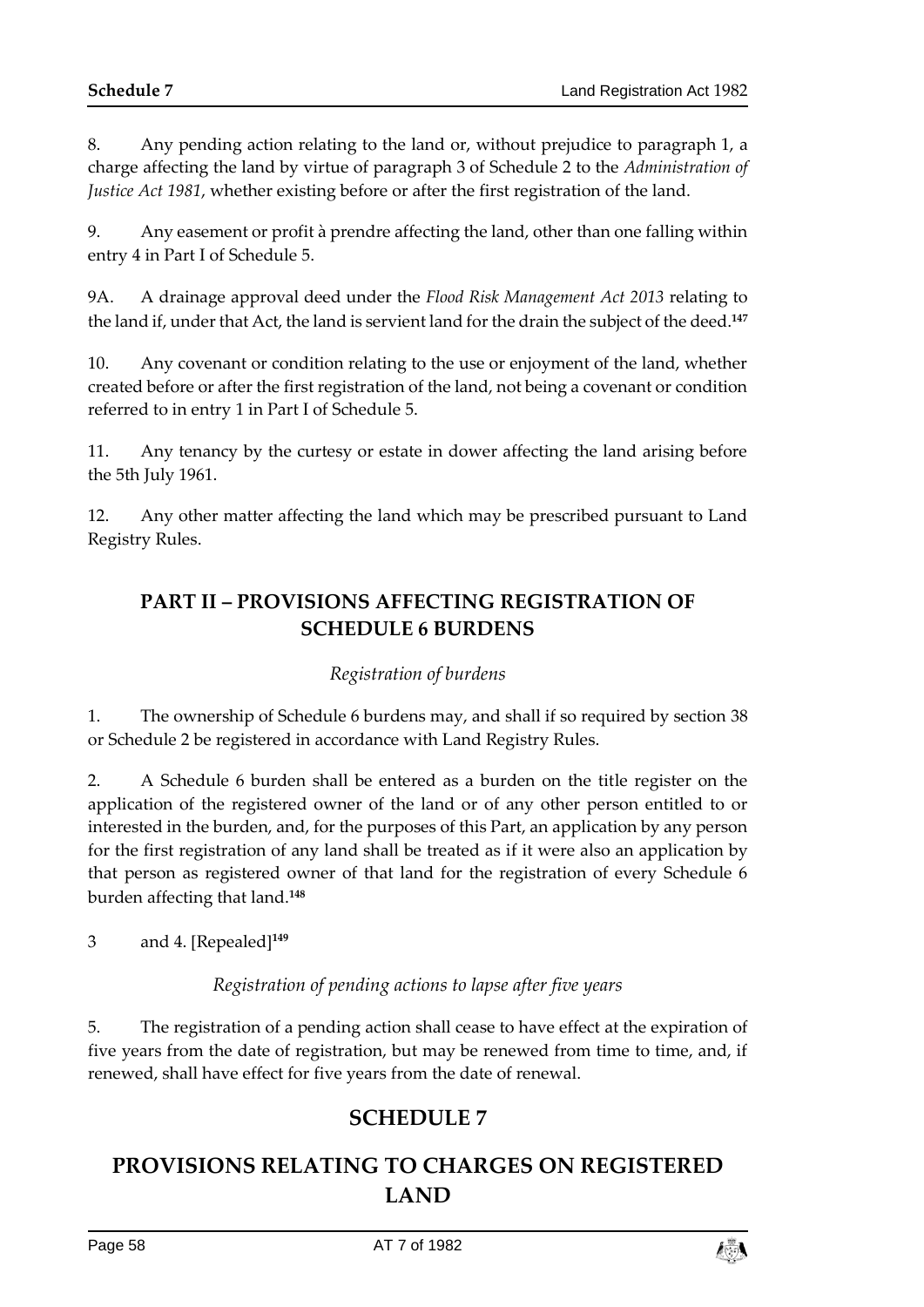Section 38(5) and (6) [NI/1970/18/Sch 7]

## **PART I - GENERAL PROVISIONS**

## *Registration of charges*

1. Subject to paragraphs 2 and 3, every deed of charge by a registered owner shall be in the prescribed form or in such other form, not being a purported conveyance or demise (whether or not subject to defeasance) of a freehold or leasehold estate by way of mortgage, as shall sufficiently charge the land and as shall not be calculated to mislead.

2. The registered land comprised in a charge created by deed after the commencement of this Act shall be described by reference to the title register or in any other manner sufficient to enable the Registrar to identify the same.**<sup>150</sup>**

3. A deed of charge shall not refer to any other burden affecting the land which would have priority over the charge unless such burden is —

- (a) entered on the title register; or**<sup>151</sup>**
- (b) a Schedule 5 burden.

4. When it is expressed in a deed of charge that any person covenants for payment of the principal sum charged, there shall, unless provision to the contrary is contained in the deed of charge, be implied a covenant by that person with the registered owner for the time being of the charge —

- (a) to pay the principal sum charged and interest, if any, at the time and rate specified in the deed of charge; and
- (b) if the principal sum, or any part thereof, is unpaid at the time so specified, to pay interest half-yearly at the rate so specified on so much of the principal sum as for the time being remains unpaid.

## *Effect of registration of ownership of charge*

5. On registration of an owner of a charge on registered land for the payment of any principal sum of money, with or without interest, execution may be granted for the principal, interest (if any), costs and charges, and the owner shall be entitled to obtain possession of the land, in respect of the charge in like manner as in respect of a deed of bond and security relating to unregistered land.**<sup>152</sup>**

6. On a sale by a Coroner in execution of a charge on land pursuant to Schedule 2 to the *Administration of Justice Act 1981*, the transferee shall be registered as owner of the land, and thereupon the registration shall have the same effect as registration of a transfer for valuable consideration by a registered owner.

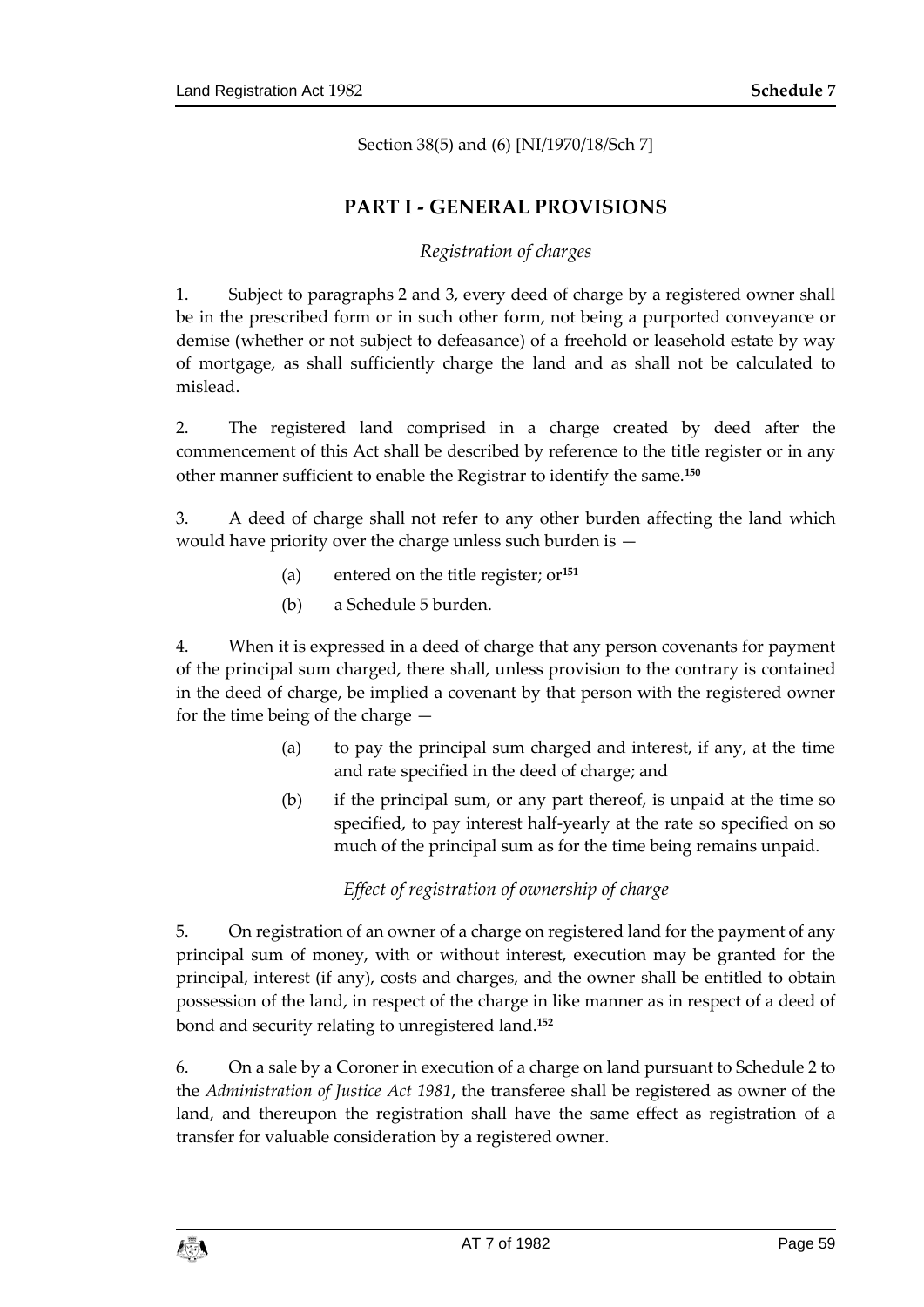7. When a transferee is registered under paragraph 6 as owner of the land, the charge and all estates inferior thereto shall be discharged.

8. On registration of the owner of a charge by way of annuity, the owner of the charge shall have the like powers and remedies for recovering and compelling payment of the annuity as if it had been secured against unregistered land.

# **PART II – SPECIAL PROVISIONS RELATING TO CERTAIN CHARGES IN RESPECT OF SETTLED LAND**

9. A registered limited owner of registered land may, in conjunction with all other persons entitled under the settlement (if such owner and all such other persons are of full age and capacity), charge that land with the payment of money in like manner as if such owner and such other persons were registered as full owners of the land.

# **SCHEDULE 8**

# **SPECIAL PROVISIONS RELATING TO SETTLED LAND**

## Section 51 [NI/1970/18/Sch 8]

1. The Registrar may register in respect of any settled land —

- (a) the owner of the particular estate in such land, as limited owner thereof; or
- (b) any trustees in whom that land is vested, as full owners thereof.

2. Where a person is registered as limited owner under a settlement, the names of the trustees of the settlement, if any, shall be entered in the title register.**<sup>153</sup>**

3. The registration of a person as limited owner of settled land in pursuance of this Act shall not —

- (a) confer on the person so registered, as against any person claiming under the settlement, any greater powers of dealing with the land than those of a tenant for life under the Settled Land Act;
- (b) confer on the assignee, trustee in bankruptcy, devisee or personal representatives of the limited owner any greater estate than he would otherwise have;
- (c) take away from any trustee under the settlement any powers of dealing with the land which he would otherwise have.

4. (1) Where a person is, by operation of law or otherwise, assignee of a person registered as limited owner of any land, the name of the assignee shall, on his application, be entered on the register with the addition of the word "assignee", or of such other words as may be prescribed.

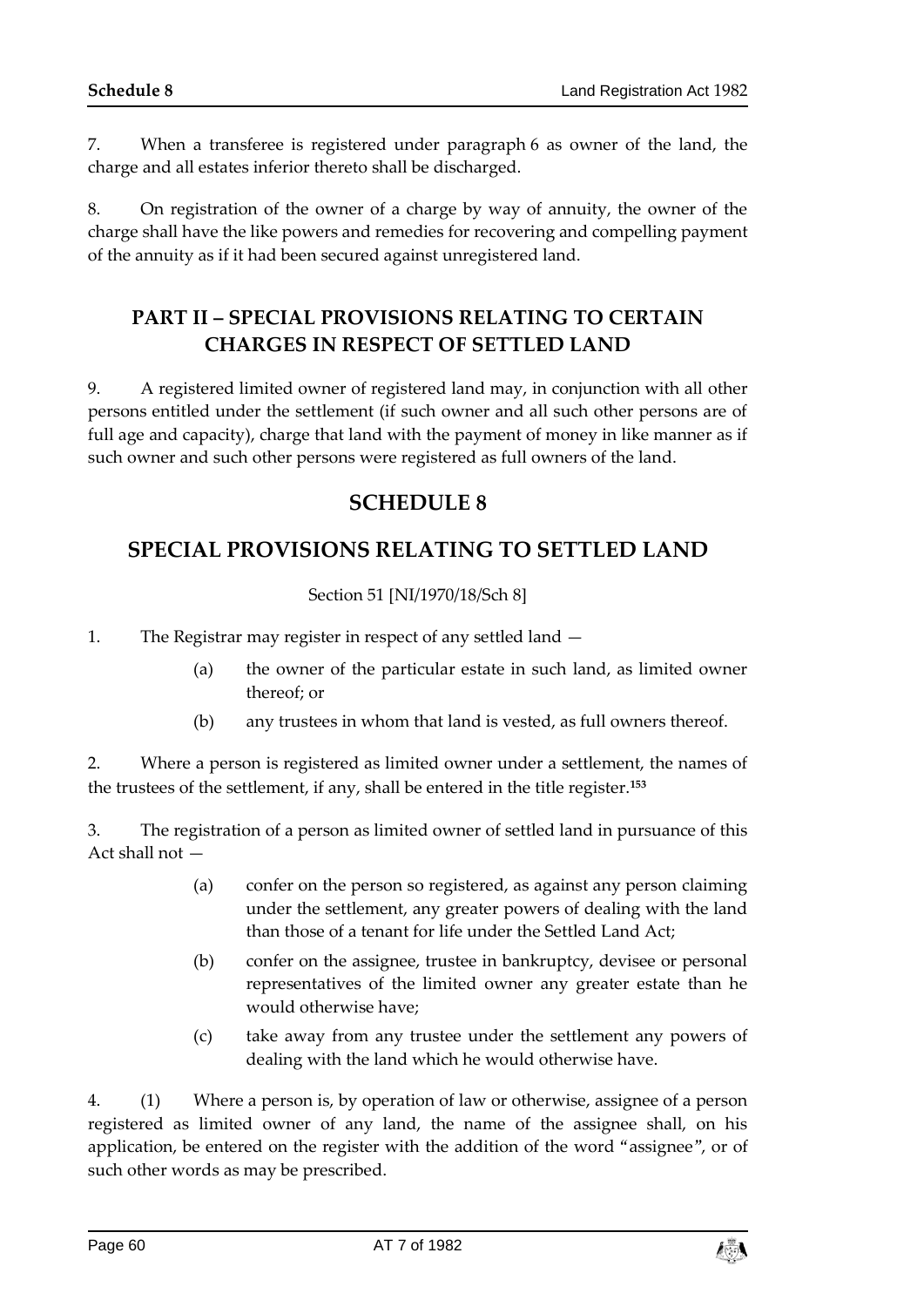(2) In default of an entry made pursuant to subparagraph (1), the registration of the limited owner shall continue to have effect as if there had been no assignment.

5. Where a new trustee of a settlement to which paragraph 2 relates is appointed, the Registrar shall, on application and on production of the prescribed evidence, enter his name accordingly.

6. A person shall not be affected by notice of the trusts of any settlement by reason of any person being registered as limited owner under the settlement or by reason of any reference to the settlement being entered on the register.

7. Where the interest of a minor in registered land is noted in the title register pursuant to section  $55(1)$  -

- (a) the trustees of the settlement, if any; or
- (b) any person appointed by order of the court under section 50 of the Settled Land Act;

shall be registered as limited owner thereof.**<sup>154</sup>**

## **SCHEDULE 9**

# **CAUTIONS AGAINST REGISTERED DISPOSITIONS**

Section 61(2)

[NI/1970/18/66(2)]

1. Upon the lodgment of a caution under section 61(1), the Registrar shall not, without the consent of the cautioner, register any dealing on the part of the registered owner of the estate until the Registrar has served notice on the cautioner warning him that his caution will lapse after the expiration of such time as may be prescribed (in this Schedule referred to as "**the prescribed time**").

[NI/1970/18/66(3)]

2. On the application in writing, at any time, by the registered owner of the estate to which a caution relates, or when a dealing affecting that estate is brought in for registration without the consent of the cautioner, the notice under paragraph 1 shall be served on the cautioner.

[NI/1970/18/66(4)]

3. After the expiration of the prescribed time, a caution to this Schedule applies shall lapse unless an order to the contrary is made by the Registrar; and, on the caution so lapsing, the dealing may be registered as if the caution had not been lodged.

[NI/1970/18/66(5)]

4. If, before the expiration of the prescribed time, the cautioner or some other person on his behalf, appears and gives, if so required by the Registrar, sufficient security to indemnify every person against any damage that may be sustained by reason of the

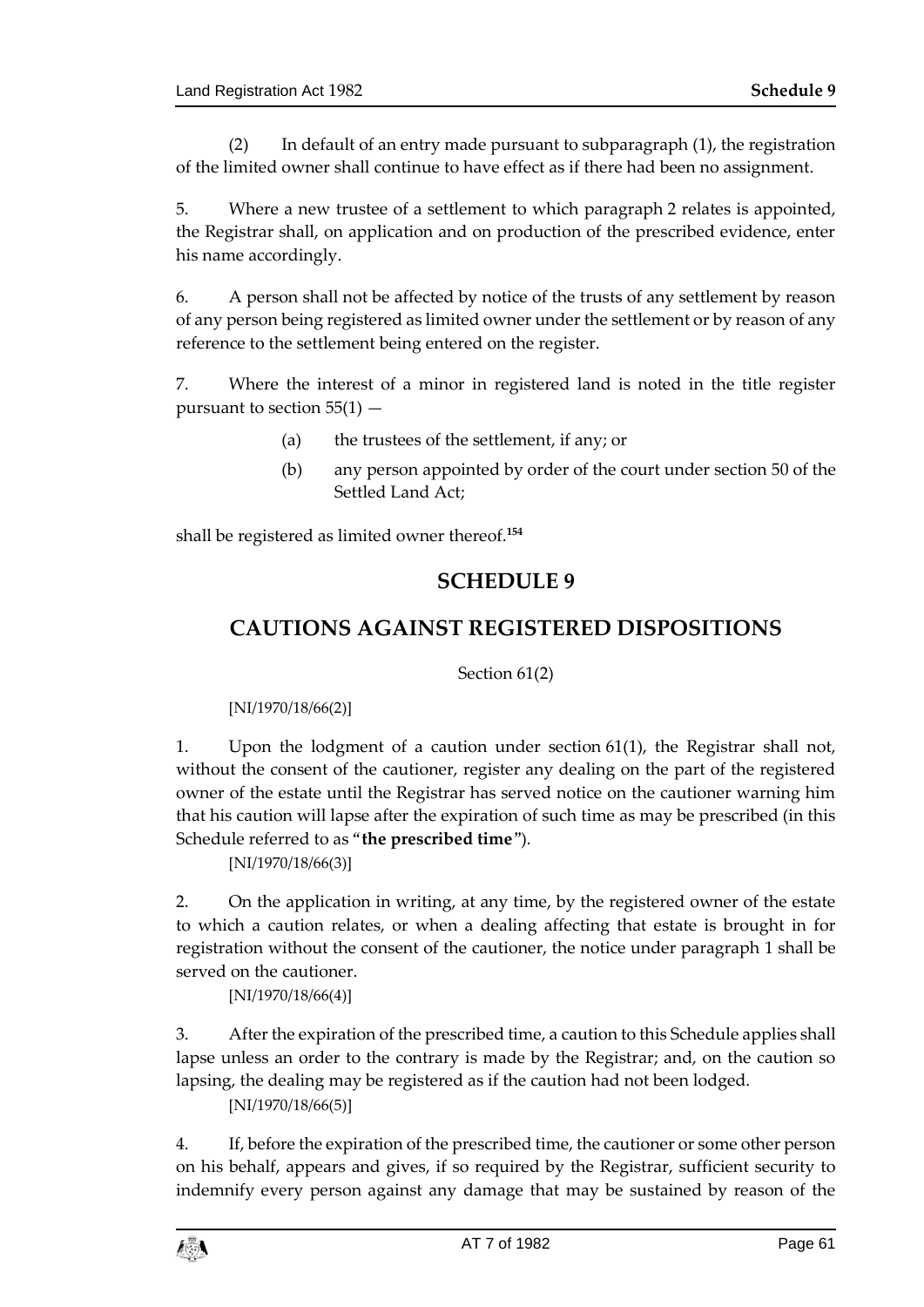dealing being delayed, the Registrar shall refer the matter to the Land Commissioner under section 6(2), and shall delay registering any dealing until the matter has been determined.

5. If any person lodges a caution to which this Schedule applies without reasonable cause, he shall be liable to pay compensation, recoverable as a simple contract debt, to any person damaged thereby.

6. Where a caution to which this Schedule applies is lodged by a public authority, the Registrar may accept a certificate, in such form as may be prescribed, instead of the affidavit mentioned in section 61(1).

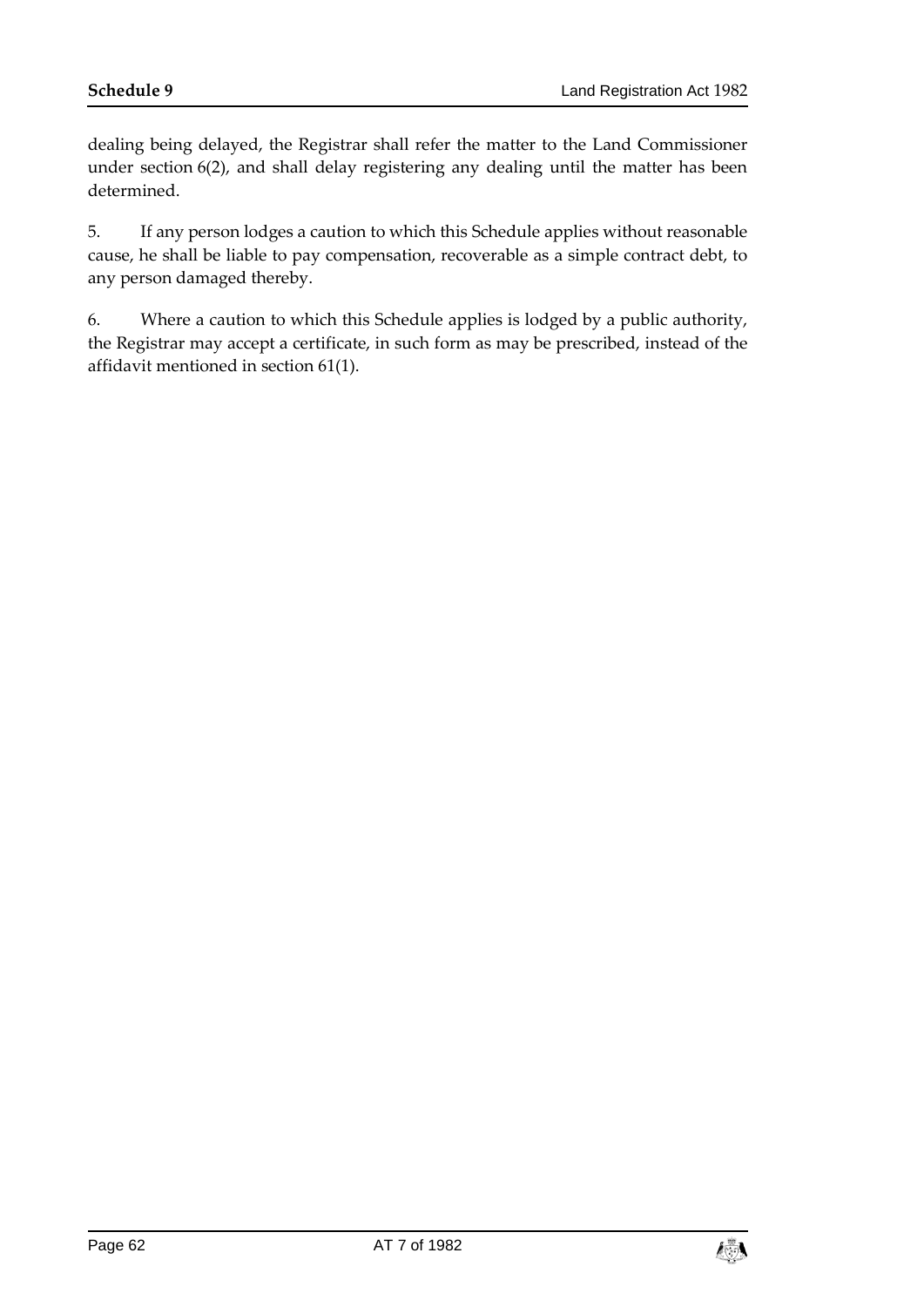# **SCHEDULE 10**

## **COMPENSATION PAYABLE UNDER THE ACT**

Section 66(1) [NI/1970/18/Sch 9]

#### *Right to compensation*

1. (1) Subject to paragraphs 2, 3, 4 and 5, compensation shall be payable to any person who has sustained any loss by reason of —

- (a) the rectification of a register pursuant to section 65, or
- (b) an error in, or omission from, a register whether or not rectified pursuant to section 65, or**<sup>155</sup>**
- (bb) the loss or destruction by the Land Registry of any document lodged at the registry for inspection or safe keeping, other than a document destroyed in accordance with Land Registry Rules; or**<sup>156</sup>**
- (c) a copying error made in a certified copy of, or a certified extract from, a register or document, where the copy or extract is provided in accordance with Land Registry Rules; or
- (d) an error in or omission from a filed copy of, or an error in a filed extract from, a document referred to in the title register, where the error or omission was made in preparing the copy or the error was made in preparing the extract.**<sup>157</sup>**

(2) A person deriving title from a person to whom compensation is payable under sub-paragraph (1), shall be entitled to such compensation in the place of the person from whom he so derived title.

2. Subject to paragraphs 3, 4 and 5, the owner of any land claiming in good faith under a forged disposition shall, where the title register is rectified, be deemed, for the purposes of paragraph 1(1)(a), to have suffered loss by reason of such rectification.

- 3. Compensation shall not be payable
	- (a) where the claimant has himself or by his agent caused or substantially contributed to the loss by his act or omission; or**<sup>158</sup>**
	- (aa) where the claimant has himself or by his agent contributed to the loss by his fraudulent act or fraudulent omission;**<sup>159</sup>**
	- (ab) where the claimant derives title (otherwise than under a registered disposition taken by him in good faith for valuable consideration) from a person to whom sub-paragraph (a) or (aa) applies; or**<sup>160</sup>**
	- (ac) where the error or omission which gave rise to the loss was occasioned by an error in or omission from an assent or transfer on the correctness of which the Registrar is required to rely in

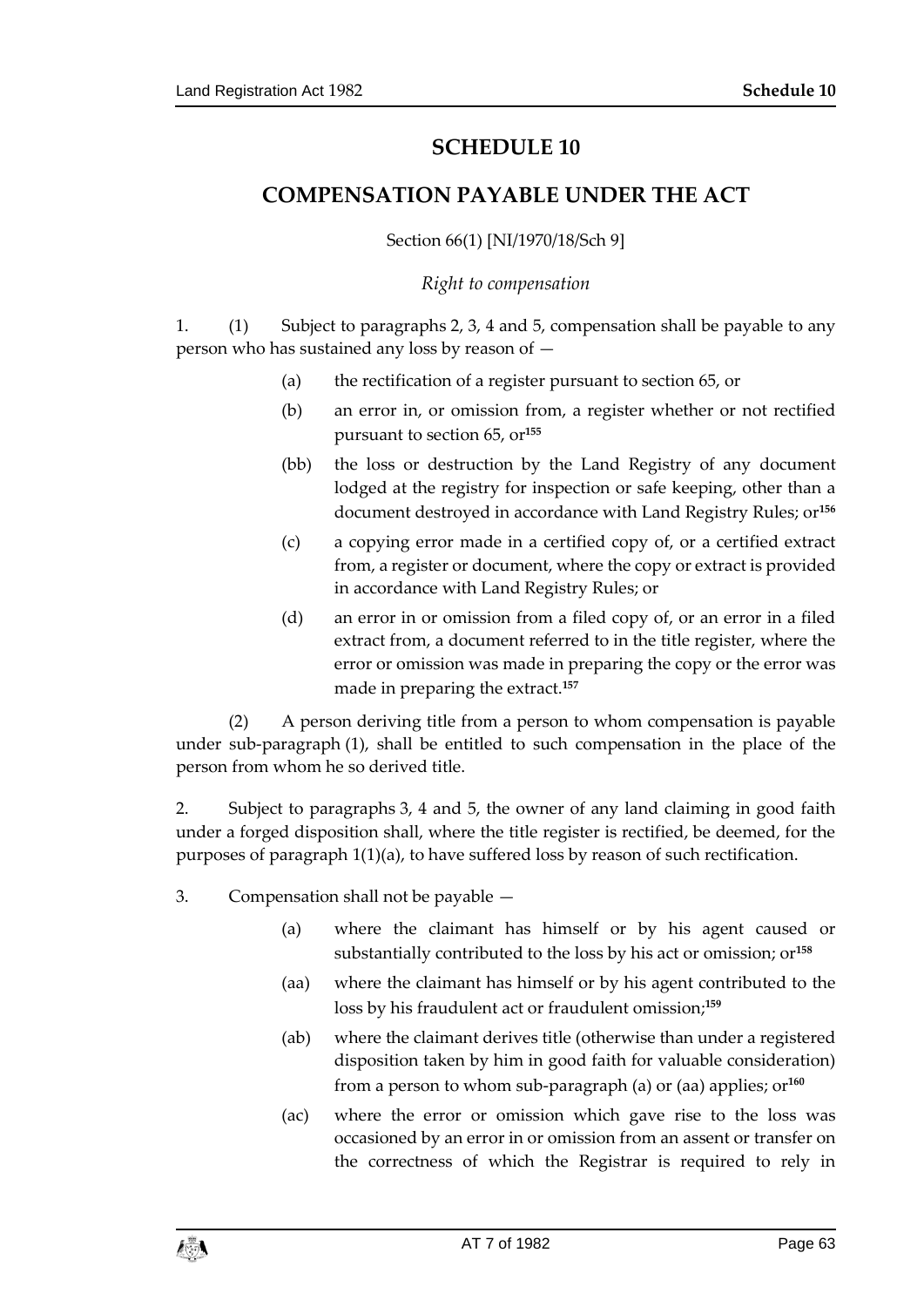pursuance of paragraph 9 of Schedule 4 or Land Registry Rules; or**<sup>161</sup>**

(b) by reason of a purchaser acquiring any interest under a registered disposition from a body corporate referred to in section 53 free from any such incumbrances as are mentioned in that section which are not registered or protected as required by that section.

3A. Where lack of proper care on the part of the claimant or his agent has contributed to the loss, the amount of the compensation to which he would have entitled had he or his agent not so contributed to the loss shall be reduced proportionately to such extent as is just having regard to his or his agent's responsibility for the loss.**<sup>162</sup>**

4. (1) Subject to sub-paragraph (2), a claim for compensation shall not be entertained after the expiration of six years from the time when the right to compensation accrued unless —

- (a) on the expiration of that period, the claimant was under any legal disability; and
- (b) the claim is made within two years from the termination of the disability.

(2) For the purposes of sub-paragraph (1), a right to compensation shall be deemed to accrue —

- (a) in regard to any estate in possession, on the date of the registration which occasioned the loss in respect of which compensation is claimed or, if the loss arises from an omission, at the time when the omission happened;
- (b) in regard to any estate in remainder or reversion, on the date when such estate would, but for such registration or omission, have fallen into possession;
- (c) in regard to an error in a certified copy or extract referred to in paragraph  $l(l)(c)$ , on the date of the certificate on the certified copy or extract.
- (d) where the right to compensation arises from the loss or destruction of a document or an error in or omission from a filed copy of, or an error in a filed extract from, a document referred to in the title register, on the date on which the claimant discovers the loss, destruction, error or omission or could with reasonable diligence have discovered it.**<sup>163</sup>**

5. In any case of the rectification, pursuant to section 65, of an error, the costs reasonably incurred by the claimant in obtaining the rectification shall be deemed to be a loss to which this Schedule applies.

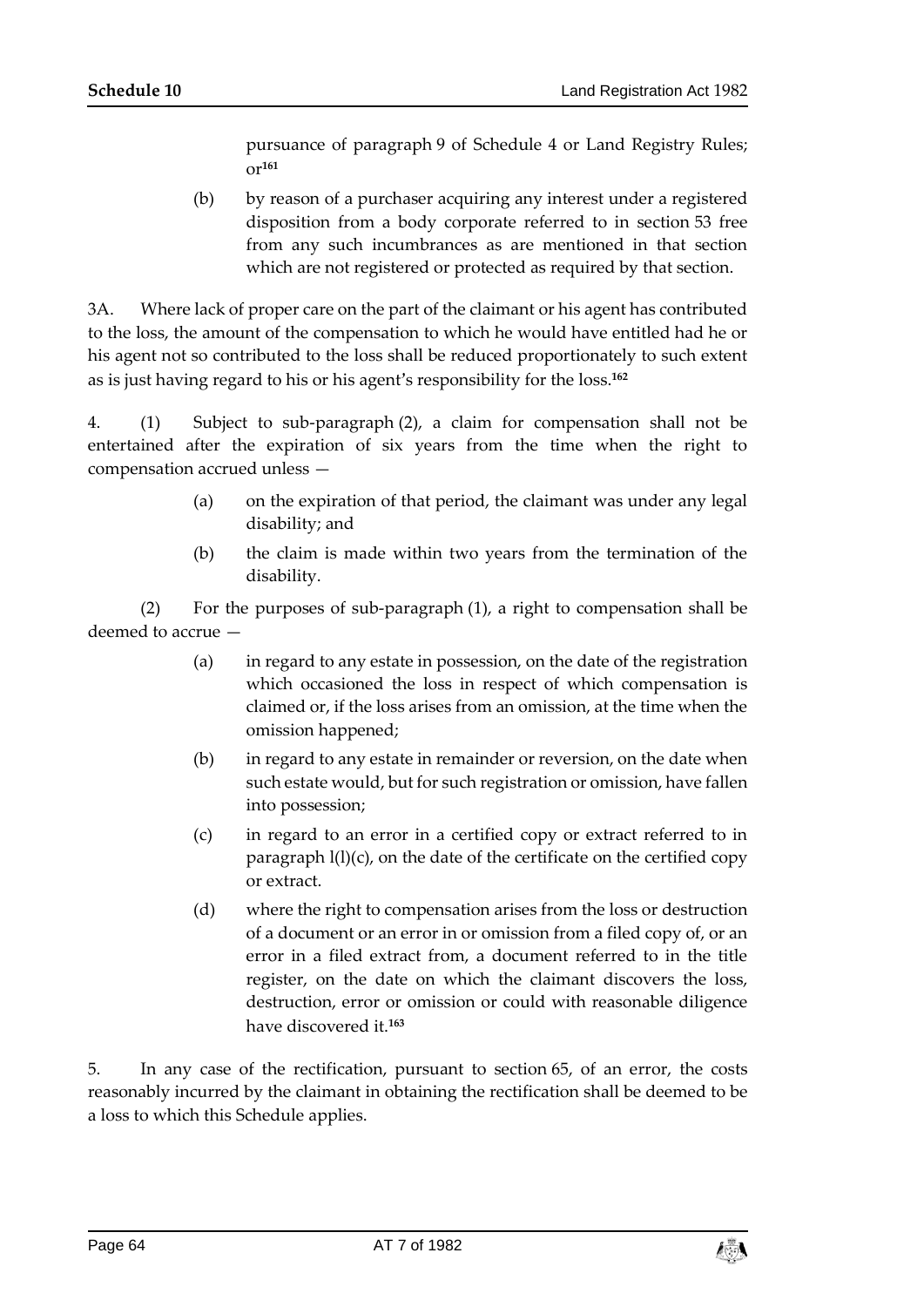## *Quantum of compensation*

6. When compensation is payable under this Schedule, the amount thereof (excluding costs) shall not exceed —

- (a) where the title register is not rectified, the value of the land at the time when the error was made or, as the case may be, the omission happened;**<sup>164</sup>**
- (b) where the title register is rectified, the value (if there had been no rectification) of the land immediately prior to such rectification.**<sup>165</sup>**

7. Except for the purposes of paragraph 6, compensation payable under this Schedule shall include any reasonable costs properly incurred by the claimant in establishing his claim.

## *Special provisions in respect of settled land*

8. Where compensation is paid in respect of settled land, and not in respect of any particular estate, remainder or reversion therein, the compensation shall be paid to the trustees of the settlement and held by them as capital money for the purposes of the Settled Land Act.

## *Procedure for claiming compensation*

9. Every claim for compensation under this Schedule shall be made to the High Court in accordance with rules of court.

10. Notice of every claim for compensation under this Schedule shall be served on the Treasury and on such other persons as may be prescribed.**<sup>166</sup>**

11. The Treasury shall be the respondent to every claim for compensation made under this Schedule.**<sup>167</sup>**

## **SCHEDULE 11**

# **MATTERS IN RESPECT OF WHICH LAND REGISTRY RULES MAY BE MADE**

Section 77(3)

## **PART I - GENERAL**

- 1. Anything which under this Act may or is to be prescribed.
- 2. The conduct of transfers and the publication of information relating to transfers.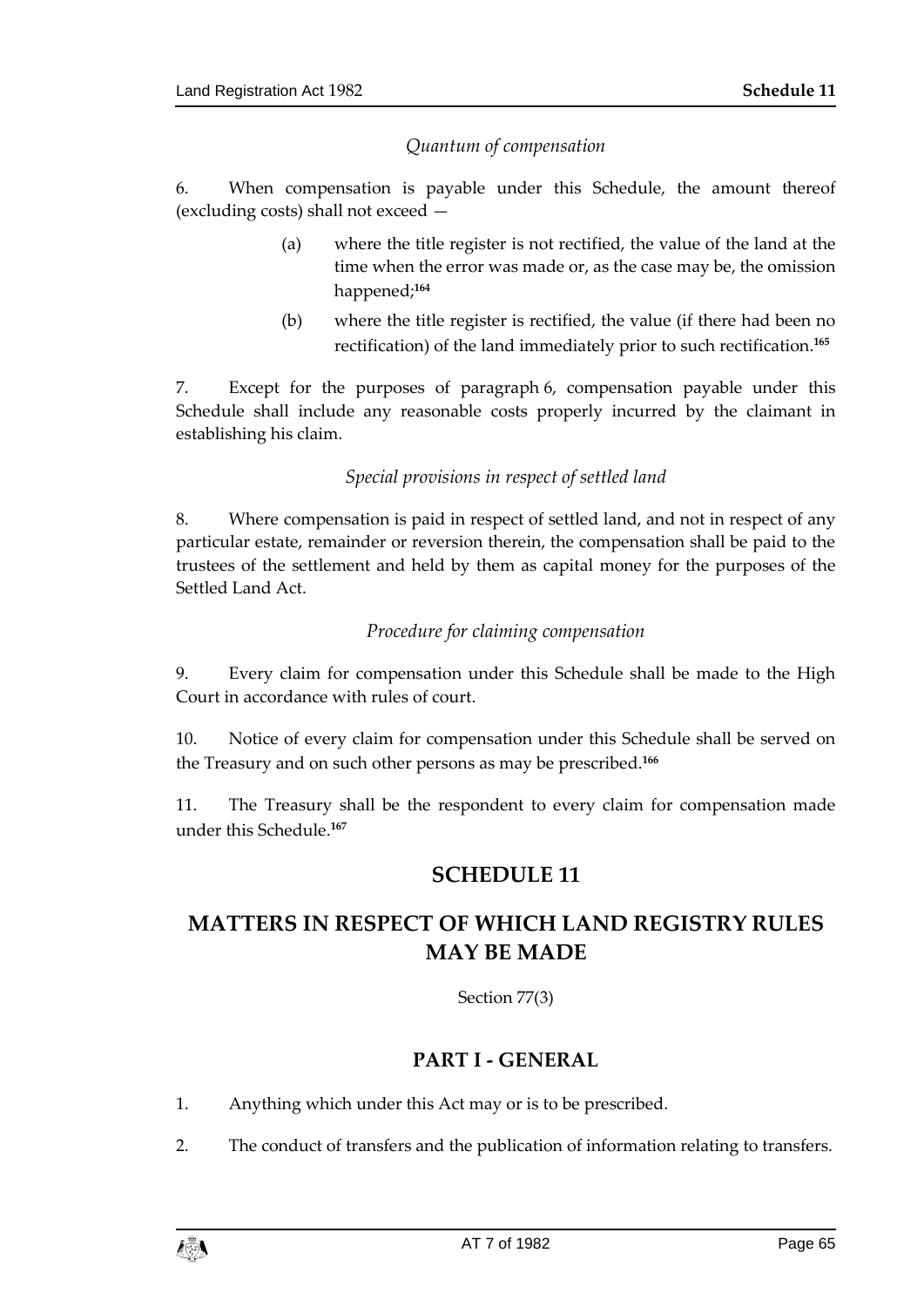3. The making, keeping and indexing of the title register including the making, keeping and indexing of the title register by means of a computer.**<sup>168</sup>**

4. The authentication and preservation of documents relating to title and generally for the custody of documents received in the Land Registry and for providing copies of, or extracts from, such documents.

4A. Regulating the custody of documents coming into the hands of the Registrar and the destruction of such documents where they have become superseded by entries in the title register, have ceased to have effect or have been recorded by means of a computer or by the preservation of an image thereof.**<sup>169</sup>**

5. The precautions to be taken, the notices to be given and the evidence to be adduced in all proceedings in connection with registration, and the persons to whom, and the circumstances under which, reference is to be made in respect of the examination of any title to land proposed to be registered.

6. The furnishing of addresses by persons whose names are entered on the title register.**<sup>170</sup>**

7. The registration of title on the exchange of holdings.

8. The registration, by way of a note on the title register, of any easement or right created by a document which appears to affect the land adversely, and so far as practicable by reference to the document creating the same.**<sup>171</sup>**

9. Consequential matters in relation to the creation and effect of any additional burden prescribed by virtue of entry 16 in Part I of Schedule 6.

10. The authentication of —

- (a) office copies of entries in the title register and of documents referred to in section  $72(1)(b)$ ;<sup>172</sup>
- (b) certificates of the result of official searches in the title register; and**<sup>173</sup>**
- (c) any notice, certificate, order or other document served issued or made pursuant to this Act or Land Registry Rules;

and the evidential value in any proceedings of any document so authenticated.

11. The form in which, and conditions under which, entries in the title register are to be made and may be modified or cancelled, the order in which entries relating to the same land are to be made and the correction of clerical errors in the title register or in any document connected with registration.**<sup>174</sup>**

12. The form and content of documents required or authorised to be used or given under or for the purposes of this Act.**175**

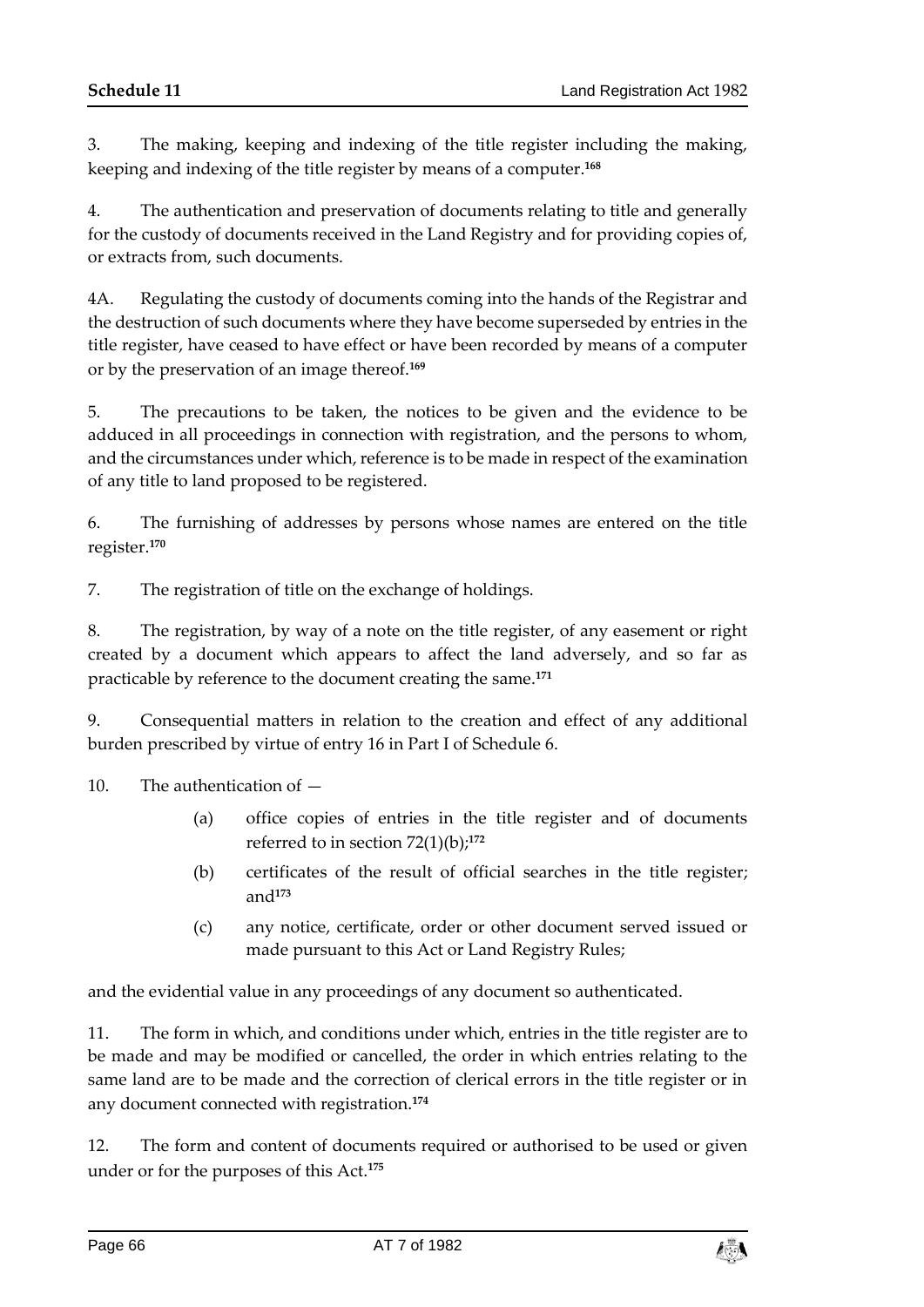12A. Authorising the Registrar to prepare and cause to printed and promulgated, such forms and directions as he considers appropriate for the purpose of facilitating proceedings under this Act (including, for example —

- (a) directions specifying the characteristic, including shape, design, size, colour and quality of the paper to be used for forms for any class of dealing or other matter and
- (b) the deviations from prescribed forms which are permitted or required to be made in connection with dealings or other matters of that class).**<sup>176</sup>**

13. Enabling or requiring covenants or other provisions or forms of words commonly used or included in deeds or documents relating to unregistered land to be omitted from documents effecting dealings in registered land, and providing for such documents to be deemed to contain such covenants, provisions or forms of words, in such circumstances, as may be specified.

14. The costs to be charged by, or allowed to, advocates or other persons in relation to this Act.

15. The taxation of costs in relation to proceedings before the Registrar and the Land Commissioner, and the persons by and to whom costs are to be paid.

16. Requiring security for the costs of any appeal under this Act.

17. Empowering the Registrar to refuse to accept applications for the first registration of the ownership of any land where —

- (a) the land is not situate in a compulsory registration area; or
- (b) the land is situate in such an area, but the first registration of the land is not made compulsory by virtue of this Act.

18. Restricting the manner in respect of which information obtained as a result of a search under this Act may be published.

18A. Authorising the Registrar to amend the title register to take account of any accretion to or erosion of registered land.**<sup>177</sup>**

## **PART II – SOUVENIR LAND**

19. Enabling the Registrar, in such circumstances and subject to such conditions as may be specified in the rules, to declare any area of land to be subject to a souvenir land scheme if the Registrar is satisfied that the land comprised in that area consists wholly or mainly of land which has been or is proposed to be, disposed of (by way of sale or otherwise) in souvenir plots or of which part has been, and the remainder is proposed to be, so disposed of.

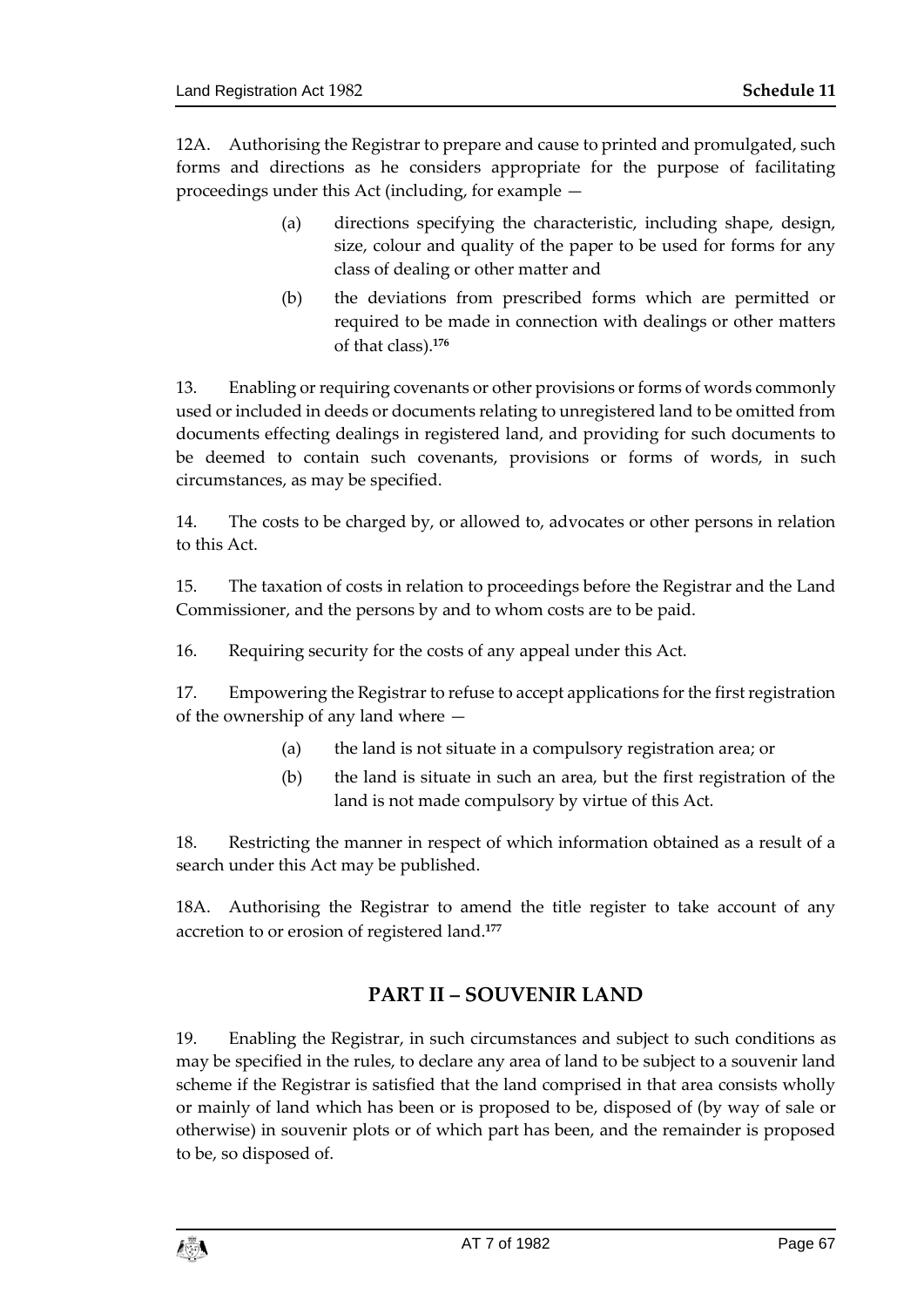20. The cancellation of declarations and the extension or reduction of the area to which any declaration relates.

21. Authorising or requiring the Registrar not to accept applications under this Act relating to souvenir land or cautions or other documents relating to such land;

22. Excepting souvenir land from the operation of Schedule 2.

23. Securing that transactions relating to souvenir land which is registered land take effect as if the souvenir land in question were not registered land.

## **PART III – INTERPRETATION OF PART II**

24. For the purposes of Part II —

- "**declaration**" means a declaration by the Registrar, made in pursuance of Land Registry Rules made by virtue of paragraph 18, that an area of land is subject to a souvenir land scheme;
- "**souvenir land**" means land situated within an area in respect of which a declaration is for the time being in force.
- "**souvenir plot**" means any piece of land which, being of inconsiderable size and little or no practical utility, is unlikely to be wanted in isolation except for the sake of pure ownership or for sentimental reasons or commemorative purposes.

# **SCHEDULE 12**

# **CONSEQUENTIAL AMENDMENTS**

#### Section 81(3)

[Sch 12 amended by Matrimonial Proceedings Act 2003 Sch 6, and amends the following Acts —

Conveyancing Act 1963 q.v.

Administration of Justice Act 1981 q.v.]

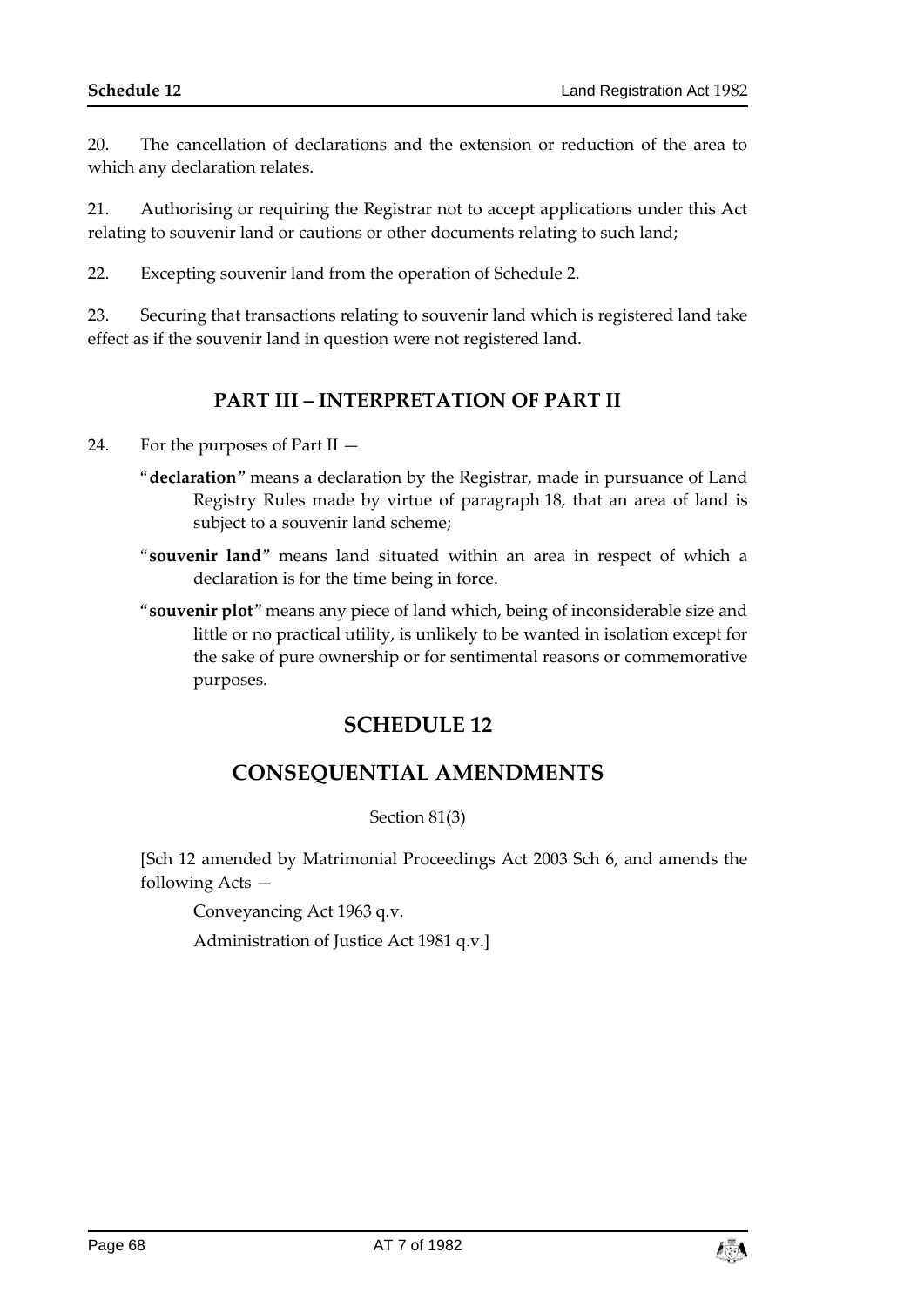## **ENDNOTES**

## **Table of Endnote References**

```
11 Subs (2) substituted by Land Registration (Amendment) Act 1995 s 4.
```

```
12 Subss (3) and (4) repealed by Conveyancing Act 1985 Sch 2.
```

```
13 Subs (5) substituted by Land Registration (Amendment) Act 1995 Sch 1.
```

```
14 Subs (1) amended by Land Registration (Amendment) Act 1995 Sch 2.
```

```
15 Subs (2) substituted by Land Registration (Amendment) Act 1995 s 4.
```

```
16 Subss (3) and (4) repealed by Conveyancing Act 1995 Sch 2.
```

```
17 Subs (5) substituted by Land Registration (Amendment) Act 1995 Sch 1.
```

```
18 Subs (6) substituted by Land Registration (Amendment) Act 1995 Sch 1.
```

```
19 Subs (1) amended by Land Registration (Amendment) Act 1995 Sch 2.
```

```
20 Subs (5) added by Land Registration (Amendment) Act 1995 s 5.
```
 Subs (1) amended by Land Registration (Amendment) Act 1995 ss 6 and 19 and by SD155/10 Sch 7.

```
22 S 24A inserted by Land Registration (Amendment) Act 1995 s 6.
```

```
23 Subs (1) substituted by Land Registration (Amendment) Act 1995 s 7.
```

```
24 Subs (2) amended by Land Registration (Amendment) Act 1995 Sch 1.
```

```
25 S 27 substituted by Land Registration (Amendment) Act 1995 Sch 1.
```

```
26 Subs (1) amended by Land Registration (Amendment) Act 1995 Sch 1.
```

```
27 S 28A inserted by Land Registration (Amendment) Act 1995 s 8.
```

```
28 Subs (7) repealed by Land Registration (Amendment) Act 1995 Sch 2.
```

```
29 Para (d) amended by Acquisition of Land Act 1984 Sch 4.
```

```
30 Subs (1) amended by Land Registration (Amendment) Act 1995 s 9.
```

```
31 Subs (2) amended by Land Registration (Amendment) Act 1995 s 9.
```

```
32 Subs (3) amended by Land Registration (Amendment) Act 1995 s 9.
```

```
33 Subs (1) amended by Land Registration (Amendment) Act 1995 Sch 1.
```

```
34 Subs (1) amended by Land Registration (Amendment) Act 1995 Sch 1.
```

```
35 Subs (3) inserted by Central Registry Act 2018 Sch.
```
S 37 amended by Land Registration (Amendment) Act 1995 Sch 1.

```
37 Subs (2) amended by Land Registration (Amendment) Act 1995 Sch 1.
```
S 1 substituted by Central Registry Act 2018 Sch.

Subs (1) amended by GC155/91 and by Central Registry Act 2018 Sch.

Subs (1) amended by Central Registry Act 2018 Sch.

S 4 amended by Land Registration (Amendment) Act 1995 Sch 1.

S 10 substituted by Land Registration (Amendment) Act 1995 s 2.

Subs (1) amended by Land Registration (Amendment) Act 1995 Sch 1.

Subs (2) repealed by Land Registration (Amendment) Act 1995 Sch 2.

Subs (3) amended by Land Registration (Amendment) Act 1995 Sch 1.

Subs (3) added by Land Registration (Amendment) Act 1995 s 3.

Subs (1) amended by Conveyancing Act 1985 Sch 2.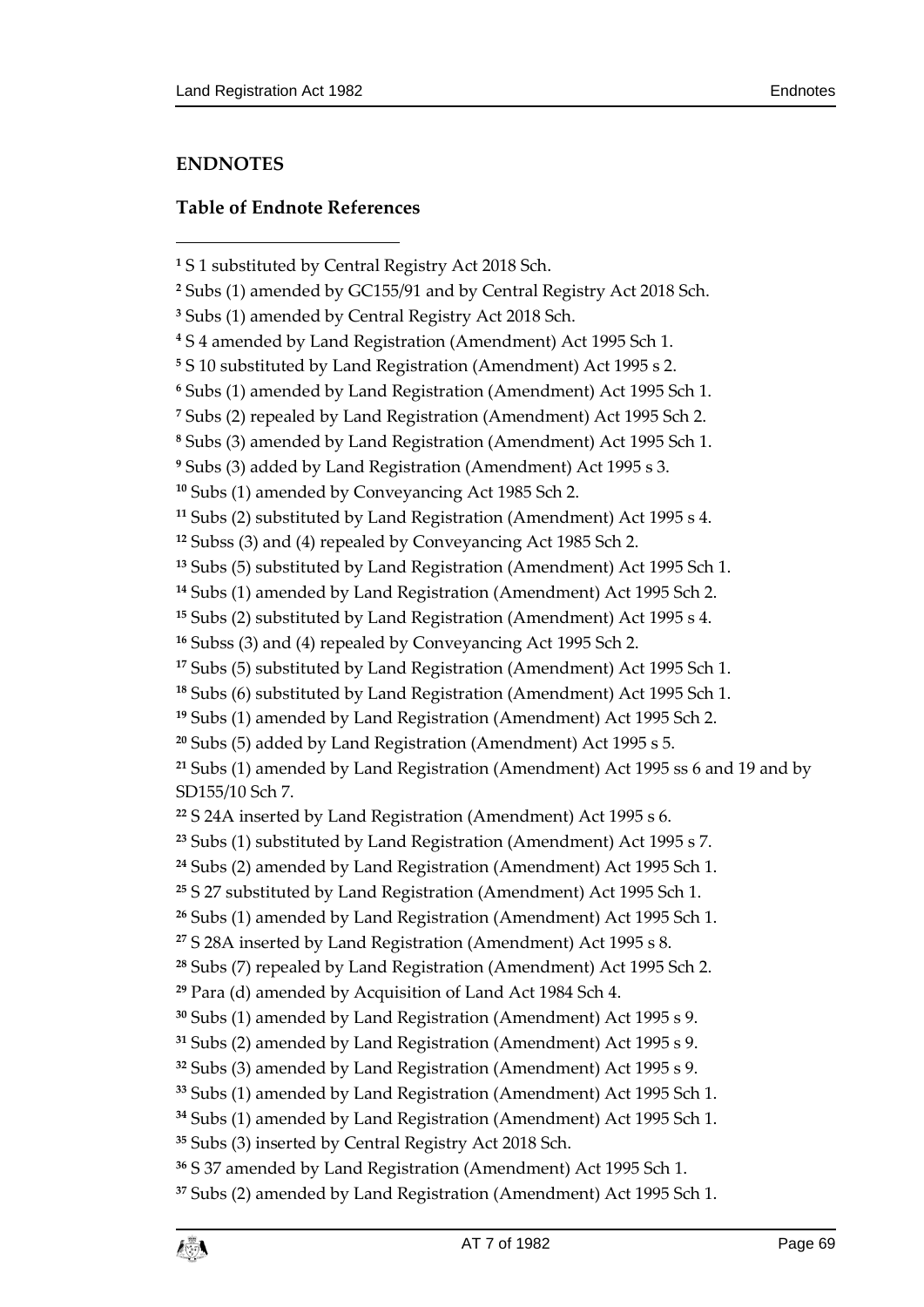Subs (3) amended by Land Registration (Amendment) Act 1995 Sch 1. Subs (1) amended by Land Registration (Amendment) Act 1995 Sch 1. Subs (1) substituted by Land Registration (Amendment) Act 1995 s 10. Para (c) added by Land Registration (Amendment) Act 1995 s 8. Subs (2) amended by Land Registration (Amendment) Act 1995 Sch 1. Subs (1) amended by Land Registration (Amendment) Act 1995 Sch 1. Subs (2) amended by Land Registration (Amendment) Act 1995 Sch 1. Subs (3) added by Land Registration (Amendment) Act 1995 Sch 1. Subs (4) added by Land Registration (Amendment) Act 1995 Sch 1. S 47 repealed by Land Registration (Amendment) Act 1995 Sch 2. Subs (1) amended by Limitation Act 1984 Sch 3. Subs (2) amended by Limitation Act 1984 Sch 3. Subs (4) amended by Land Registration (Amendment) Act 1995 Sch 4. Subs (1) amended by Land Registration (Amendment) Act 1995 Sch 4. Subs (1) amended by Land Registration (Amendment) Act 1995 Sch 1. Subs (2) amended by Land Registration (Amendment) Act 1995 Sch 1. Subs (3) amended by Land Registration (Amendment) Act 1995 Sch 1. Subs (4) amended by Land Registration (Amendment) Act 1995 Sch 1. S 53 amended by Land Registration (Amendment) Act 1995 Sch 1. Subs (1) amended by Land Registration (Amendment) Act 1995 Schs 1 and 2. Subs (2) amended by Land Registration (Amendment) Act 1995 Sch 1. Subs (3) amended by Land Registration (Amendment) Act 1995 Sch 1. Subs (4) amended by Land Registration (Amendment) Act 1995 Schs 1 and 2. Subs (6) amended by Land Registration (Amendment) Act 1995 Sch 1. Subs (1) amended by Land Registration (Amendment) Act 1995 Sch 1. Subs (2) amended by Land Registration (Amendment) Act 1995 Sch 1. Subs (1) amended by Land Registration (Amendment) Act 1995 Sch 1 and by Mental Health Act 1998 Sch 5. Subs (2) amended by Mental Health Act 1998 Sch 5. Subs (4) inserted by Interpretation Act 2015 s 107. S 57 substituted by Land Registration (Amendment) Act 1995 s 11. S 58 substituted by Land Registration (Amendment) Act 1995 s 11. Subs (1) amended by Land Registration (Amendment) Act 1995 Sch 1. Subs (2) amended by Land Registration (Amendment) Act 1995 Sch 1. Subs (3) amended by Land Registration (Amendment) Act 1995 Sch 1. Subs (4) amended by Land Registration (Amendment) Act 1995 Sch 1. Para (i) amended by Land Registration (Amendment) Act 1995 Sch 1. Para (ii) amended by Land Registration (Amendment) Act 1995 Sch 1. S 61A inserted by Central Registry Act 2018 Sch. Subs (1) amended by Land Registration (Amendment) Act 1995 Sch 1. Subs (2) amended by Land Registration (Amendment) Act 1995 Sch 1.

Subs (3) amended by Land Registration (Amendment) Act 1995 Sch 1.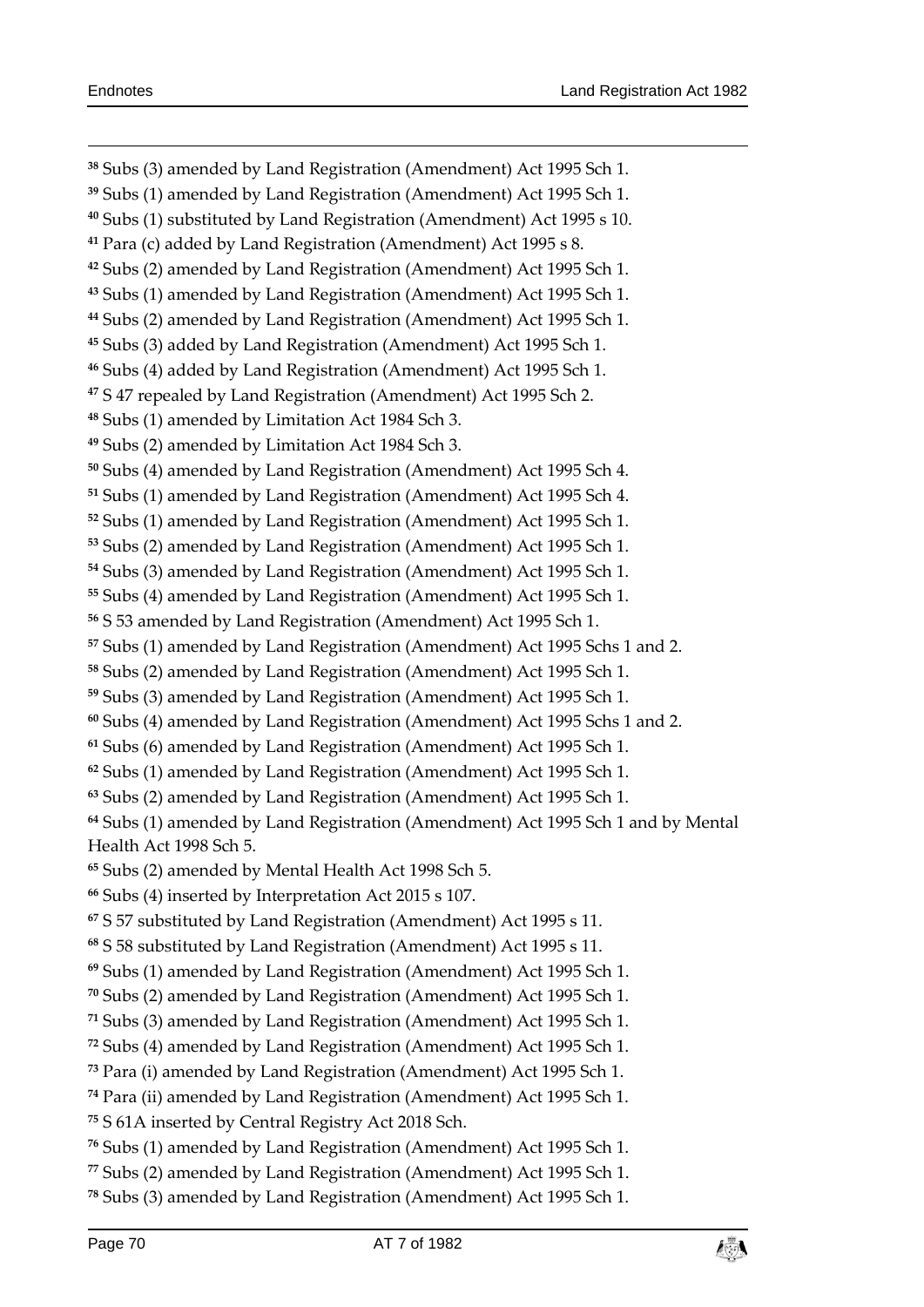$\overline{a}$ 

 Subs (1) amended by Land Registration (Amendment) Act 1995 Sch 1. Subs (2) substituted by Land Registration (Amendment) Act 1995 s 12. Subs (2A) inserted by Land Registration (Amendment) Act 1995 s 12. Subs (2B) inserted by Land Registration (Amendment) Act 1995 s 12. Subs (2C) inserted by Land Registration (Amendment) Act 1995 s 12. Para (i) amended by Land Registration (Amendment) Act 1995 Sch 1. Subs (3) amended by Land Registration (Amendment) Act 1995 Sch 1 Para (ii) amended by Land Registration (Amendment) Act 1995 Sch 1. Subs (4) amended by Land Registration (Amendment) Act 1995 Sch 1. Subs (3) substituted by Land Registration (Amendment) Act 1995 s 13. Subs (3A) inserted by Land Registration (Amendment) Act 1995 s 13. Subs (3B) inserted by Land Registration (Amendment) Act 1995 s 13. Subs (3C) inserted by Land Registration (Amendment) Act 1995 s 13. Para (a) amended by Treasury Act 1985 Sch 2. Subs (4) amended by Treasury Act 1985 Sch 2. Subs (1) amended by Land Registration (Amendment) Act 1995 Sch 1. Subs (2) amended by Land Registration (Amendment) Act 1995 Sch 1. Subs (3) amended by Land Registration (Amendment) Act 1995 Sch 1. S 68 heading amended by Central Registry Act 2018 Sch. Subs (1) amended by Central Registry Act 2018 Sch. Subs (1) substituted by Land Registration (Amendment) Act 1995 s 14. Para (b) amended by Statute Law Revision Act 2021 s 25. Subs (1) substituted by Central Registry Act 2018 Sch. Subs (1A) inserted by Central Registry Act 2018 Sch. Subs (1B) inserted by Central Registry Act 2018 Sch. Subs (1D) inserted by Central Registry Act 2018 Sch and renumbered as subs (1C) by Statute Law Revision Act 2021 s 25. Subs (2) amended by Land Registration (Amendment) Act 1995 s 14 and Sch 1. Subs (2A) inserted by Land Registration (Amendment) Act 1995 s 14. Subs (3) amended by Land Registration (Amendment) Act 1995 Sch 1. Subs (5) added by Land Registration (Amendment) Act 1995 s 14. Para (b) amended by Land Registration (Amendment) Act 1995 Sch 1. Subs (3) amended by Civil Partnership Act 2011 Sch 14. Subs (2) amended by Land Registration (Amendment) Act 1995 Sch 1. Subs (1) amended by Statute Law Revision Act 1983 Sch 2 and by Treasury Act 1985 Sch 2. Subss (1) and (2) repealed by Statute Law Revision Act 1983 Sch 2. Subs (3) amended by Land Registration (Amendment) Act 1995 s 19, by SD155/10 Sch 7 and by Central Registry Act 2018 Sch. Subs (4A) inserted by Land Registration (Amendment) Act 1995 s 15. Subs (6) substituted by Central Registry Act 2018 Sch. S 77A inserted by Land Registration (Amendment) Act 1995 s 16.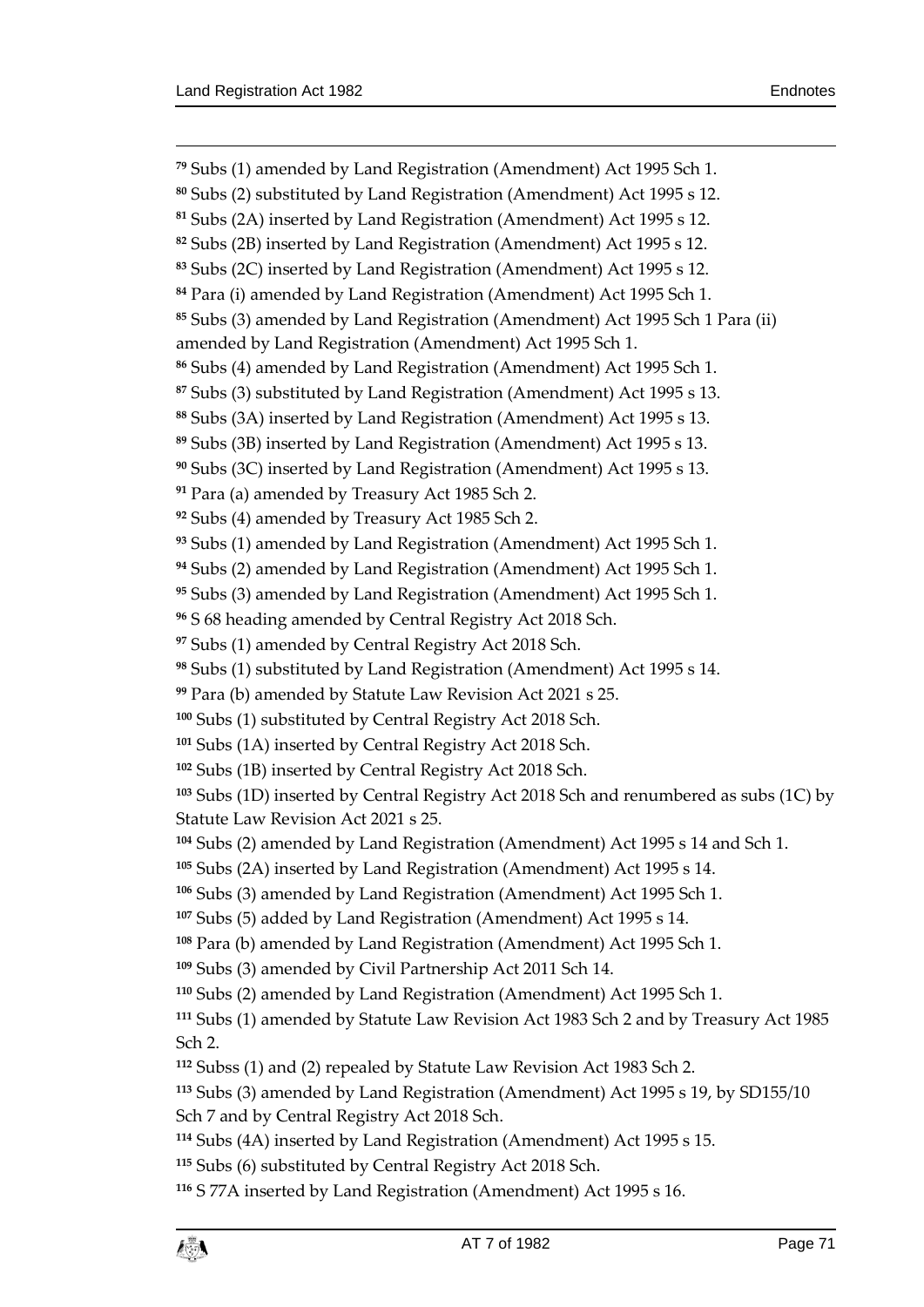Definition of "the 1961 Act" inserted by Land Registration (Amendment) Act 1995 Sch 1.

 Definition of "land" amended by Land Registration (Amendment) Act 1995 s 17 and by Interpretation Act 2015 s 106.

 Definition of "the Land Registry" substituted by Land Registration (Amendment) Act 1995 Sch 1.

Definition of "public authority" amended by Government Departments Act 1987 s 7.

<sup>121</sup> Definitions of "register", "the register of freeholders", "the register of leaseholders" and "the register of subsidiary interests" repealed by Registration of Land (Amendment) Act 1995 Sch 2.

 Definition of "registered burden" amended by Land Registration (Amendment) Act 1995 Sch 1.

 Definition of "registered charge" amended by Land Registration (Amendment) Act 1995 Sch 1.

Definition of "the Registrar" substituted by Central Registry Act 2018 Sch.

 Definition of "the title register" inserted by Land Registration (Amendment) Act 1995 Sch 1.

 Subs (1) amended by Statute Law Revision Act 1983 Sch 2, by Land Registration (Amendment) Act 1995 s 19 and by SD155/10 Sch 7.

 Subs (2) amended by Treasury Act 1985 Sch 2 and by Land Registration (Amendment) Act 1995 s 19.

 ADO (whole Act, for the purposes of making orders and Land Registry Rules) 1/7/2000; (whole Act, for all other purposes) 1/11/2000 (SD276/00).

Sch 1 repealed by Land Registration (Amendment) Act 1995 Sch 2.

Entry 1 amended by Land Registration (Amendment) Act 1995 Sch 1.

Entry 2 repealed by Land Registration (Amendment) Act 1995 Sch 2.

Entry 3 amended by Land Registration (Amendment) Act 1995 Sch 1.

Subpara (b) substituted by Land Registration (Amendment) Act 1995 Sch 1.

Subpara (1) substituted by Conveyancing Act 1985 Sch 1.

Subpara (2) repealed by Conveyancing Act 1985 Sch 2.

Paras 2 to 4 repealed by Conveyancing Act 1985 Sch 2.

 Para 5 amended by Conveyancing Act 1985 Sch 2 and by Land Registration (Amendment) Act 1995 s 18.

Subpara (2) added by Land Registration (Amendment) Act 1995 s 18.

Para 9 added by Land Registration (Amendment) Act 1995 s 18.

Para 4 substituted by Central Registry Act 2018 Sch.

Para 5 amended by Land Registration (Amendment) Act 1995 Sch 1.

Para 8 amended by Limitation Act 1984 Sch 3.

 Para 11A inserted by Telecommunications Act 1984 Sch 2 and substituted by Communications Act 2021 Sch 9.

 Para 11B inserted by Flood Risk Management Act 2013 s 85 and amended by SD2014/06.

Para 14 amended by Town and Country Planning Act 1999 Sch 9.

Part II amended by Land Registration (Amendment) Act 1995 Sch 1.